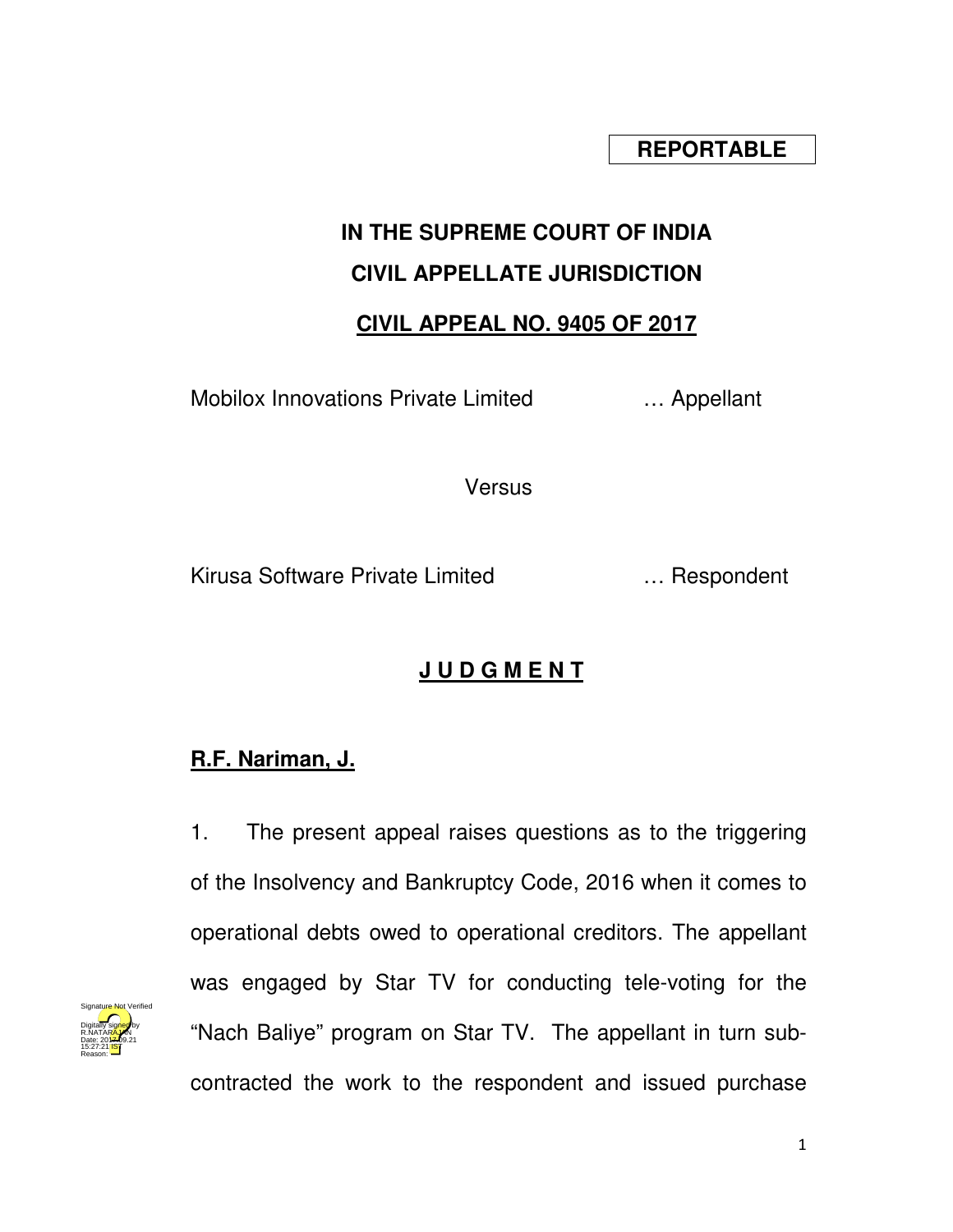orders between October and December, 2013 in favour of the respondent. In the "Nach Baliye" program, the successful dancer was to be selected on various bases, including viewers' votes. For this purpose, the respondent was to provide toll free telephone numbers across India, through which the viewers of the program could cast their votes in favour of one or more participants. For this purpose, a software was customized by the respondent, who then coordinated the results and provided them to the appellant. Since the respondent obtained toll free numbers from telephone operators in terms of the purchase orders, the appellant was liable to make payment of rentals for the toll free numbers, as well as primary rate interface rental to the telecom operators. The respondent provided the requisite services and raised monthly invoices between December, 2013 and November,  $2014 -$  the invoices were payable within 30 days from the date on which they were received. The respondent followed up with the appellant for payment of pending invoices through e-mails sent between April and October, 2014. It is also important to note that a non-disclosure agreement (hereinafter referred to as the NDA) was executed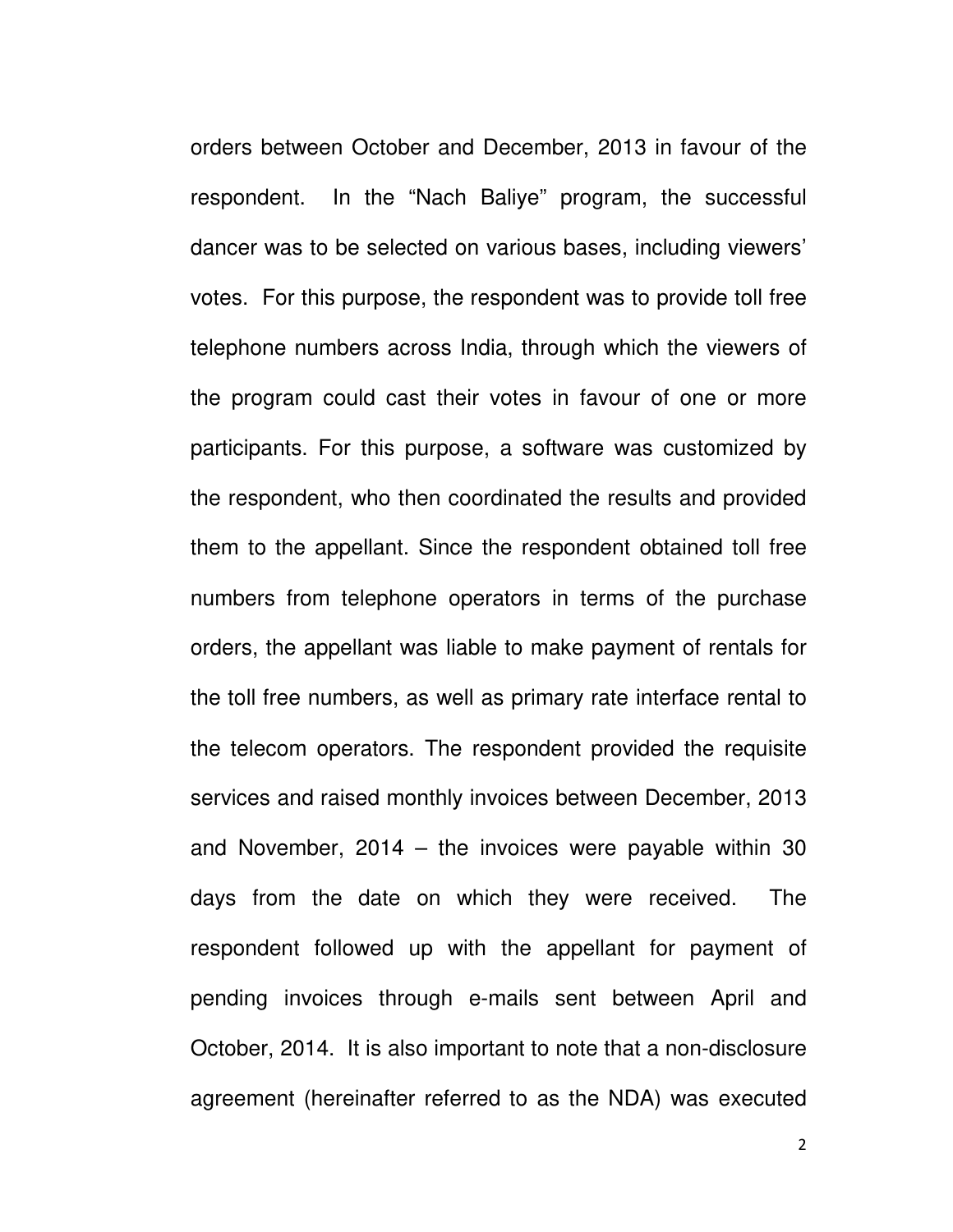between the parties on 26<sup>th</sup> December, 2014 with effect from 1<sup>st</sup> November, 2013.

2. More than a month after execution of the aforesaid agreement, the appellant, on  $30<sup>th</sup>$  January, 2015, wrote to the respondent that they were withholding payments against invoices raised by the respondent, as the respondent had disclosed on their webpage that they had worked for the "Nach Baliye" program run by Star TV, and had thus breached the NDA. The correspondence between the parties finally culminated in a notice dated 12<sup>th</sup> December, 2016 sent under Section 271 of the Companies Act, 2013. Presumably because winding up on the ground of being unable to pay one's debts was no longer a ground to wind up a company under the said Act, a demand notice dated 23<sup>rd</sup> December, 2016 was sent for a total of Rs.20,08,202.55 under Section 8 of the new Insolvency and Bankruptcy Code, 2016 (hereinafter referred to as the Code). By an e-mail dated  $27<sup>th</sup>$  December, 2016, the appellant responded to the aforesaid notice stating that there exists serious and bona fide disputes between the parties, that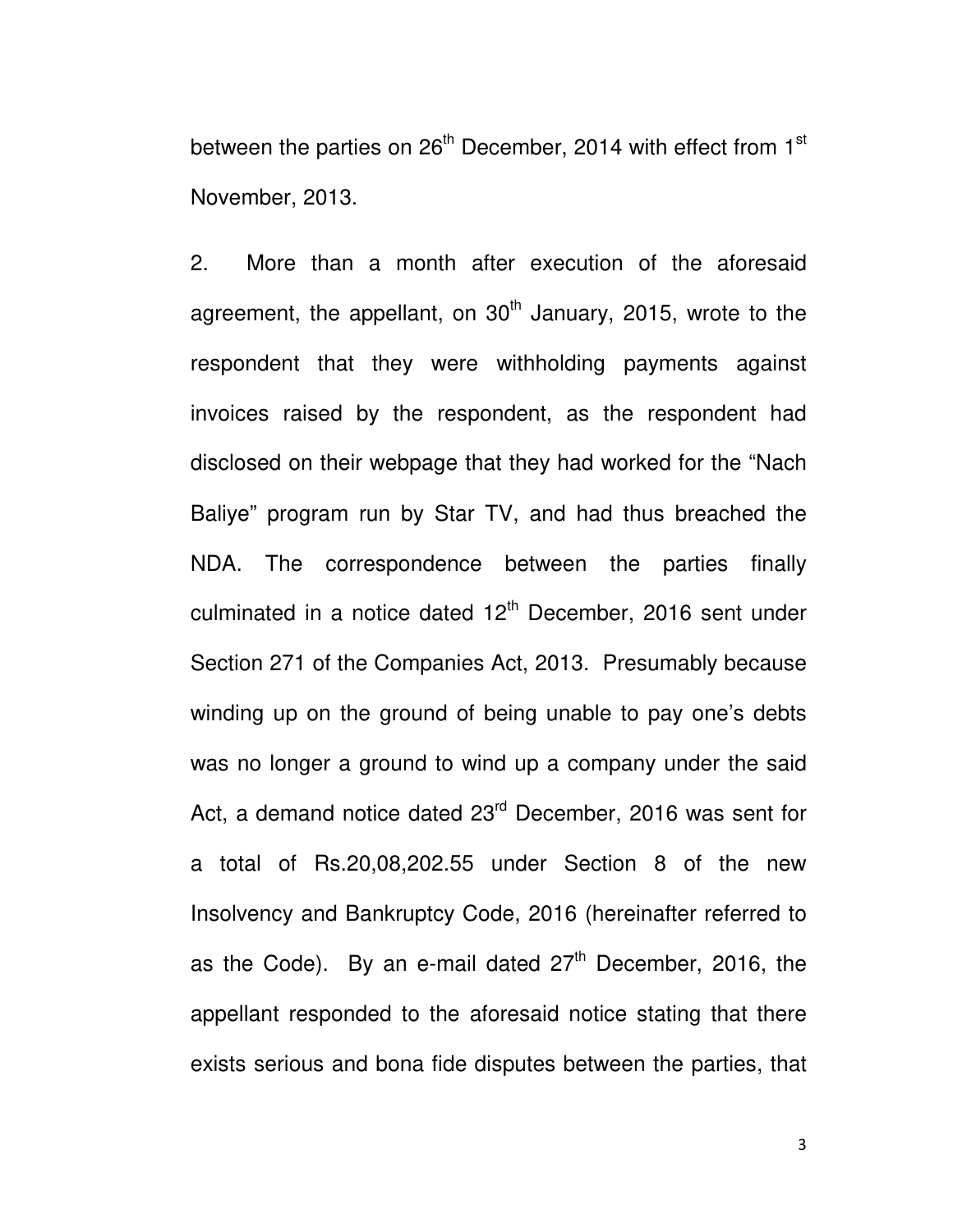the notice issued was a pressure tactic, and that nothing was payable inasmuch as the respondent had been told way back on  $30<sup>th</sup>$  January, 2015 that no amount will be paid to the respondent since it had breached the NDA.

3. An application was then filed on  $30<sup>th</sup>$  December, 2016 before the National Company Law Tribunal under Sections 8 and 9 of the new Code stating that an operational debt of Rs.20,08,202.55 was owed to the respondent.

4. On  $19<sup>th</sup>$  January, 2017, the respondent was orally intimated to remove a defect in the application, in that it did not contain the appellant's notice of dispute. This was rectified by an affidavit in compliance dated  $24<sup>th</sup>$  January, 2017, by which various other documents were also supplied by the respondent to the Tribunal. On  $27<sup>th</sup>$  January, 2017, the Tribunal dismissed the aforesaid application in the following terms:

"On perusal of this notice dated 27.12.2016 disputing the debt allegedly owed to the petitioner, this Bench, looking at the Corporate Debtor disputing the claim raised by the Petitioner in this CP, hereby holds that the default payment being disputed by the Corporate Debtor, for the petitioner has admitted that the notice of dispute dated  $27<sup>th</sup>$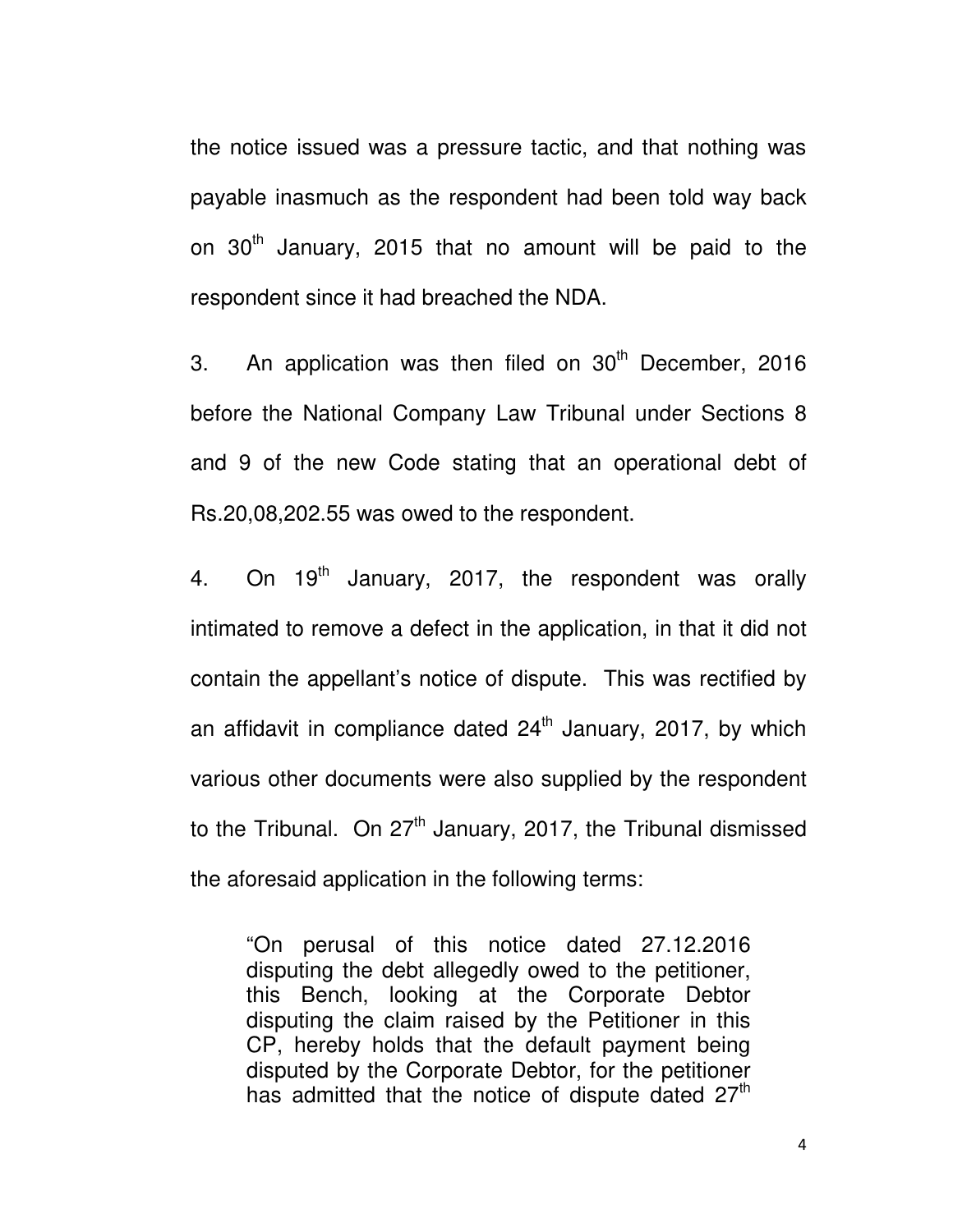December 2016 has been received by the operational creditor, the claim made by the Petitioner is hit by Section (9)(5)(ii)(d) of The Insolvency and Bankruptcy Code, hence this Petition is hereby rejected."

5. An appeal was then filed before the National Company

Law Appellate Tribunal which was decided on  $24<sup>th</sup>$  May, 2017.

This appeal was allowed in the following terms:

"39. In the present case the adjudicating authority has acted mechanically and rejected the application under sub-section (5)(ii)(d) of Section 9 without examining and discussing the aforesaid issue. If the adjudicating authority would have noticed the provisions as discussed above and what constitutes 'dispute' in relation to services provided by operational creditors then it would have come to a conclusion that condition of demand notice under sub-section (2) of Section 8 has not been fulfilled by the corporate debtor and the defence claiming dispute was not only vague, got up and motivated to evade the liability.

40. For the reasons aforesaid we set aside the impugned order dated 27.1.2017 passed by adjudicating authority in CP No.01/I &BP/NCLT/MAH/2017 and remit the case to adjudicating authority for consideration of the application of the appellant for admission if the application is otherwise complete.

41. The appeal is allowed with the aforesaid observations. However, in the facts and circumstances there shall be no order as to cost."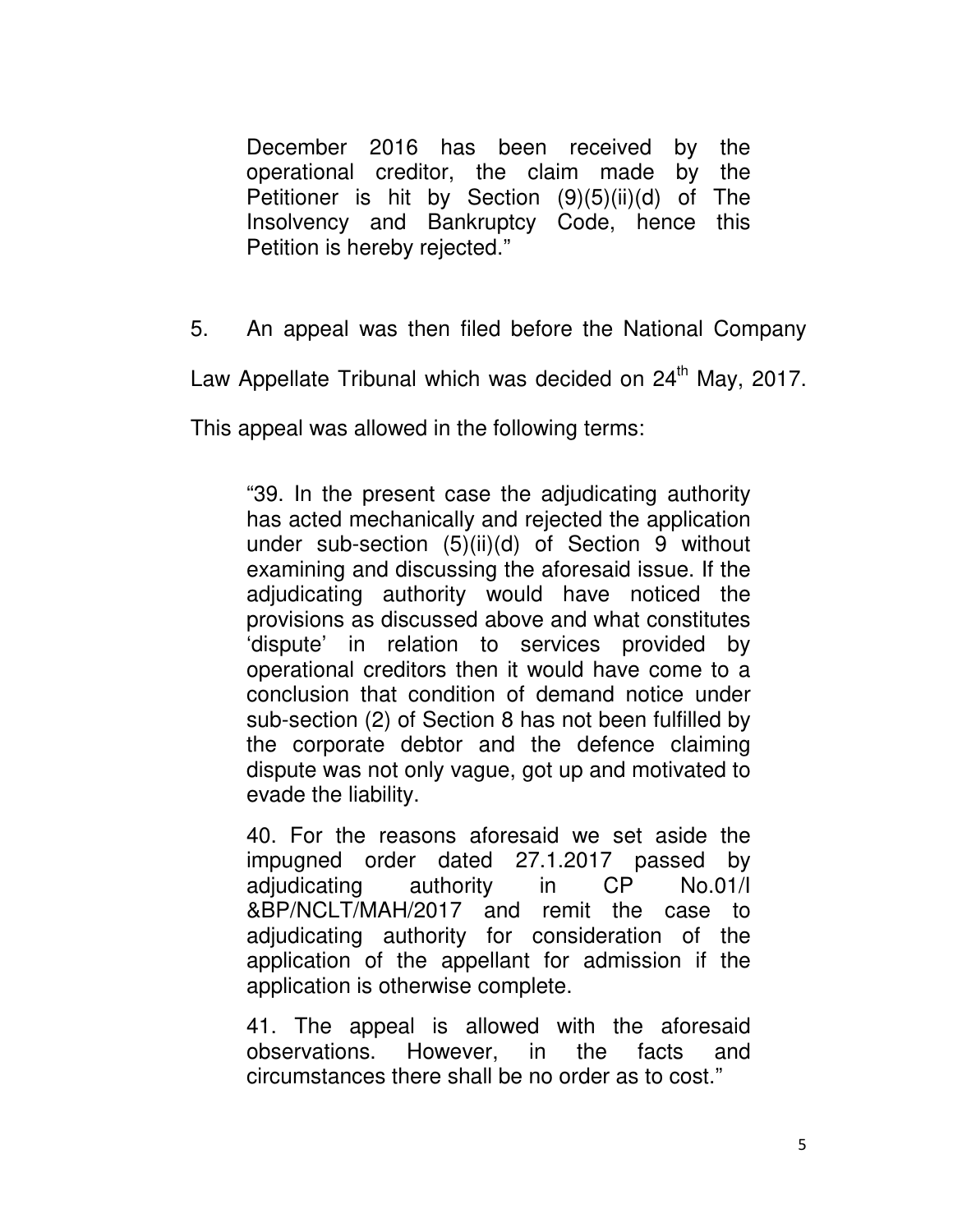6. Shri Mohta, learned counsel on behalf of the appellant, raised various contentions before us. According to learned counsel, the application should have been dismissed on the ground that the operational creditor did not furnish a copy of the certificate from a financial institution, viz. IDBI in the present case, that maintained accounts of the operational creditor, which confirmed that there is no payment of any unpaid operational debt by the corporate debtor under Section 9(3)(c) of the Code. This being so, the application ought to have been dismissed at the very threshold. Apart from this, the learned counsel took us through various committee reports and the provisions of the Code and argued that under Section 8 of the Code, the moment a corporate debtor, within 10 days of the receipt of a demand notice or copy of invoice, brings to the notice of the operational creditor the existence of a dispute between the parties, the Tribunal is obliged to dismiss the application. According to him, under Section (8)(2)(a), the expression "existence of a dispute, if any, and record of the pendency of the suit or arbitration proceedings filed …" must be read as existence of a dispute "or" record of the pendency of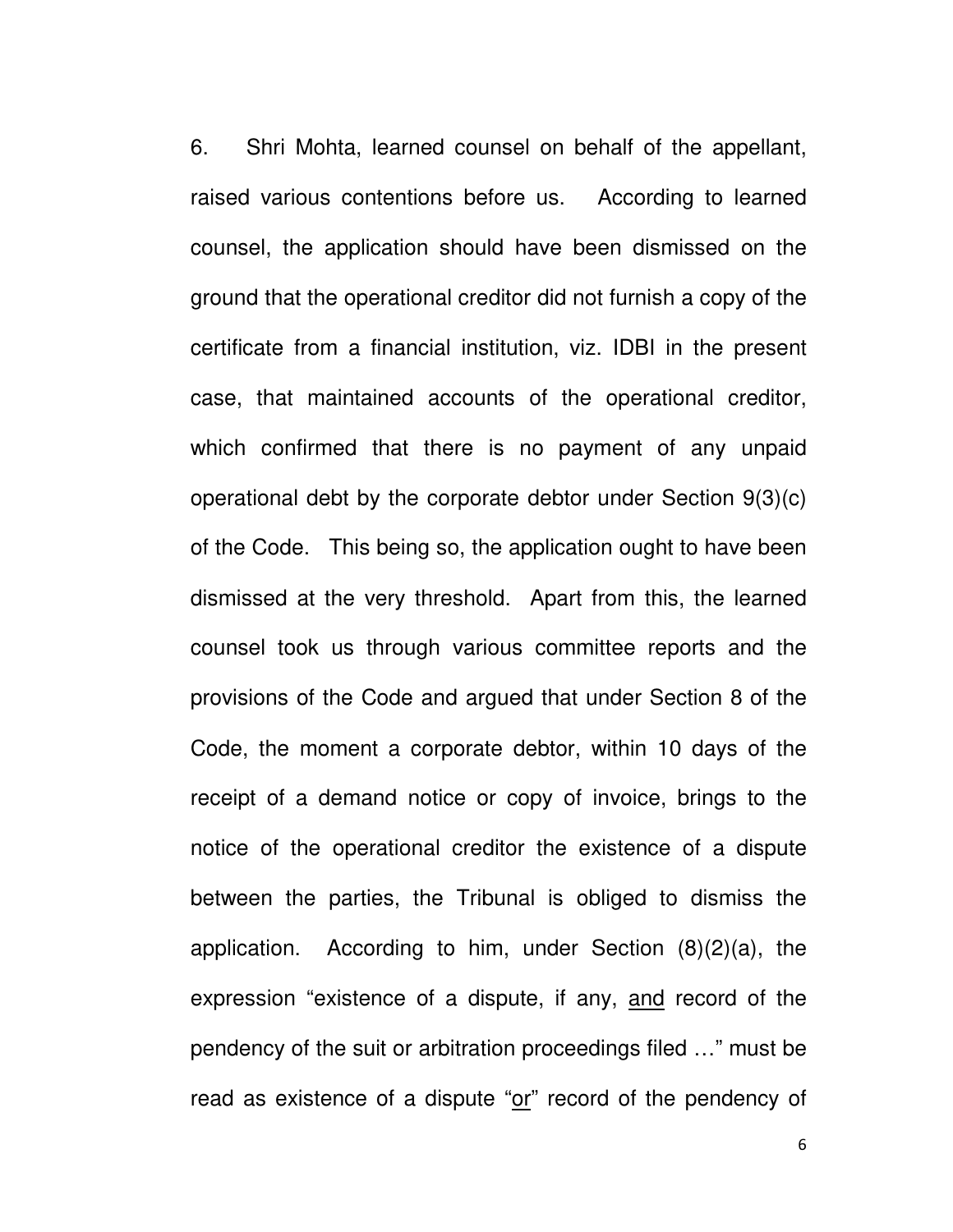the suit or arbitration proceedings filed, i.e. disjunctively. According to the learned counsel, the definition of "dispute" under Section 5(6) of the Code is an inclusive one and the original draft bill not only had the word "means" instead of the word "includes", but also the word "bona fide" before the words "suit or arbitral proceedings", which is missing in the present Code. Therefore, learned counsel argued that the moment there is existence of a dispute, meaning thereby that there is a real dispute to be tried, and not a sham, frivolous or vexatious dispute, the Tribunal is bound to dismiss the application. Learned counsel went on to argue that there is a fundamental difference between applications filed by financial creditors and operational creditors. A financial creditor's application is dealt with under Section 7 of the Code, in which the adjudicating authority has to ascertain the existence of a default on the basis of the records of an information utility or other evidence furnished by the financial creditor. In contrast to this scheme, all that a corporate debtor needs to do is to file a reply within a period of 10 days of the receipt of demand notice or copy of invoice from an operational creditor, showing the existence of a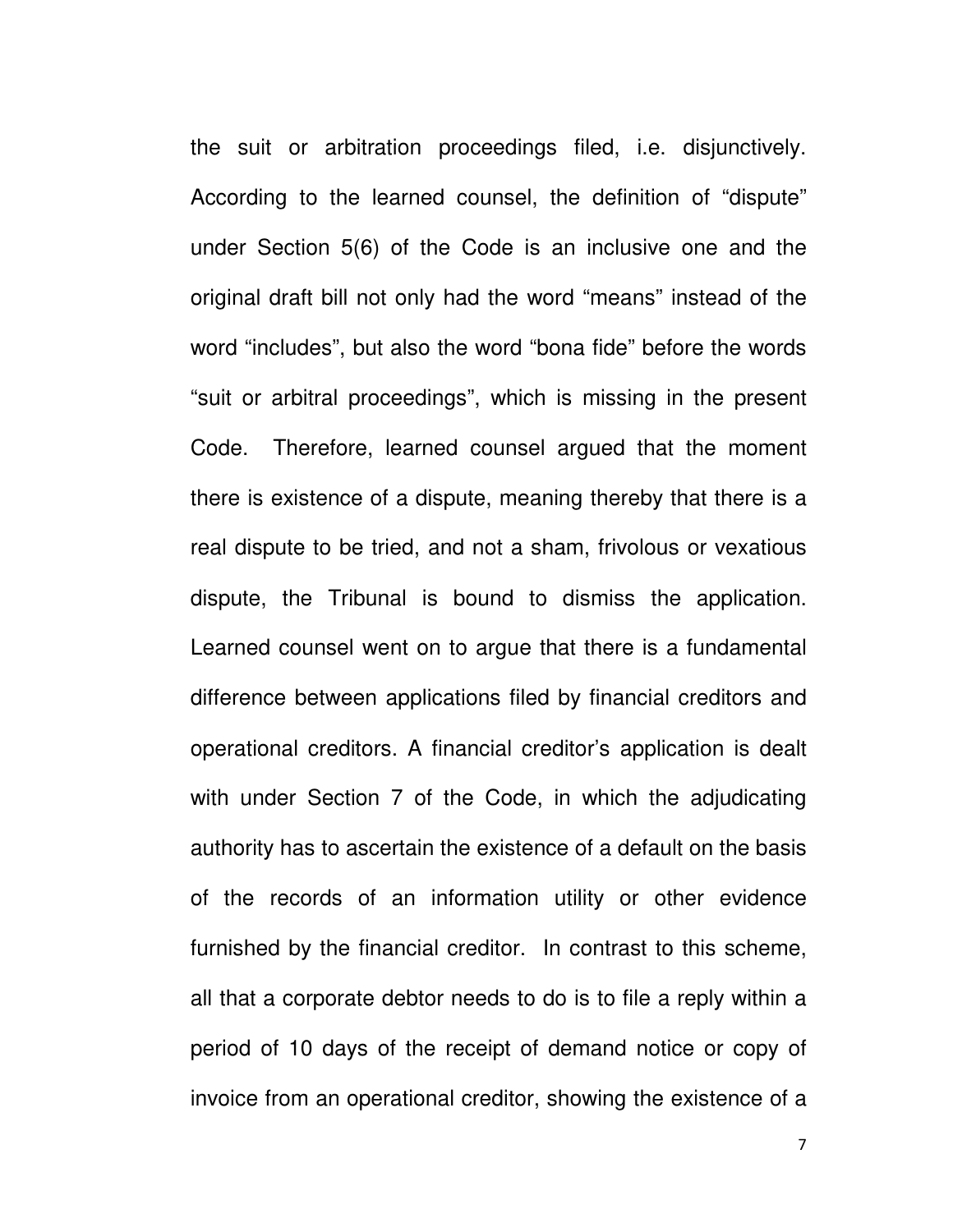dispute, which then does not need to be "ascertained" by the adjudicating authority. He was at pains to point out that the application itself must contain all the documents that are required by the statute and that the timelines indicated in the statute are mandatory. For this purpose, he referred us to Sections 61, 62 and 64 in addition to Sections 7 to 9 of the Code. Finally, on facts, according to learned counsel, the Tribunal was wholly incorrect in remanding the matter on both counts – first, to find out whether the application is otherwise complete and, second, because the Tribunal found that the dispute in the present case was vague, got up and motivated to evade the liability, which, according to learned counsel, was a perverse conclusion reached on the facts of this case.

7. Shri Jawaharlal, learned counsel appearing on behalf of the respondent, has argued in reply that the only notice given to rectify the defects by the Tribunal was an oral notice of  $19<sup>th</sup>$ January, 2017 and that too only to supply the notice of dispute by the appellant. This was done within time and the Tribunal, therefore, dismissed the application only on non-fulfillment of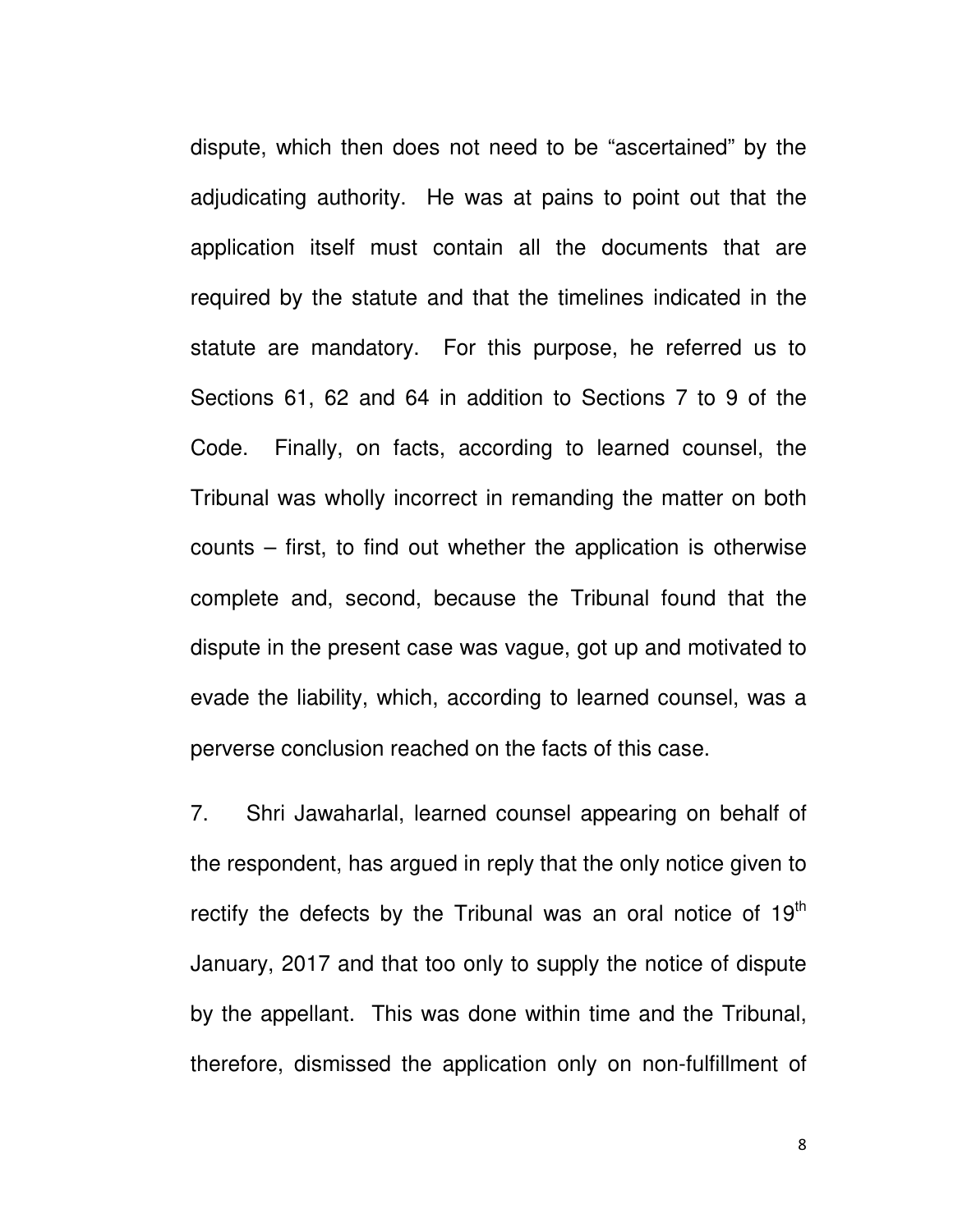the conditions laid down in Section 9. No plea was ever taken before the Tribunal that the IDBI certificate was not furnished. This plea was taken for the first time only in appeal, and since the Tribunal did not think it fit to dismiss the application on a technical ground, this ground does not avail the appellants. The counsel then submitted that the expression "dispute" under Section 5(6) covers only three things, namely, existence of the amount of debt, quality of goods or services or breach of a representation or warranty and since what was sought to be brought as a defense was that the NDA was breached, it would not come within the definition of "dispute" under Section 5(6). He further went on to state that, at best, the breach of the NDA is a claim for unliquidated damages which does not become crystallized until legal proceedings are filed, and none have been filed so far. Therefore, there is no real dispute on the facts of the present case and the Tribunal was correct in its finding that the dispute was a sham one.

8. Before going into the contentions of fact and law argued by both counsel, it is a little important to trace the background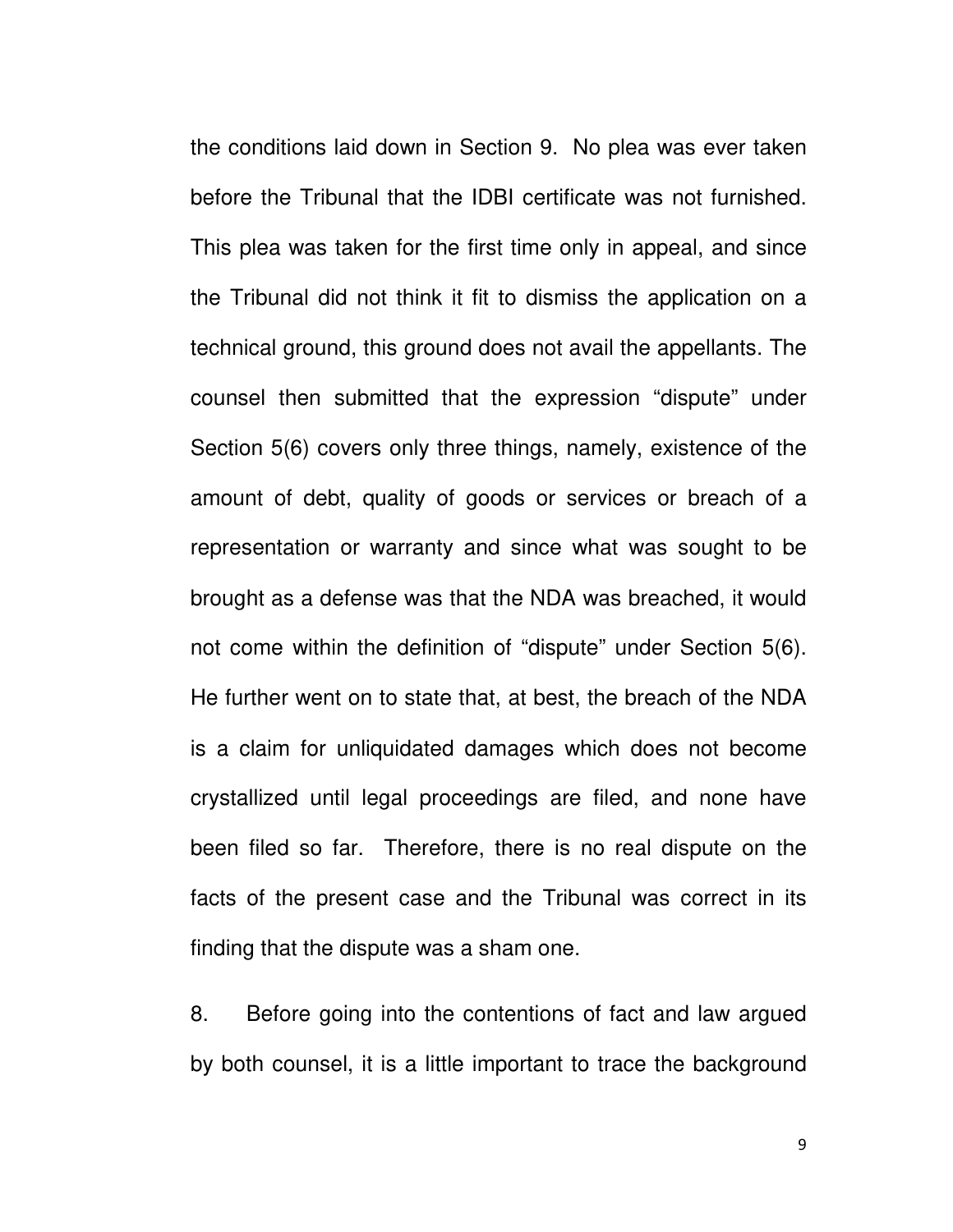of this path-breaking legislation viz. the Insolvency and Bankruptcy Code, 2016. The starting point is a Resolution of the UN General Assembly, Resolution No.59/40, passed on 2<sup>nd</sup> December, 2004, by which it was stated:

## "**Legislative Guide on Insolvency Law of the United Nations Commission on International Trade Law**

## *The General Assembly*,

*Recognizing* the importance to all countries of strong, effective and efficient insolvency regimes as a means of encouraging economic development and investment,

*Noting* the growing realization that reorganization regimes are critical to corporate and economic recovery, the development of entrepreneurial activity, the preservation of employment and the availability of finance in the capital market,

*Noting also* the importance of social policy issues to the design of an insolvency regime,

*Noting with satisfaction* the completion and adoption of the Legislative Guide on Insolvency Law of the United Nations Commission on International Trade Law by the Commission at its thirty-seventh session, on 25 June 2004,

*Believing* that the Legislative Guide, which includes the text of the Model Law on Cross-Border Insolvency and Guide to Enactment recommended by the General Assembly in its resolution 52/158 of 15 December 1997, contributes significantly to the establishment of a harmonized legal framework for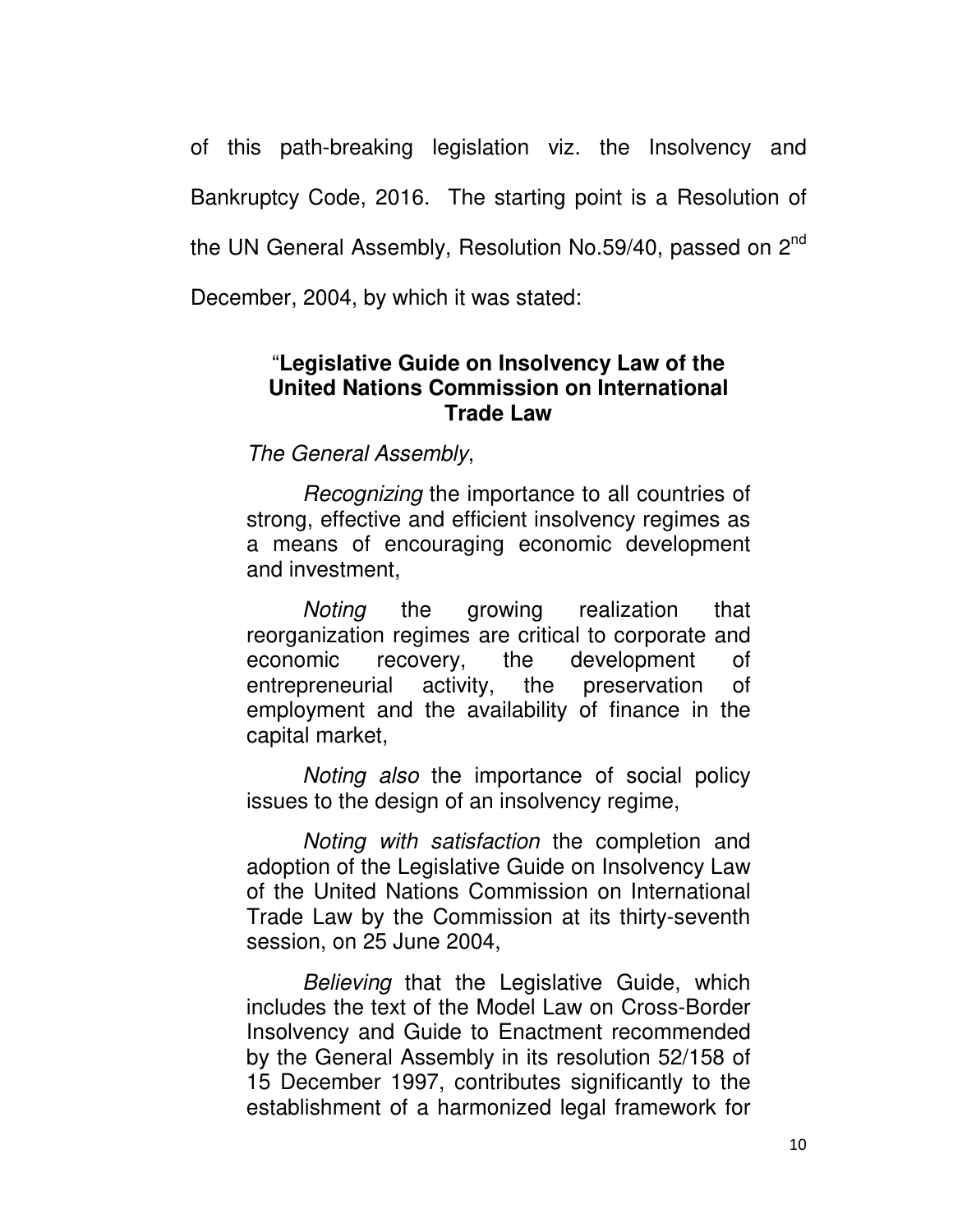insolvency and will be useful both to States that do not have an effective and efficient insolvency regime and to States that are undertaking a process of review and modernization of their insolvency regimes,

*Recognizing* the need for cooperation and coordination between international organizations active in the field of insolvency law reform to ensure consistency and alignment of that work and to facilitate the development of international standards,

*Noting* that the preparation of the Legislative Guide was the subject of due deliberations and extensive consultations with Governments and international intergovernmental and nongovernmental organizations active in the field of insolvency law reform,

1. *Expresses its appreciation* to the United Nations Commission on International Trade Law for the completion and adoption of its Legislative Guide on Insolvency Law;

2. *Requests* the Secretary-General to publish the Legislative Guide and to make all efforts to ensure that it becomes generally known and available;

3. *Recommends* that all States give due consideration to the Legislative Guide when assessing the economic efficiency of their insolvency regimes and when revising or adopting legislation relevant to insolvency;

4. *Recommends also* that all States continue to consider implementation of the Model Law on Cross-Border Insolvency of the United Nations Commission on International Trade Law."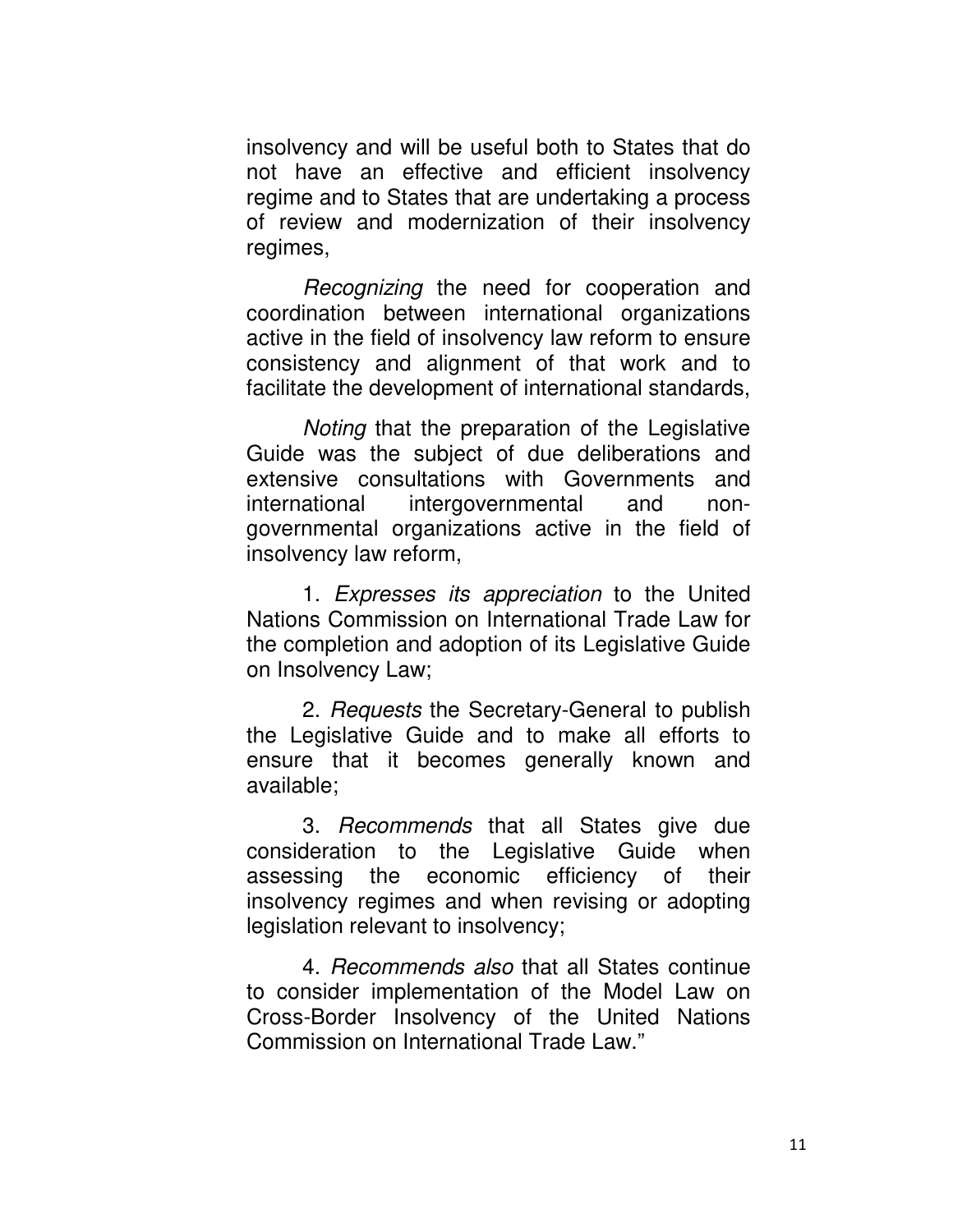9. The purpose of the Legislative Guide for various nations

was stated as follows:

"The purpose of the *Legislative Guide on Insolvency Law* is to assist the establishment of an efficient and effective legal framework to address the financial difficulty of debtors. It is intended to be used as a reference by national authorities and legislative bodies when preparing new laws and regulations or reviewing the adequacy of existing laws and regulations. The advice provided in the *Guide* aims at achieving a balance between the need to address the debtor's financial difficulty as quickly and efficiently as possible and the interests of the various parties directly concerned with that financial difficulty, principally creditors and other parties with a stake in the debtor's business, as well as with public policy concerns. The *Guide* discusses issues central to the design of an effective and efficient insolvency law, which, despite numerous differences in policy and legislative treatment, are recognized in many legal systems. It focuses on insolvency proceedings commenced under the insolvency law and conducted in accordance with that law, with an emphasis on reorganization, against a debtor, whether a legal or natural person, that is engaged in economic activity. Issues specific to the insolvency of individuals not so engaged, such as consumers, are not addressed."

In stating some of the key objectives of effective and efficient

insolvency law, the Legislative Guide goes on to state: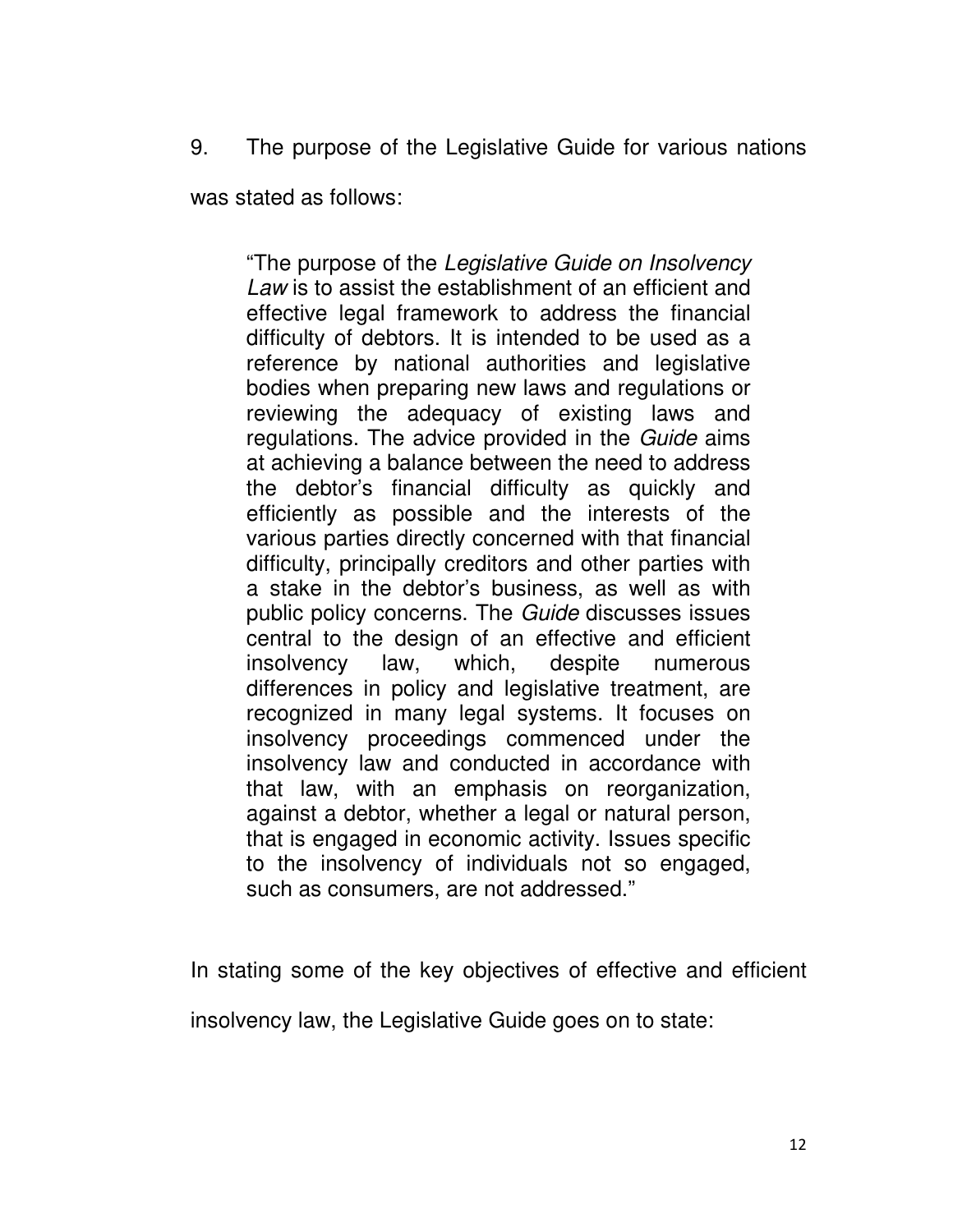"When a debtor is unable to pay its debts and other liabilities as they become due, most legal systems provide a legal mechanism to address the collective satisfaction of the outstanding claims from assets (whether tangible or intangible) of the debtor. A range of interests needs to be accommodated by that legal mechanism: those of the parties affected by the proceedings including the debtor, the owners and management of the debtor, the creditors who may be secured to varying degrees (including tax agencies and other government creditors), employees, guarantors of debt and suppliers of goods and services, as well as the legal, commercial and social institutions and practices that are relevant to the design of the insolvency law and required for its operation. Generally, the mechanism must strike a balance not only between the different interests of these stakeholders, but also between these interests and the relevant social, political and other policy considerations that have an impact on the economic and legal goals of insolvency proceedings.

#### xxx xxx xxx

An insolvency law should be transparent and predictable. This will enable potential lenders and creditors to understand how insolvency proceedings operate and to assess the risk associated with their position as a creditor in the event of insolvency. This will promote stability in commercial relations and foster lending and investment at lower risk premiums. Transparency and predictability will also enable creditors to clarify priorities, prevent disputes by providing a backdrop against which relative rights and risks can be assessed and help define the limits of any discretion. Unpredictable application of the insolvency law has the potential to undermine not only the confidence of all participants in insolvency proceedings, but also their willingness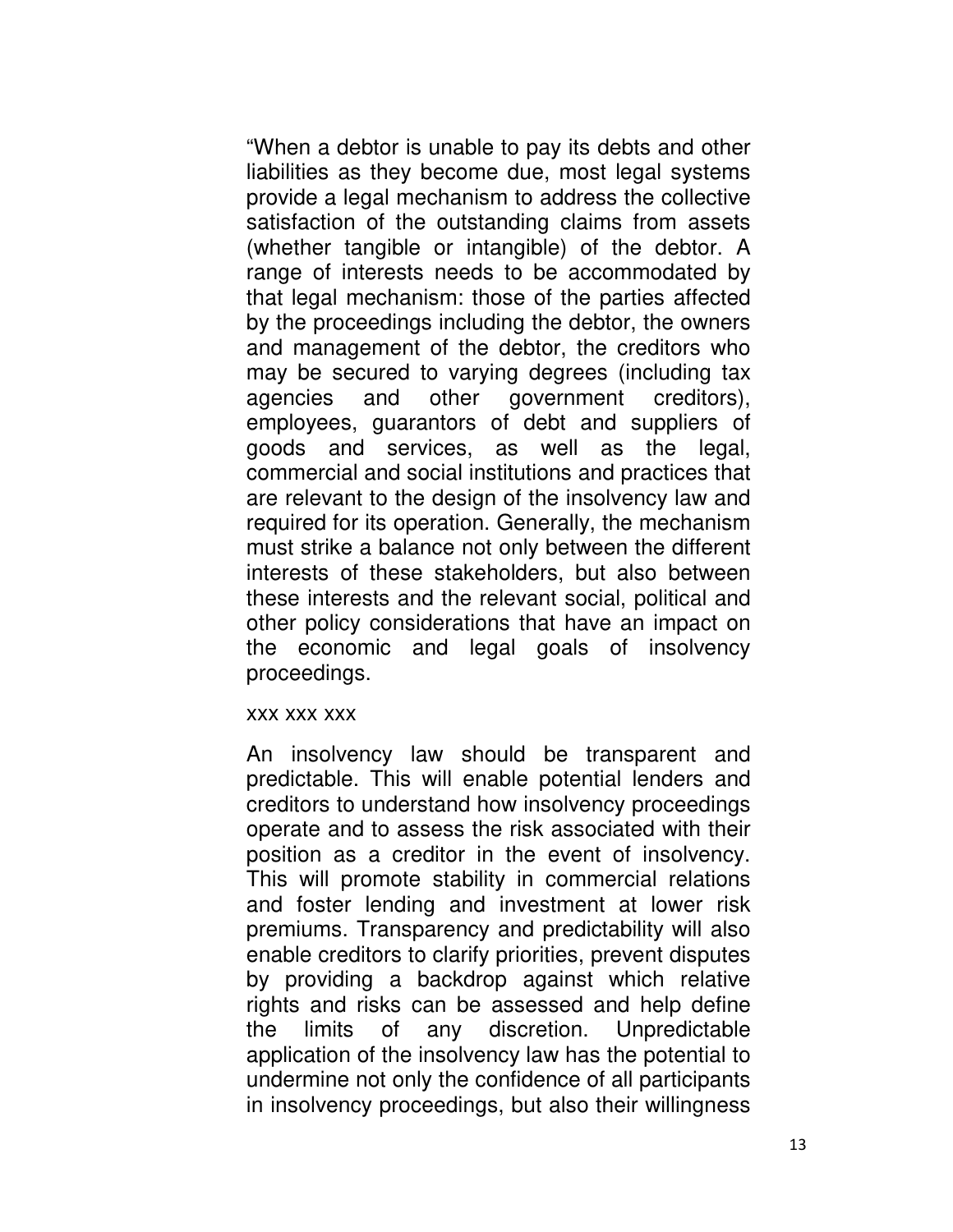to make credit and other investment decisions prior to insolvency. As far as possible, an insolvency law should clearly indicate all provisions of other laws that may affect the conduct of the insolvency proceedings (e.g. labour law; commercial and contract law; tax law; laws affecting foreign exchange, netting and set-off and debt for equity swaps; and even family and matrimonial law).

An insolvency law should ensure that adequate information is available in respect of the debtor's situation, providing incentives to encourage the debtor to reveal its positions and, where appropriate, sanctions for failure to do so. The availability of this information will enable those responsible for administering and supervising insolvency proceedings (courts or administrative agencies, the insolvency representative) and creditors to assess the financial situation of the debtor and determine the most appropriate solution."

While referring to the commencement of insolvency

proceedings, the Legislative Guide states:

"The standard to be met for commencement of insolvency proceedings is central to the design of an insolvency law. As the basis upon which insolvency proceedings can be commenced, this standard is instrumental to identifying the debtors that can be brought within the protective and disciplinary mechanisms of the insolvency law and determining who may make an application for commencement, whether the debtor, creditors or other parties.

As a general principle it is desirable that the commencement standard be transparent and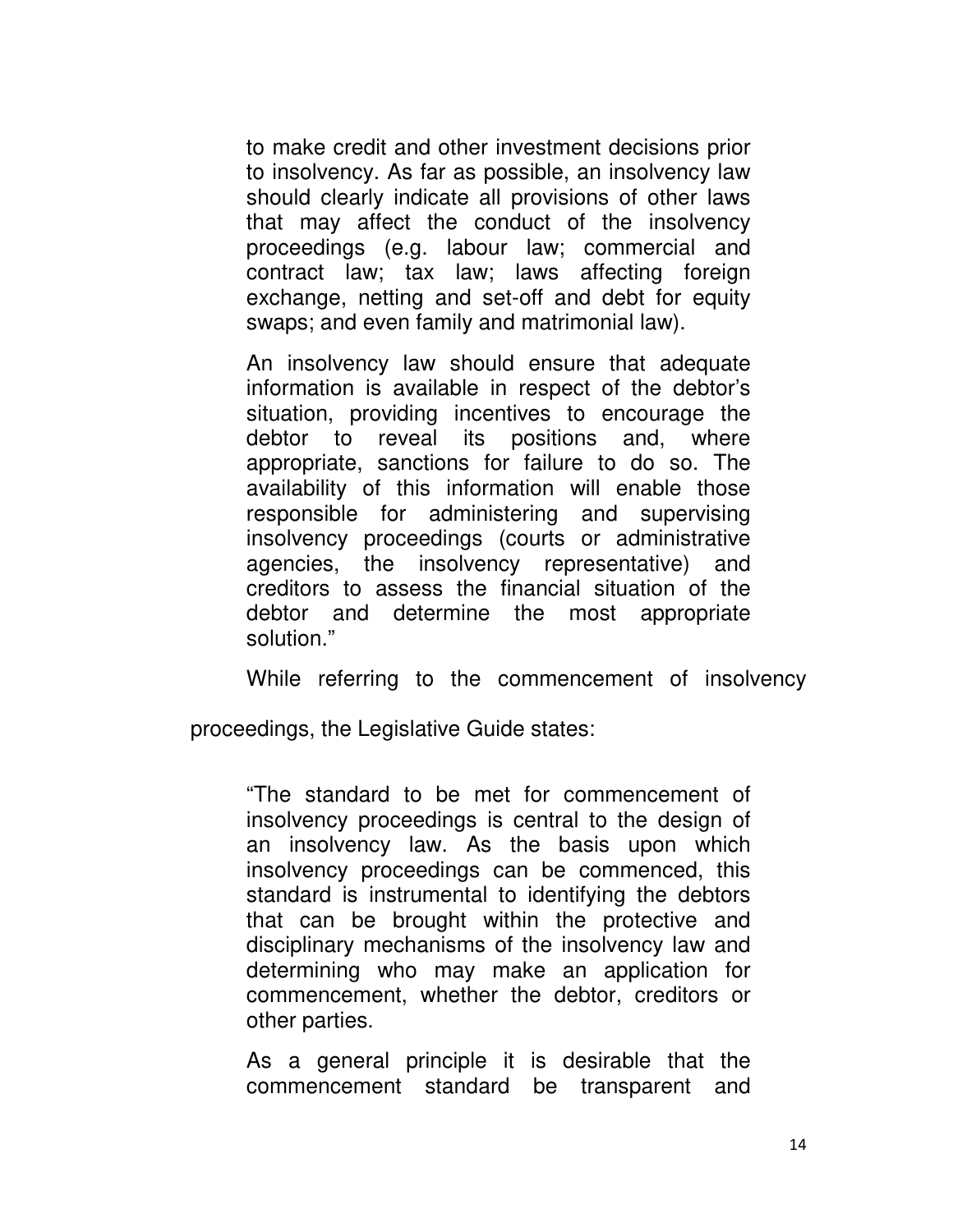certain, facilitating access to insolvency proceedings conveniently, cost-effectively and quickly to encourage financially distressed or insolvent businesses to voluntarily commence proceedings. It is also desirable that access be flexible in terms of the types of insolvency proceedings available (reorganization and liquidation), and the ease with which the proceedings most relevant to a particular debtor can be accessed, and that conversion between the different types of proceeding can be achieved. Restrictive access can deter both debtors and creditors from commencing proceedings, while the effects of delay can be harmful to the value of assets and the successful completion of insolvency proceedings, in particular in cases of reorganization. Ease of access needs to be balanced with proper and adequate safeguards to prevent improper use of proceedings. Examples of improper use may include application by a debtor that is not in financial difficulty in order to take advantage of the protections provided by the insolvency law, such as the automatic stay, or to avoid or delay payment to creditors and application by creditors who are competitors of the debtor, where the purpose of the application is to take advantage of insolvency proceedings to disrupt the debtor's business and thus gain a competitive edge."

10. On the fixation of time limits and denial of an application

to commence proceedings, the Legislative Guide states:

"Where a court is required to make a decision as to commencement, it is desirable that that decision be made in a timely manner to ensure both certainty and predictability of the decision-making and the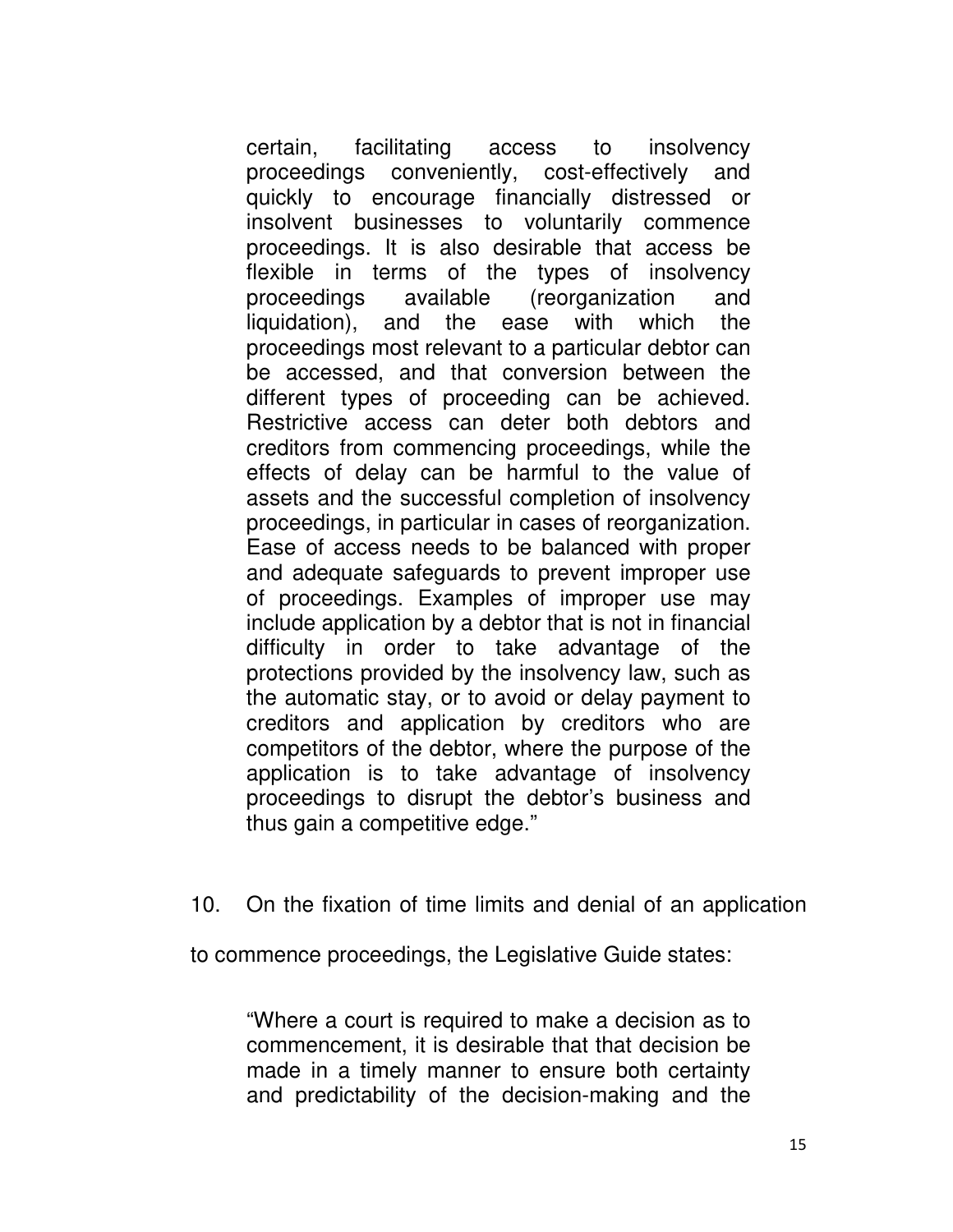efficient conduct of the proceedings without delay. This will be particularly important in the case of reorganization to avoid further diminution of the value of assets and to improve the chances of a successful reorganization. Some insolvency laws prescribe set time periods after the application within which the decision to commence must be made. These laws often distinguish between applications by debtors and by creditors, with applications by debtors tending to be determined more quickly. Any additional period for creditor applications is designed to allow prompt notice to be given to the debtor and provide the debtor with an opportunity to respond to the application.

Although the approach of fixing time limits may serve the objectives of providing certainty and transparency for both the debtor and creditors, the achievement of those objectives may need to be balanced against possible disadvantages. For example, a fixed time period may be insufficiently flexible to take account of the circumstances of the particular case. More generally, such time periods may be set without regard to the resources available to the body responsible for supervising insolvency proceedings or of the local priorities of that body (especially where insolvency is only one of the matters for which it has responsibility). It may also prove difficult to ensure that the decisionmaking body adheres to the established limit and to provide appropriate consequences where there is no compliance. The time period between application and the decision to commence proceedings should also reflect the type of proceeding applied for, the application procedure and the consequences of commencement in any particular regime. For example, the extent to which notification of parties in interest and information gathering must be completed prior to commencement will vary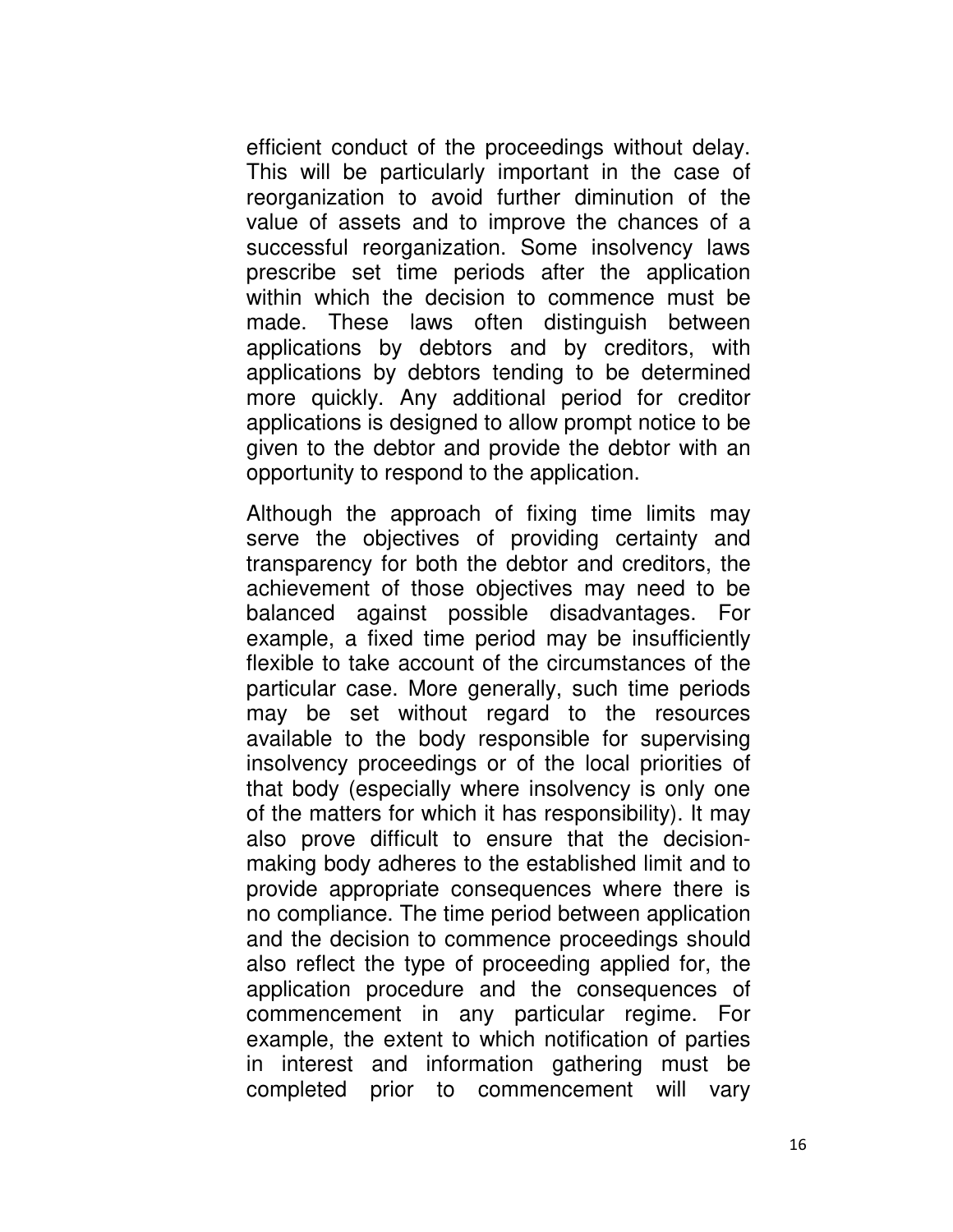between regimes, requiring different periods of time. For these reasons, it is desirable that an insolvency law adopt a flexible approach that emphasizes the advantages of quick decision-making and provides guidance as to what is reasonable, but at the same time also recognizes local constraints and priorities.

## *(d) Denial of an application to commence proceedings*

The preceding paragraphs refer to a number of instances where it will be desirable, in those cases where the court is required to make the commencement decision, for the court to have the power to deny the application for commencement, either because of questions of improper use of the insolvency law or for technical reasons relating to satisfaction of the commencement standard. The cases referred to include examples of both debtor and creditor applications. Principal among the grounds for denial of the application for technical reasons might be those cases where the debtor is found not to satisfy the commencement standard; where the debt is subject to a legitimate dispute or off-set in an amount equal to or greater than the amount of the debt; where the proceedings will serve no purpose because, for example, secured debt exceeds the value of assets; and where the debtor has insufficient assets to pay for the insolvency administration and the law makes no other provision for funding the administration of such estates.

Examples of improper use might include those cases where the debtor uses an application for insolvency as a means of prevaricating and unjustifiably depriving creditors of prompt payment of debts or of obtaining relief from onerous obligations, such as labour contracts. In the case of a creditor application, it might include those cases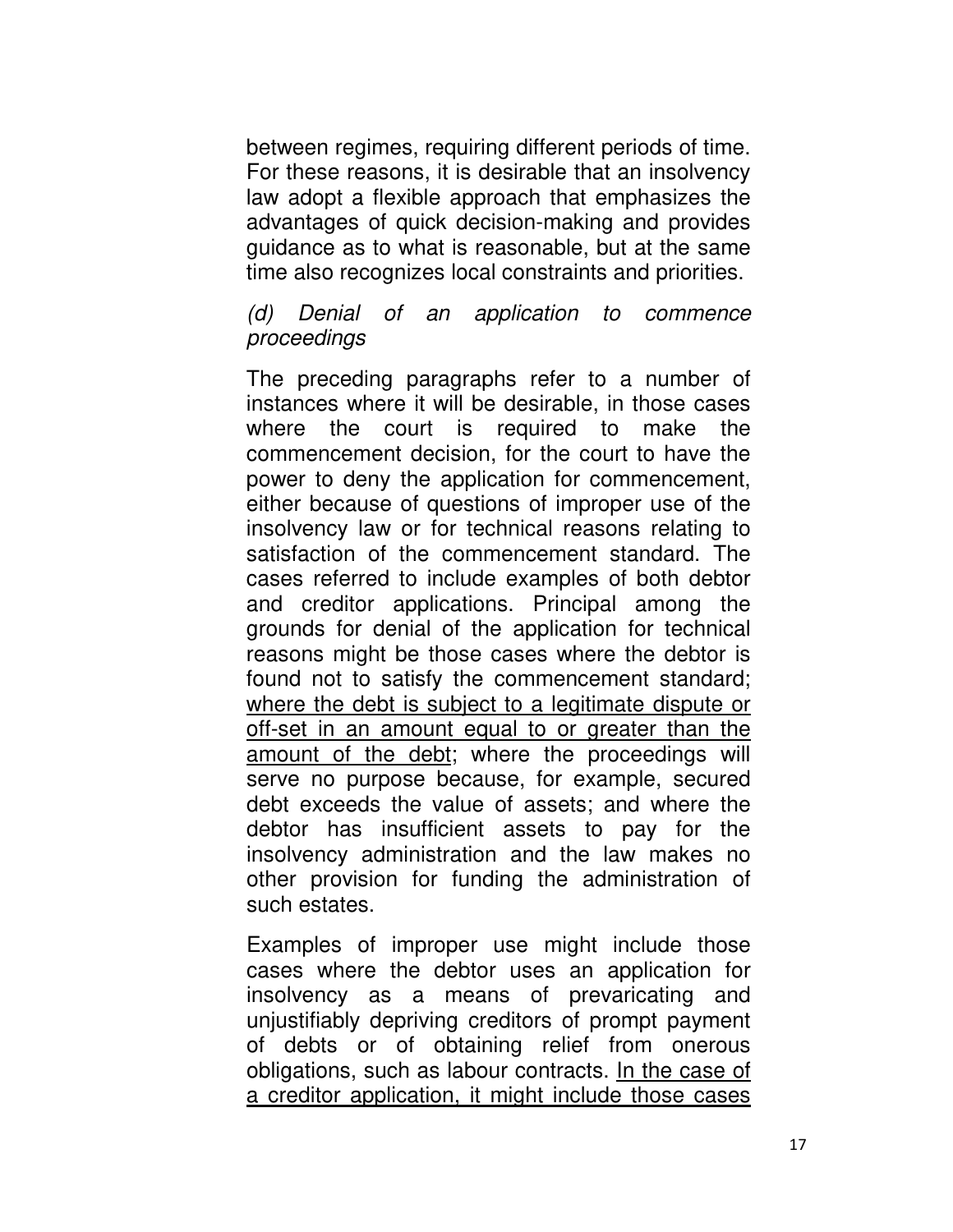where a creditor uses insolvency as an inappropriate substitute for debt enforcement procedures (which may not be well developed); to attempt to force a viable business out of the market place; or to attempt to obtain preferential payments by coercing the debtor (where such preferential payments have been made and the debtor is insolvent, investigation would be a key function of insolvency proceedings).

As noted above, where there is evidence of improper use of the insolvency proceedings by either the debtor or creditors, the insolvency law may provide, in addition to denial of the application, that sanctions can be imposed on the party improperly using the proceedings or that that party should pay costs and possibly damages to the other party for any harm caused. Remedies may also be available under non-insolvency law. Where an application is denied, any provisional measures of relief ordered by the court after the time of the application for commencement should terminate (see chap. II, para. 53)."

(Emphasis supplied)

Ultimately, recommendation 19 of the Legislative Guide

reads as under:

*"Commencement on creditor application (paras.57 and 67)* 

19. The law generally should specify that, where a creditor makes the application for commencement:

(a) Notice of the application promptly is given to the debtor;

(b) The debtor be given the opportunity to respond to the application, by contesting the application,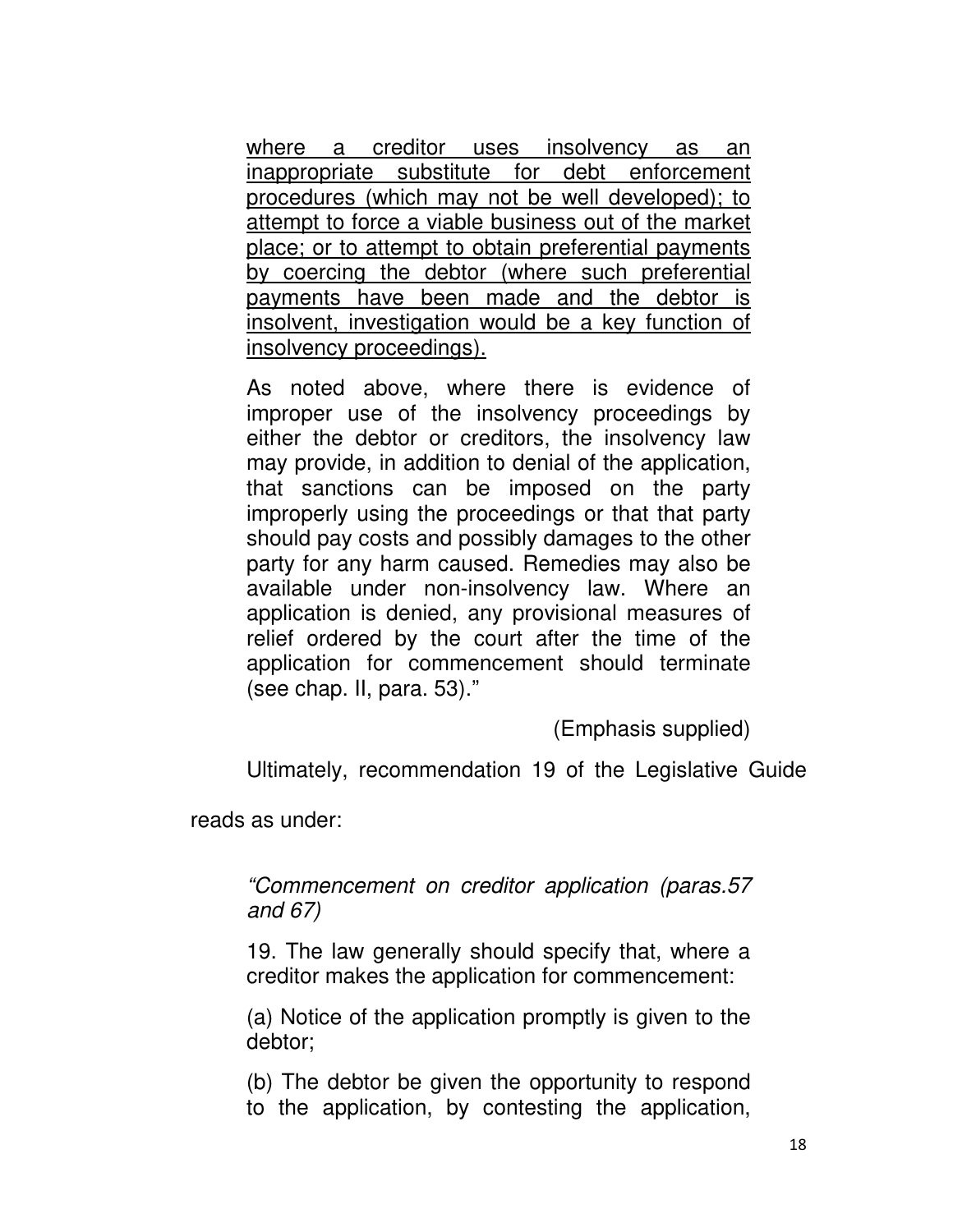consenting to the application or, where the application seeks liquidation, requesting the commencement of reorganization proceedings; and

(c) The court will promptly determine its jurisdiction and whether the debtor is eligible and the commencement standard has been met and, if so, commence insolvency proceedings.<sup>1</sup>"

11. The legislative history of legislation relating to indebtedness goes back to the year 1964 when the  $24<sup>th</sup>$  Law Commission recommended amendments to the Provincial Insolvency Act of 1920. This was followed by the Tiwari Committee of 1981, which introduced the Sick Industrial Companies Act, 1985. Following economic liberalization in the 1990s, two Narsimham Committee reports led to the Recovery of Debts and Bankruptcy Act, 1993 and the SARFAESI Act, 2002. Meanwhile, the Goswami Committee Report, submitted in 1993, condemned the liquidation procedure prescribed by the Companies Act, 1956 as unworkable and being beset with delays at all levels – delaying tactics employed by the management, delays at the level of the Courts, delays in

l

 $<sup>1</sup>$  A determination that the commencement standard has been met may involve consideration of</sup> whether the debt is subject to a legitimate dispute or offset in an amount equal to or greater than the amount of the debt. The existence of such a set-off may be a ground for dismissal of the application (see above, paras. 61-63).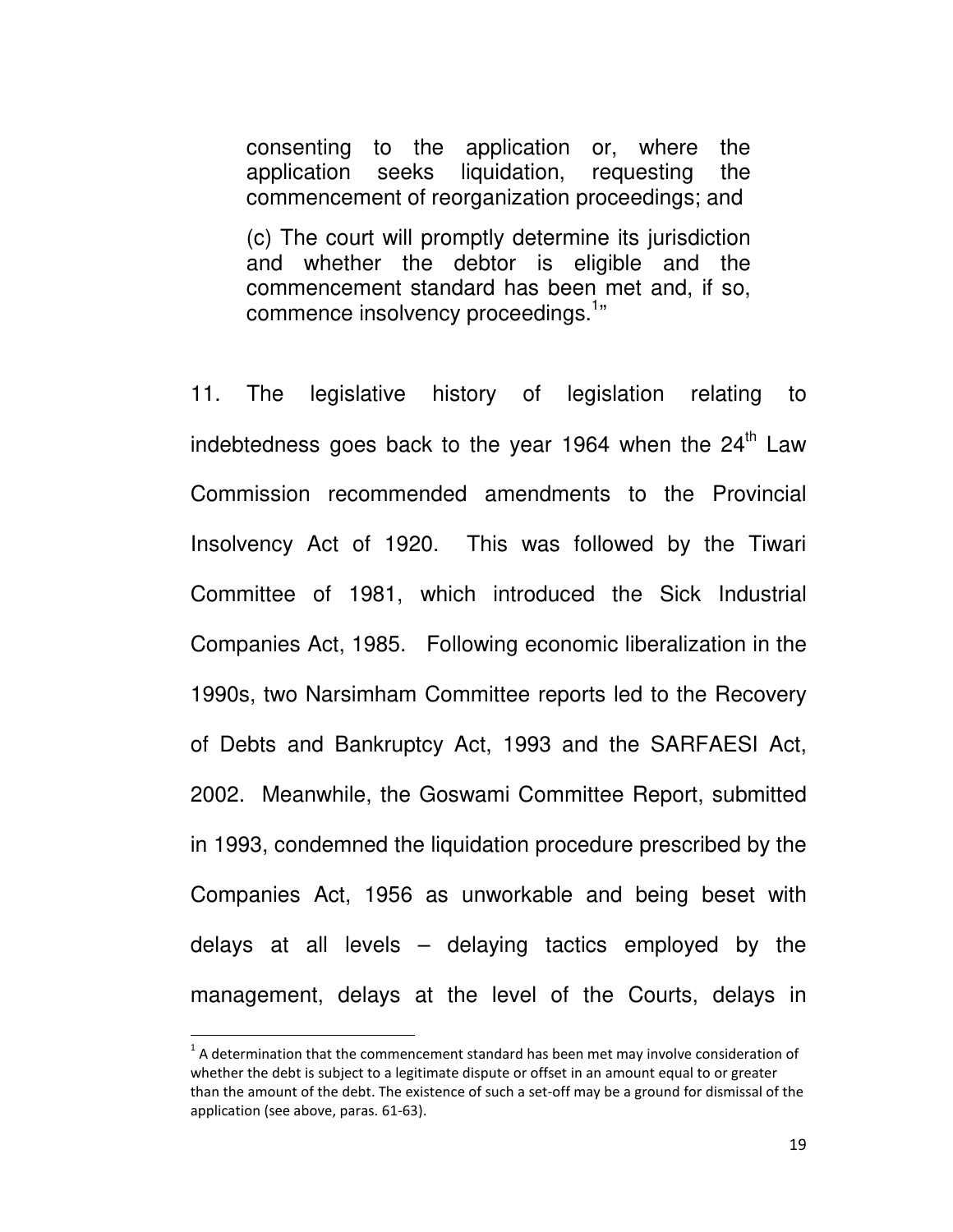making auction sales etc. This then led to the Eradi Committee Report of 1999, which proposed amendments to the Companies Act and proposed the repeal of SICA. This Committee echoed the findings of the Goswami Committee and recommended an overhaul of the liquidation procedure under the Companies Act.

12. It was for the first time, in 2001, that the L.N. Mitra Committee of the RBI proposed a comprehensive Bankruptcy Code. This was followed by the Irani Committee Report, also of the RBI in 2005, which noted that the liquidation procedure in India is costly, inordinately lengthy and results in almost complete erosion of asset value. The Committee also noted that the insolvency framework did not balance stakeholders' interests adequately. It proposed a number of changes including changes for increased protection of creditors' rights, maximization of asset value and better management of the company in liquidation. In 2008, the Raghuram Rajan Committee of the Planning Commission proposed improvement to the credit infrastructure in the country, and finally a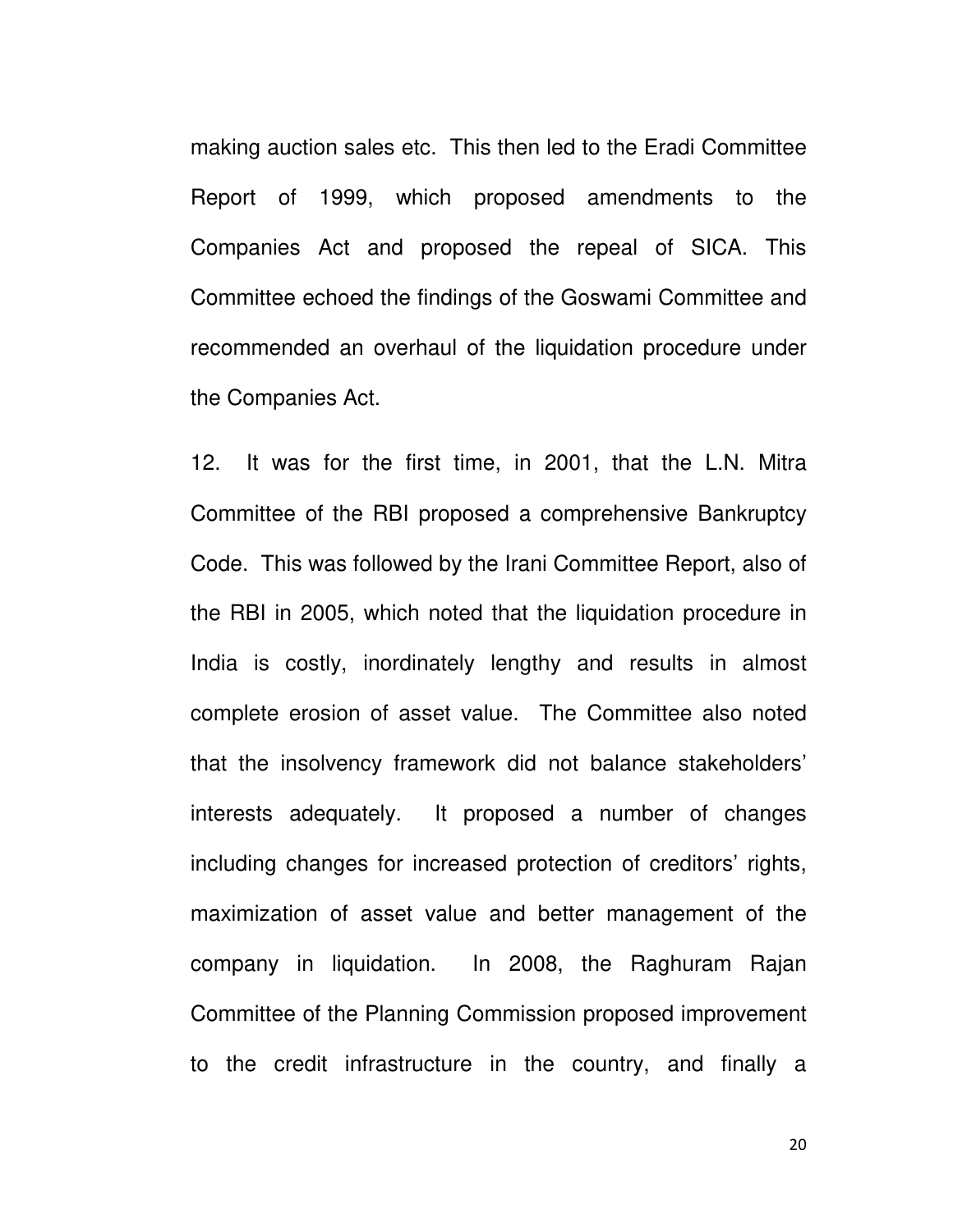Committee of Financial Sector Legislative Reforms in 2013 submitted a draft Indian Financial Code, which included a "resolution corporation" for resolving distressed financial firms.

13. All this then led to the Bankruptcy Law Reforms Committee, set up by the Department of Economic Affairs, Ministry of Finance, under the Chairmanship of Shri T.K. Viswanathan. This Committee submitted an interim report in February 2015 and a final report in November of the same year. It was, as a result of the deliberations of this Committee, that the present Insolvency and Bankruptcy Code of 2016 was finally born.

14. The interim report went into the existing law on indebtedness in some detail and discussed the tests laid down in **Madhusudan Gordhandas** v**. Madhu Woollen Industries Pvt. Ltd** (1972) 2 SCR 201, by which a petition presented under the Companies Act on the ground that the company is "unable to pay its debts" can only be dismissed if the debt is bona fide disputed, i.e. that the defense of the debtor is genuine, substantial and is likely to succeed on a point of law.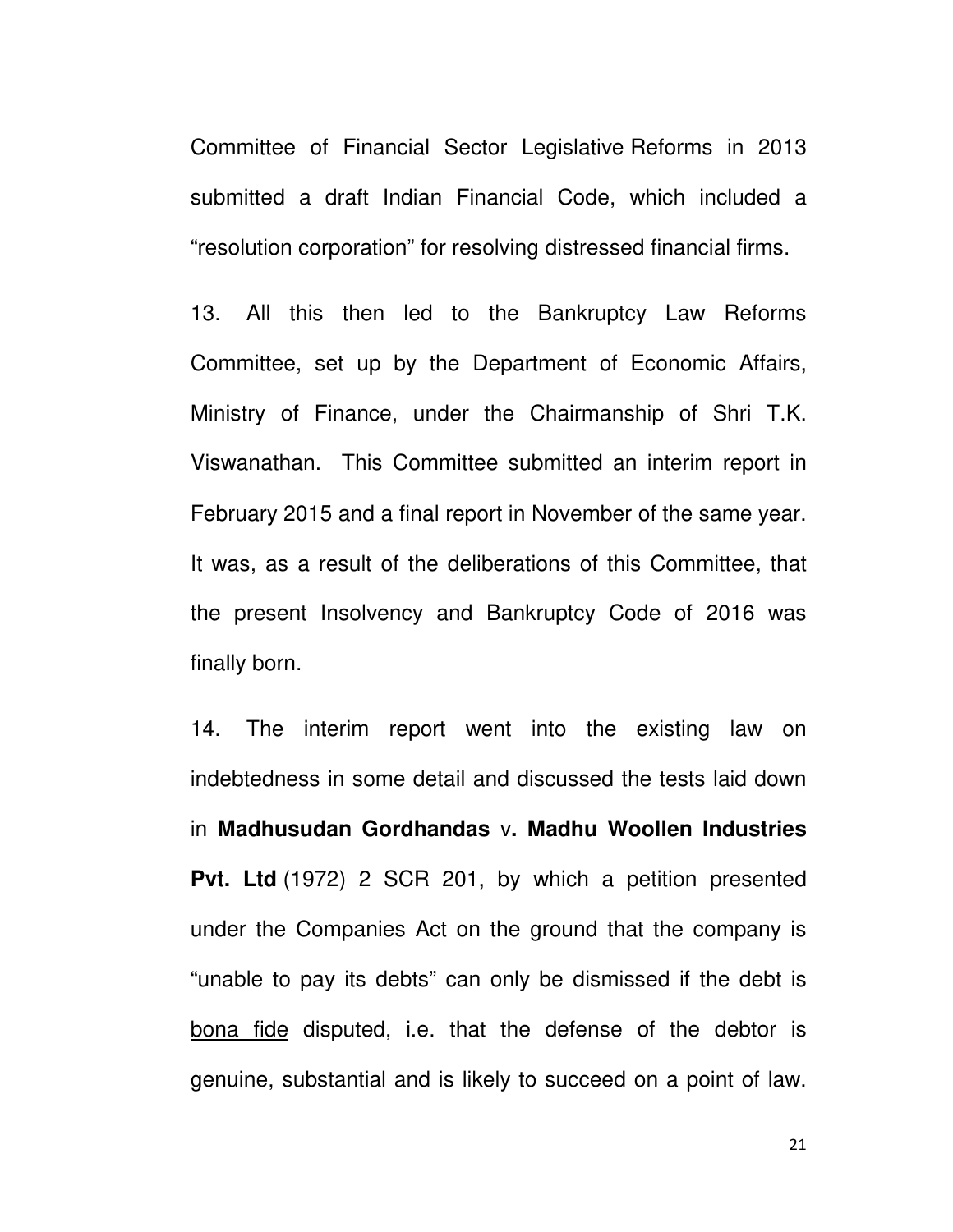The interim report also adverted to an amendment made in the

Companies Act, 2003, by which the threshold requirement of

Rs.500 was replaced by Rs.1 lakh.

# 15. The interim report found:

"Once the petitioning creditor has proved the inability of the debtor company to pay debts, van Zwieten states that courts in India have recognised a wide discretion that enabled it to give time to the debtor to make payment or even dismiss the petition. This is in stark contrast with the position in the UK (from where the law was transplanted) where once the company's inability to pay debts has been proven, the petitioning creditor is ordinarily held to be entitled to a winding up order (although it should be noted that there is an alternative corporate rescue procedure, 'administration', which a debtor may be entitled to enter).

The effect of these abovementioned judicial developments has been to add significant delays in the liquidation process under CA 1956 and to add uncertainty regarding the rights of the creditors in the event of the company's insolvency. Consequently, this has made creditor recourse to the liquidation procedure as a means of debt enforcement rather difficult, and secondly, rendered the liquidation procedure ineffective as a disciplinary mechanism for creditors against insolvent debtors."

The interim report then recommended:

# "**Recommendations:**

• In order to re-instate the debt enforcement function of the statutory demand test for winding up, if a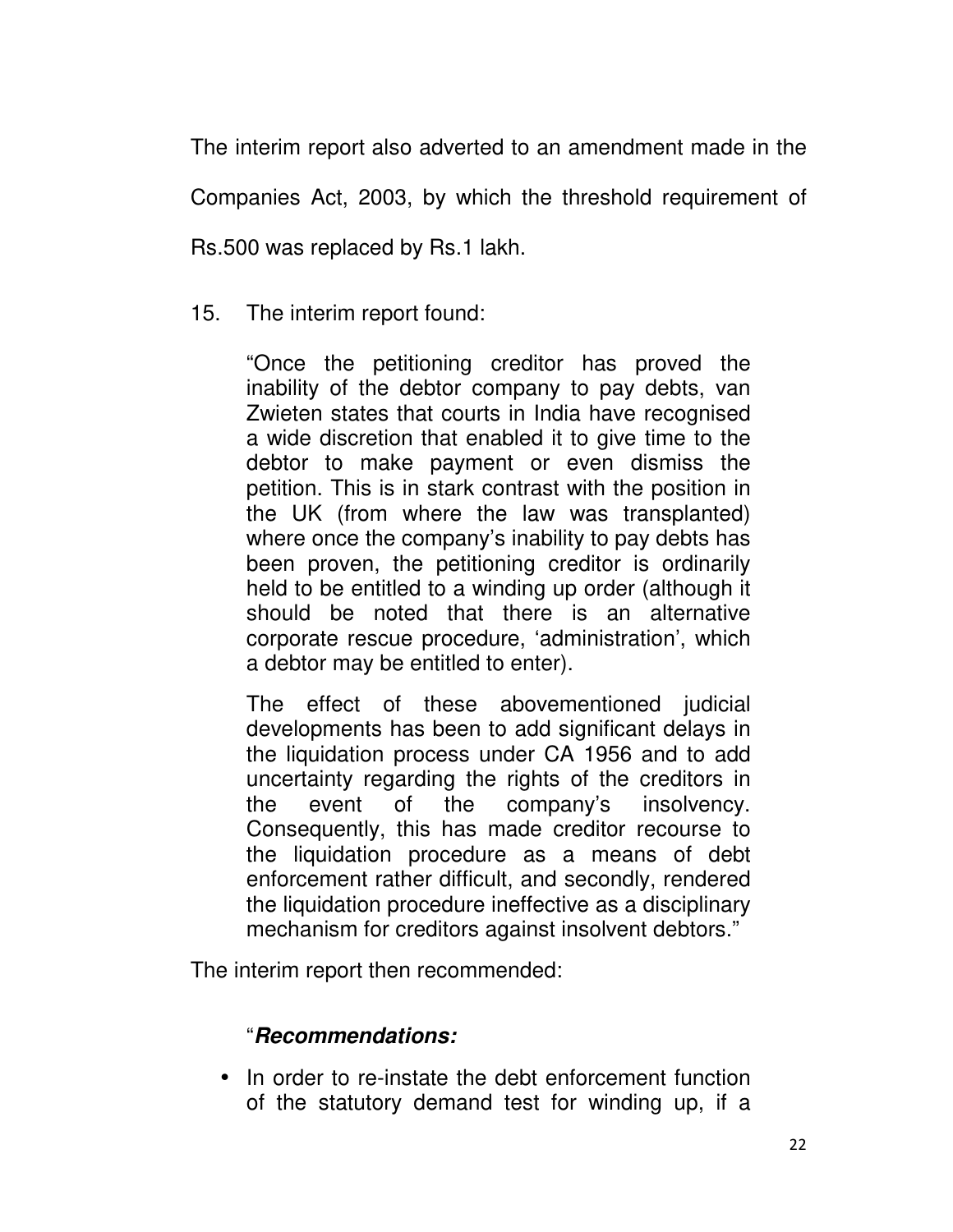company fails to pay an undisputed debt of a prescribed value as per Section 271(2) (a), the creditor should be entitled to a winding up order irrespective of whether it is insolvent (in commercial or balance sheet terms) or not. Further, the NCLT should have the discretion to refer the company for rehabilitation under Chapter XIX before making a winding up order on such ground, if the company appears to be prima facie viable. Further, in order to prevent abuse of the provision by creditors and ensure that it is not used to force debtor companies to settle disputed debts, the provision should specify the factors that the NCLT may take into account to determine whether the debt under consideration is disputed or not. As laid down by the courts, a petition may be dismissed if the debt in question is bona fide disputed, i.e., where the following conditions are satisfied: (i) the defence of the debtor company is genuine, substantial and in good faith; (ii) the defence is likely to succeed on a point of law; and (iii) the debtor company adduces prima facie proof of the facts on which the defence depends. Further, as with initiation of rescue proceedings, the NCLT should also have the power to impose sanctions/costs/damages on a petitioning creditor and disallow reapplications on the same grounds if it finds that a petition has been filed to abuse the process of law.

- The Government may also consider revising the present value for triggering the statutory demand test under Section 271 (2) (a) from 'one lakh rupees' to a higher amount or revise the provision to state 'one lakh rupees or such amount as may be prescribed'.
- 'Balance sheet insolvency' and 'commercial insolvency' should be identified as separate grounds indicating a company's 'inability to pay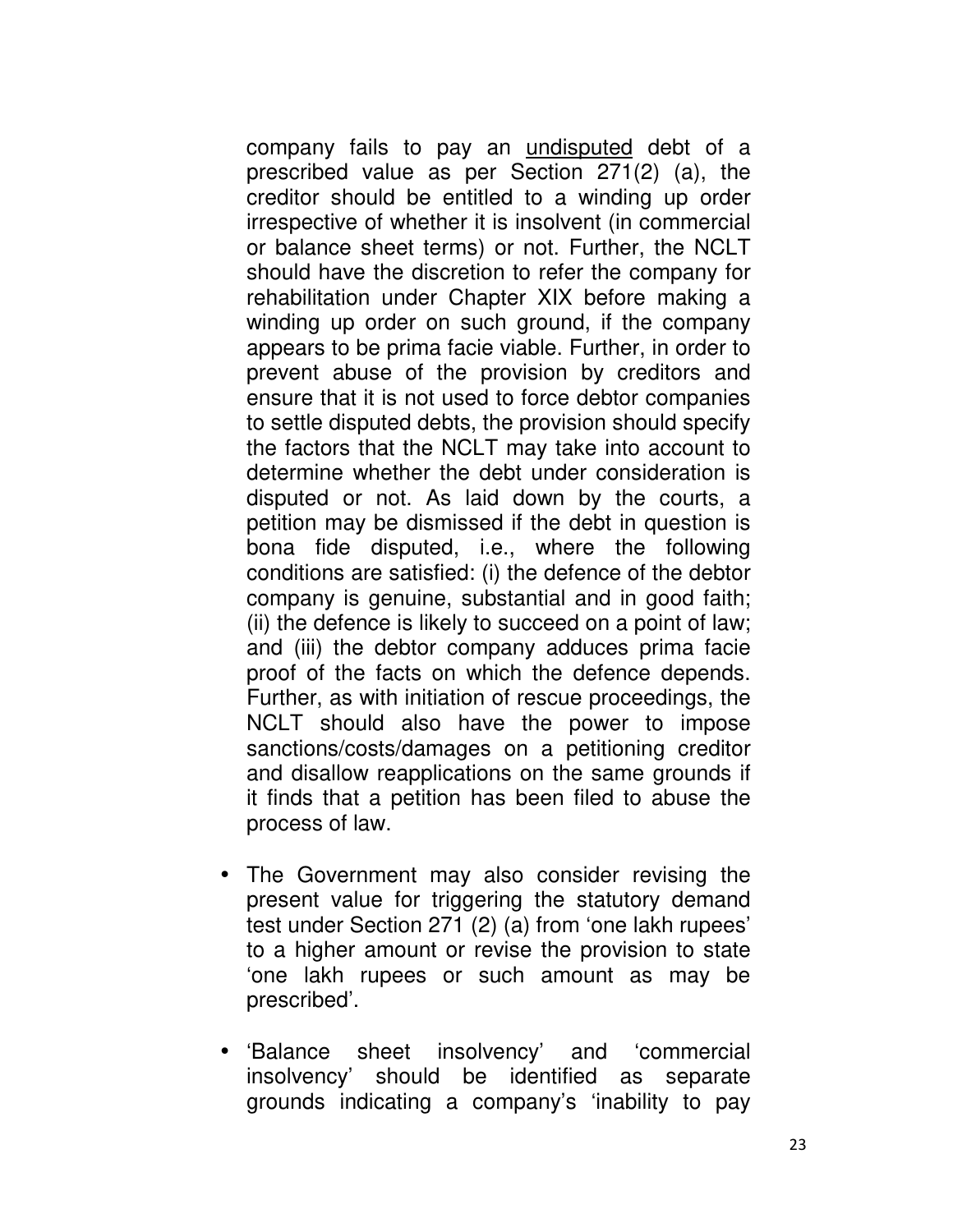debt' in order to avoid conflicts/confusion with the statutory demand test (as is the case of the IA 1986 where the statutory demand test, the commercial insolvency test and the balance sheet insolvency test are alternate grounds for determining a company's inability to pay debts under Sections 123(1) (a),123 (1) (e) and 123(2), respectively)."

16. By the final report dated November 2015, the recommendation of the interim report was shelved. The Committee made a distinction between financial contracts and operational contracts. It stated:

## "**4.3.3 Information about the liabilities of a solvent entity**

Operational contracts typically involve an exchange of goods and services for cash. For an enterprise, the latter includes payables for purchase of rawmaterials, other inputs or services, taxation and statutory liabilities, and wages and benefits to employees.

xxx xxx xxx

The Code specifies that if the Adjudicator is able to locate the record of the liability and of default with the registered IUs, a financial creditor needs no other proof to establish that a default has taken place.

#### xxx xxx xxx

The second set of liabilities are operational liabilities, which are more difficult to centrally capture given that the counterparties are a wide and heterogeneous set. In the state of insolvency, the record of all liabilities in the IUs become critical to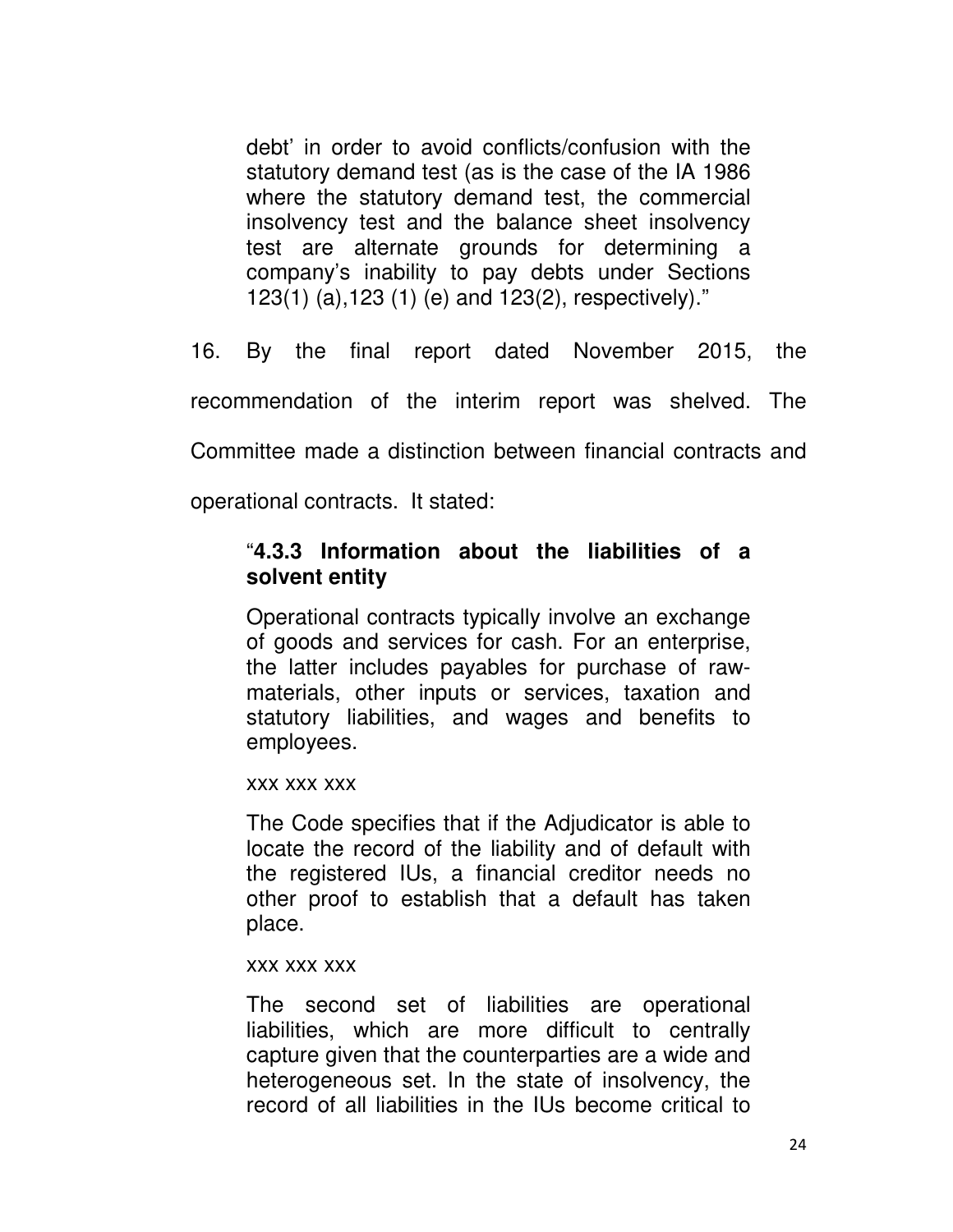creditors in assessing the complexity of the resolution required. Various private players, including potential strategic acquirers or distressed asset funds, would constantly monitor entities that are facing stress, and prepare to make proposals to the committee of creditors in the event that an insolvency is triggered. Easy access to this information is vital in ensuring that there is adequate interest by various kinds of financial firms in coming up to the committee of creditors with proposals. It is not easy to set up mandates for the holders of operational liabilities to file the records of their liabilities, unlike the case of financial creditors. However, their incentives to file liabilities are even stronger when *the entity approaches insolvency.* 

## **4.3.4 Information about operational creditors**

Once the invoice or notice is served, the debtor should be given a certain period of time in which to respond either by disputing it in a court, or pay up the amount of the invoice or notice. The debtor will have the responsibility to file the information about the court case, or the repayment record in response to the invoice or notice within the specified amount of time. If the debtor does not file either response within the specified period, and the creditor files for insolvency resolution, the debtor may be charged a monetary penalty by the Adjudicator. However, if the debtor disputes the claim in court, until the outcome of this case is decided, the creditor may not be able to trigger insolvency on the entity. This process will act as a deterrent for frivolous claims from creditors, as well as act as a barrier for some types of creditors to initiate insolvency resolution."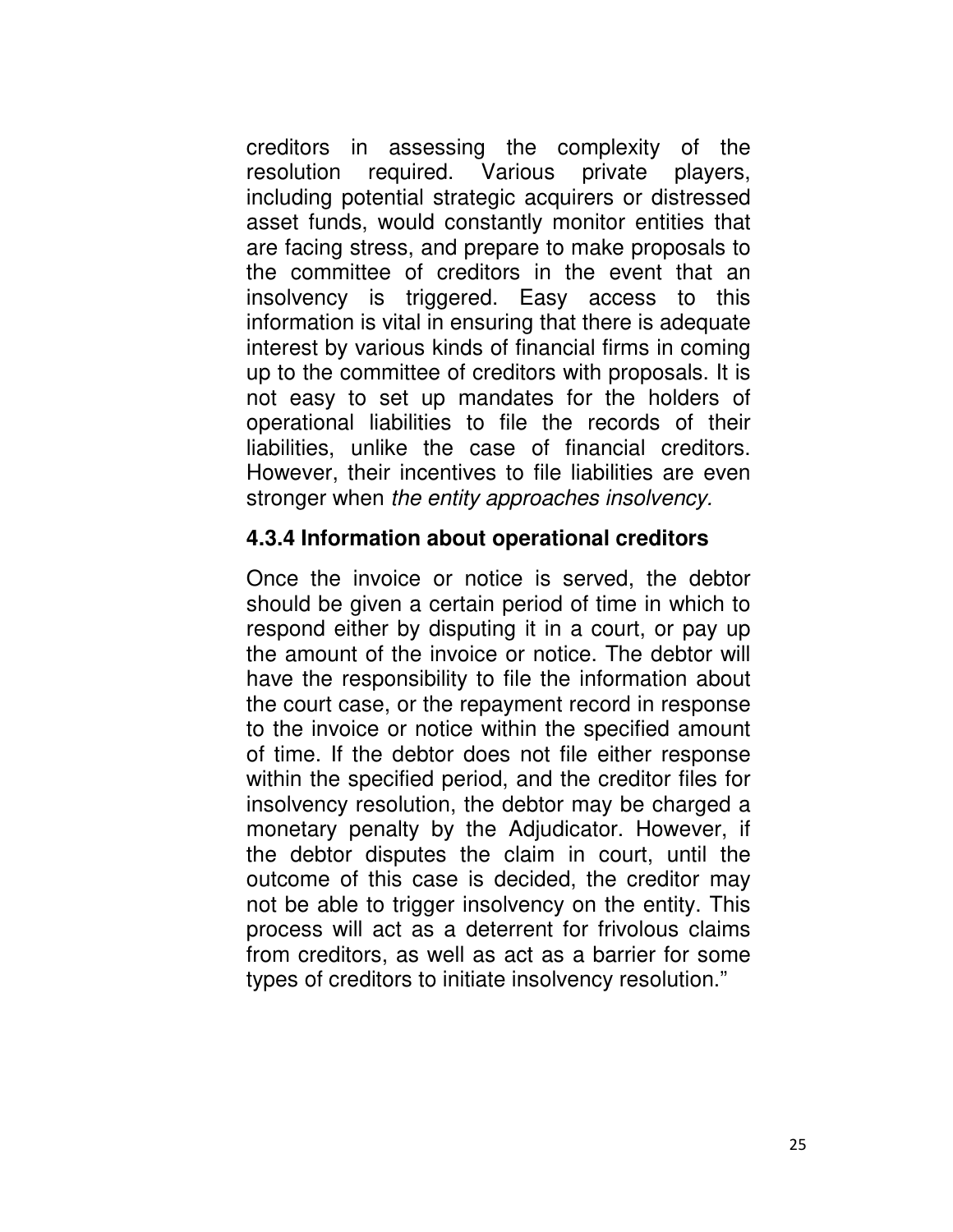The Committee then went on to consider as to who can trigger the insolvency process. In paragraph 5.2.1 the Committee stated:

# "**Box 5.2 – Trigger for IRP**

1. The IRP can be triggered by either the debtor or the creditors by submitting documentation specified in the Code to the adjudicating authority.

2. For the debtor to trigger the IRP, she must be able to submit all the documentation that is defined in the Code, and may be specified by the Regulator above this.

3. The Code differentiates two categories of creditors: *financial creditors* where the liability to the debtor arises from a solely financial transaction, and *operational creditors* where the liability to the debtor arises in the form of future payments in exchange for goods or services already delivered. In cases where a creditor has both a solely financial transaction as well as an operational transaction with the entity, the creditor will be considered a financial creditor to the extent of the financial debt and an operational creditor to the extent of the operational debt is more than half the full liability it has with the debtor.

4. The Code will require different documentation for a debtor, a financial creditor, and an operational creditor to trigger the IRP. These are listed in Box 5.3 under what the Adjudicator will accept as requirements to trigger the IRP.

# **5.2.1 Who can trigger the IRP?**

Here, the Code differentiates between financial creditors and operational creditors. *Financial*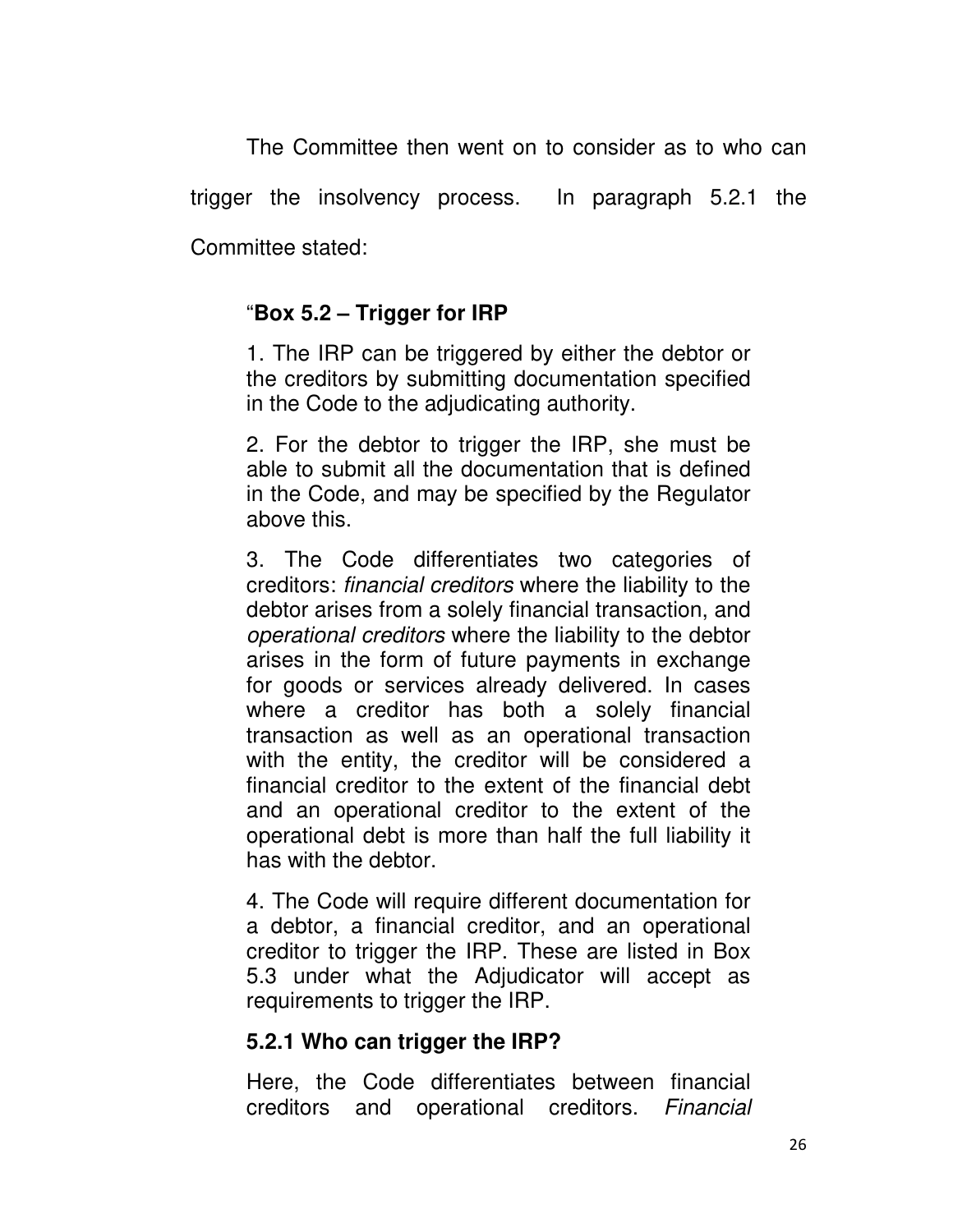*creditors* are those whose relationship with the entity is a pure financial contract, such as a loan or a debt security. *Operational creditors* are those whose liability from the entity comes from a transaction on operations. Thus, the wholesale vendor of spare parts whose spark plugs are kept in inventory by the car mechanic and who gets paid only after the spark plugs are sold is an operational creditor. Similarly, the lessor that the entity rents out space from is an operational creditor to whom the entity owes monthly rent on a three-year lease. The Code also provides for cases where a creditor has both a solely financial transaction as well as an operational transaction with the entity. In such a case, the creditor can be considered a financial creditor to the extent of the financial debt and an operational creditor to the extent of the operational debt.

## **5.2.2 How can the IRP be triggered?**

An application from a creditor must have a record of the liability and evidence of the entity having defaulted on payments. The Committee recommends different documentation requirements depending upon the type of creditor, either financial or operational. A financial creditor must submit a record of default by the entity as recorded in a registered Information Utility (referred to as the IU) as described in Section 4.3 (or on the basis of other evidence). The default can be to any financial creditor to the entity, and not restricted to the creditor who triggers the IRP. The Code requires that the financial creditor propose a registered Insolvency Professional to manage the IRP. Operational creditors must present an "undisputed bill" which may be filed at a registered information utility as requirement to trigger the IRP. The Code does not require the operational creditor to propose a registered Insolvency Professional to manage the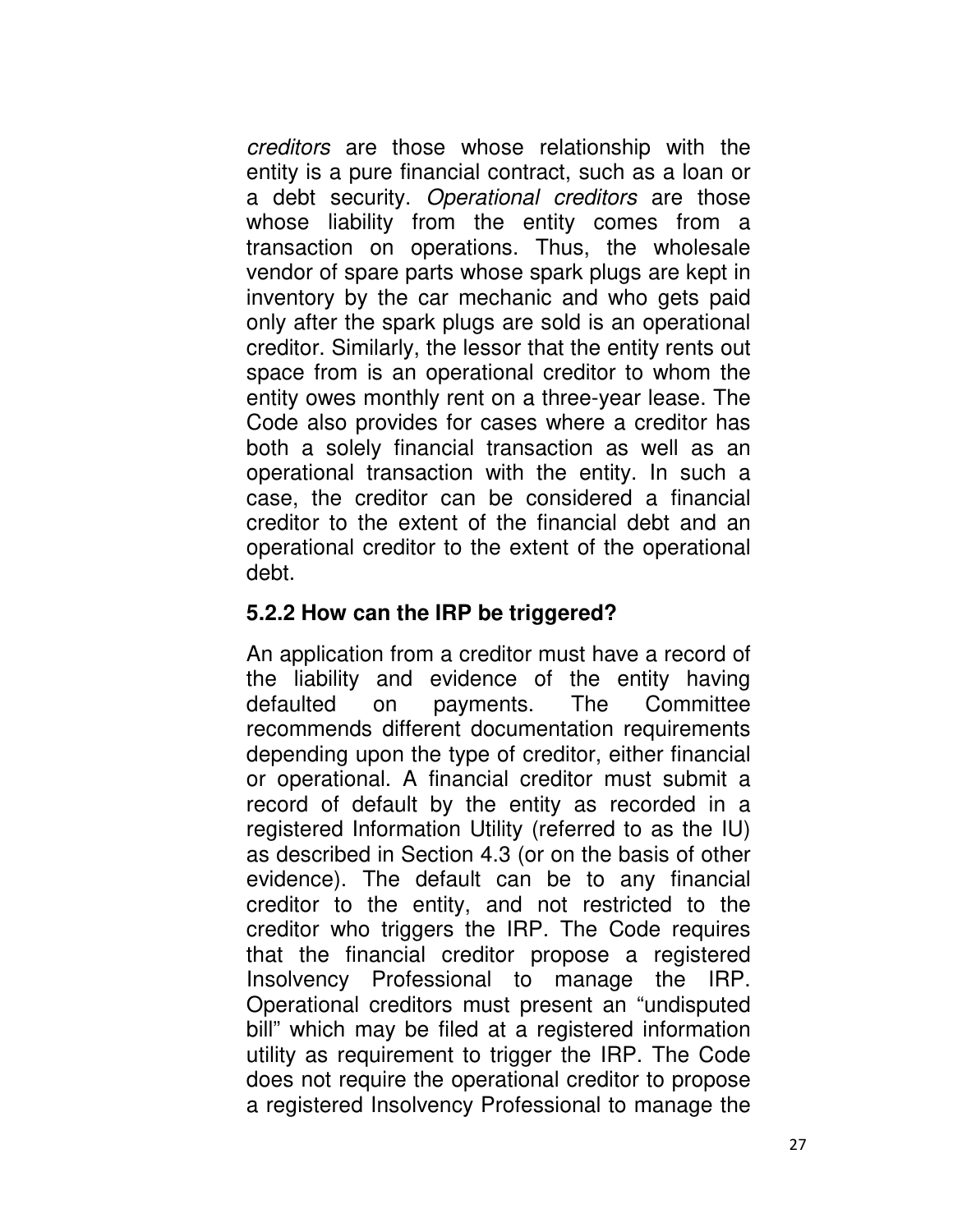IRP. If a professional is not proposed by the operational creditor, and the IRP is successfully triggered, the Code requires the Adjudicator to approach the Regulator for a registered Insolvency Professional for the case.

When the Adjudicator receives the application, she confirms the validity of the documents before the case can be registered by confirming the documentation in the information utility if applicable. In case the debtor triggers the IRP, the list of documentation provided by the debtor is checked against the required list. The proposal for the RP is forwarded to the Regulator for validation. If both the documentation and the proposed RP checks out as required within the time specified in regulations, the Adjudicator registers the IRP.

In case the financial creditor triggers the IRP, the Adjudicator verifies the default from the information utility (if the default has been filed with an information utility, it shall be incontrovertible evidence of the existence of a default) or otherwise confirms the existence of default through the additional evidence adduced by the financial creditor, and puts forward the proposal for the RP to the Regulator for validation. In case the operational creditor triggers the IRP, the Adjudicator verifies the documentation. Simultaneously, the Adjudicator requests the Regulator for an RP. If either step cannot be verified, or the process verification exceeds the specified amount of time, then the Adjudicator rejects the application, with a reasoned order for the rejection. The order rejecting the application cannot be appealed against. Instead, application has to be made afresh. Once the documents are verified within a specified amount of time, the Adjudicator will trigger the IRP and register the IRP by issuing an order. The order will contain a unique ID that will be issued for the case by which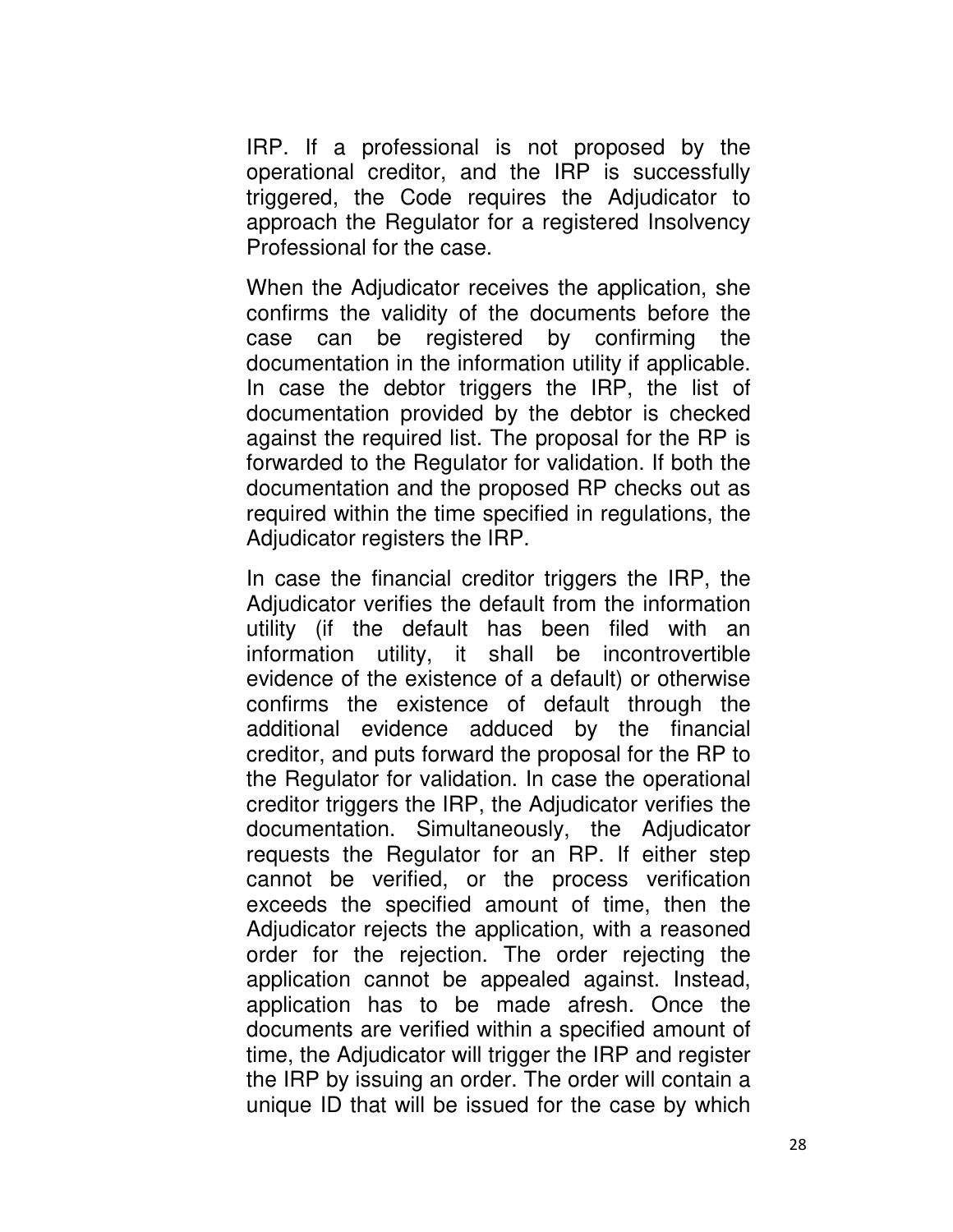all reports and records that are generated during the IRP will be stored, and accessed."

17. Annexed to this Committee Report is the Insolvency and Bankruptcy Bill, 2015. Interestingly, Section 5(4) defined "dispute" as:

## "**5. Definitions**

In this Part, unless the context otherwise requires-

(4) "dispute" means a bona fide suit or arbitration proceeding regarding (a) the existence or the amount of a debt; (b) the quality of a good or service; or (c) the breach of a representation or warranty;"

Sections 8 and 9 in the said Bill read as under:

#### "**8. Insolvency resolution by operational creditor.**

(1) An operational creditor shall, on the occurrence of a default, deliver a demand notice or copy of an invoice demanding payment of the amount involved in the default to the corporate debtor in such form as may be prescribed, through an information utility, wherever applicable, or by registered post or courier or by any electronic communication.

(2) The corporate debtor shall, within a period of ten days of the receipt of the demand notice or copy of the invoice mentioned in sub-section (1) bring to the notice of the operational creditor –

> (a) the existence of a dispute, if any, and record of the pendency of the suit or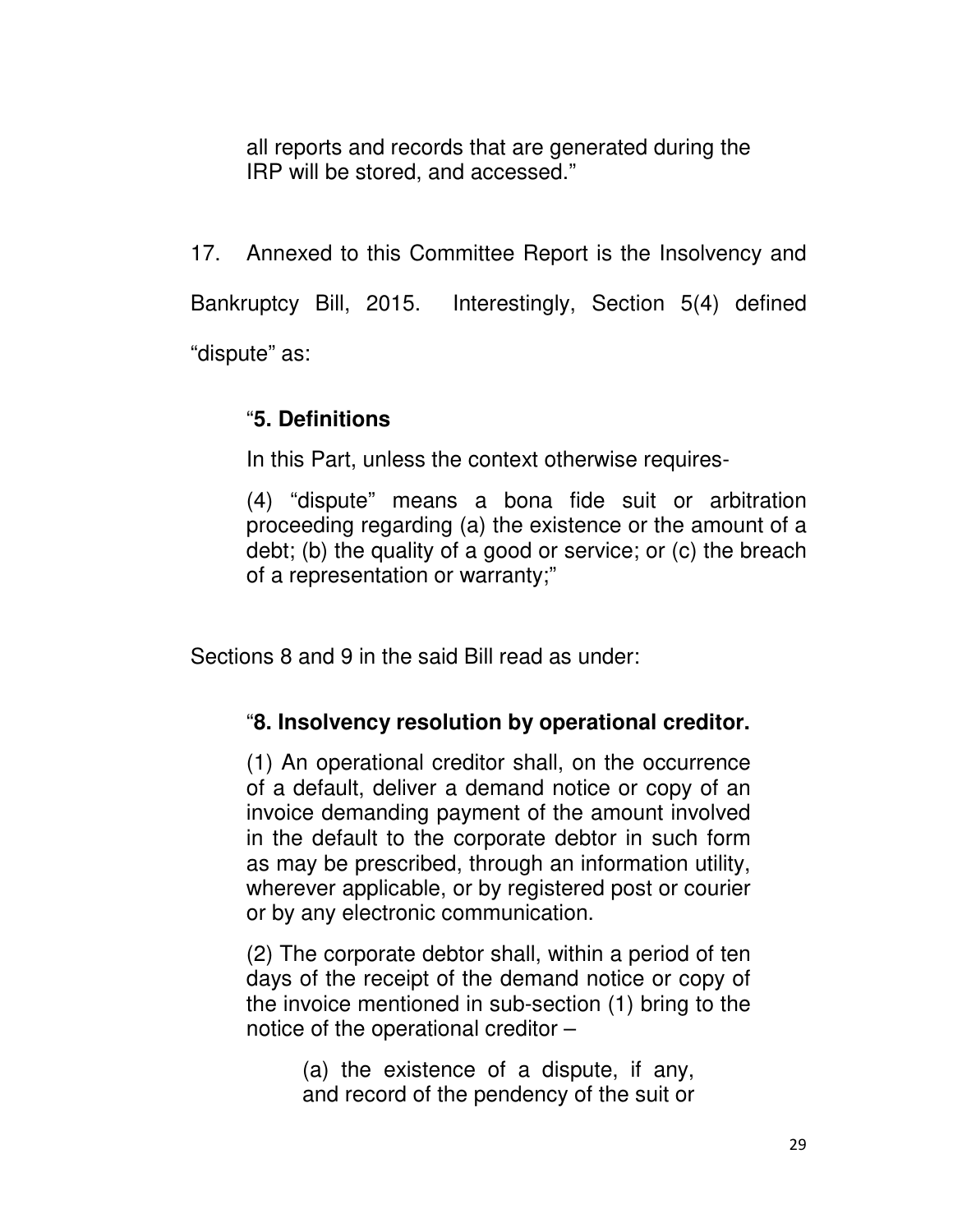arbitration proceedings filed at least sixty days prior to the receipt of such invoice or notice in relation to such dispute through an information utility or by registered post or courier or by any electronic communication;

(b) the repayment of unpaid operational debt- (i) by sending an attested copy of electronic transfer of the unpaid amount from the bank account of the corporate debtor; or (ii) by sending an attested copy of proof that the operational creditor having encashed a cheque issued by the corporate debtor.

*Explanation*. – For the purpose of this section a "demand notice" means a notice served by an operational creditor to the corporate debtor demanding repayment of the debt in respect of which the default has occurred.

## **9. Application for initiation of corporate insolvency resolution process by operational creditor.**

(1) After the expiry of the period of ten days from the date of delivery of the invoice or notice demanding payment under sub-section (1) of section 8, if the operational creditor does not receive payment from the corporate debtor or notice of the dispute under sub-section (2) of section 8, the operational creditor may file an application with the Adjudicating Authority in the prescribed form for initiating a corporate insolvency resolution process.

(2) The application under sub-section (1) shall be filed in such form and manner and accompanied with such fee as may be prescribed.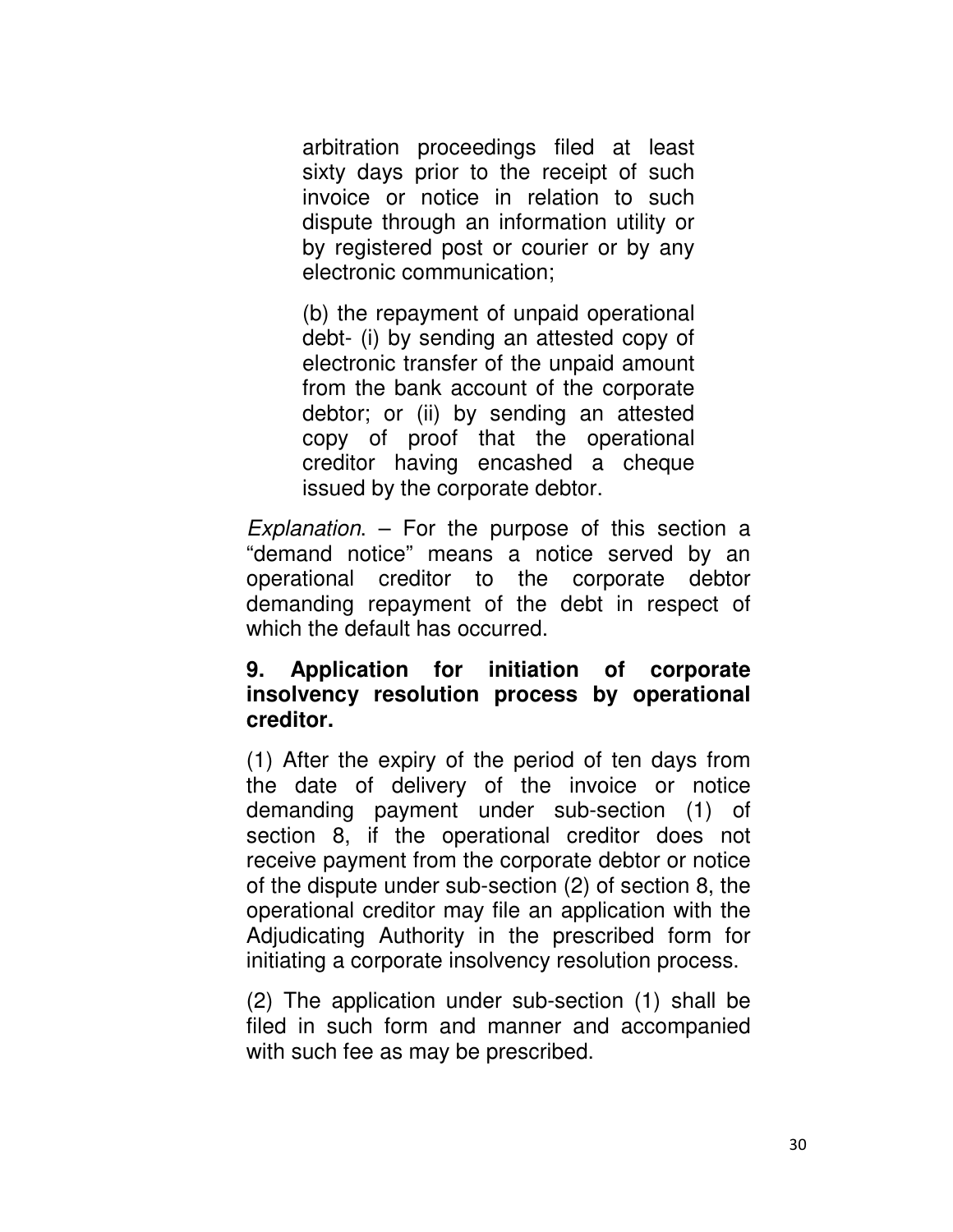(3) The operational creditor shall, along with the application furnish-

> (a) the invoice demanding payment or notice delivered by the operational creditor to the corporate debtor;

> (b) affidavit to the effect that there is no notice given by the corporate debtor relating to a dispute of the unpaid operational debt;

> (c) a confirmation from the financial institutions maintaining accounts of the operational creditor that there is no payment of an unpaid operational debt by the corporate debtor; and

> (d) such other information or as may be specified.

(4) The Adjudicating Authority shall, within two days of the receipt of the application under sub-section (2), admit the application and communicate such decision to the operational creditor and the corporate debtor if, -

(a) the application is complete;

(b) there is no repayment of the unpaid operational debt;

(c) the invoice or notice for payment to the corporate debtor has been delivered by the operational creditor; and

(d) no notice of dispute has been received by the operational creditor or there is no record of dispute in the information utility.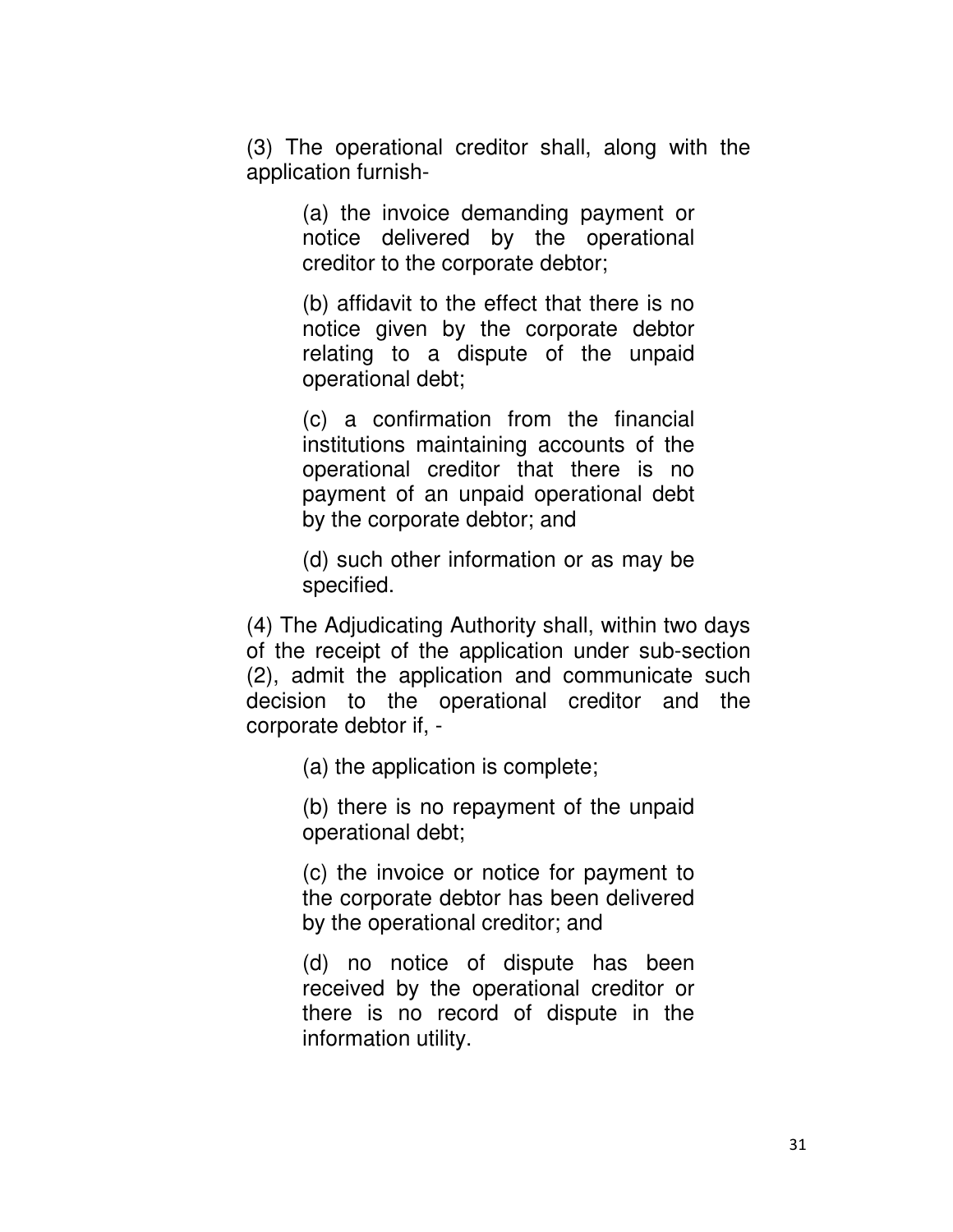(5) The Adjudicating Authority shall reject the application and communicate such decision to the operational creditor and the corporate debtor if –

> (a) the application made under this section is incomplete;

> (b) there has been repayment of the unpaid operational debt;

> (c) the creditor has not delivered the invoice or notice for payment to the corporate debtor; and

> (d) notice of dispute has been received by the operational creditor and there is no record of dispute in the information utility.

(6) Without prejudice to the conditions mentioned in sub-section (3), an operational creditor initiating a corporate insolvency resolution process under this section, may also propose a resolution professional to act as an interim resolution professional.

(7) The corporate insolvency resolution process shall commence from the date of admission of the application under sub-section (4) of this section."

18. Meanwhile, the Insolvency and Bankruptcy Bill that was annexed to the Bankruptcy Law Reforms Committee Report underwent a further change before it was submitted to a Joint Committee of the Lok Sabha. In this Bill, the definition of "dispute" now read as follows: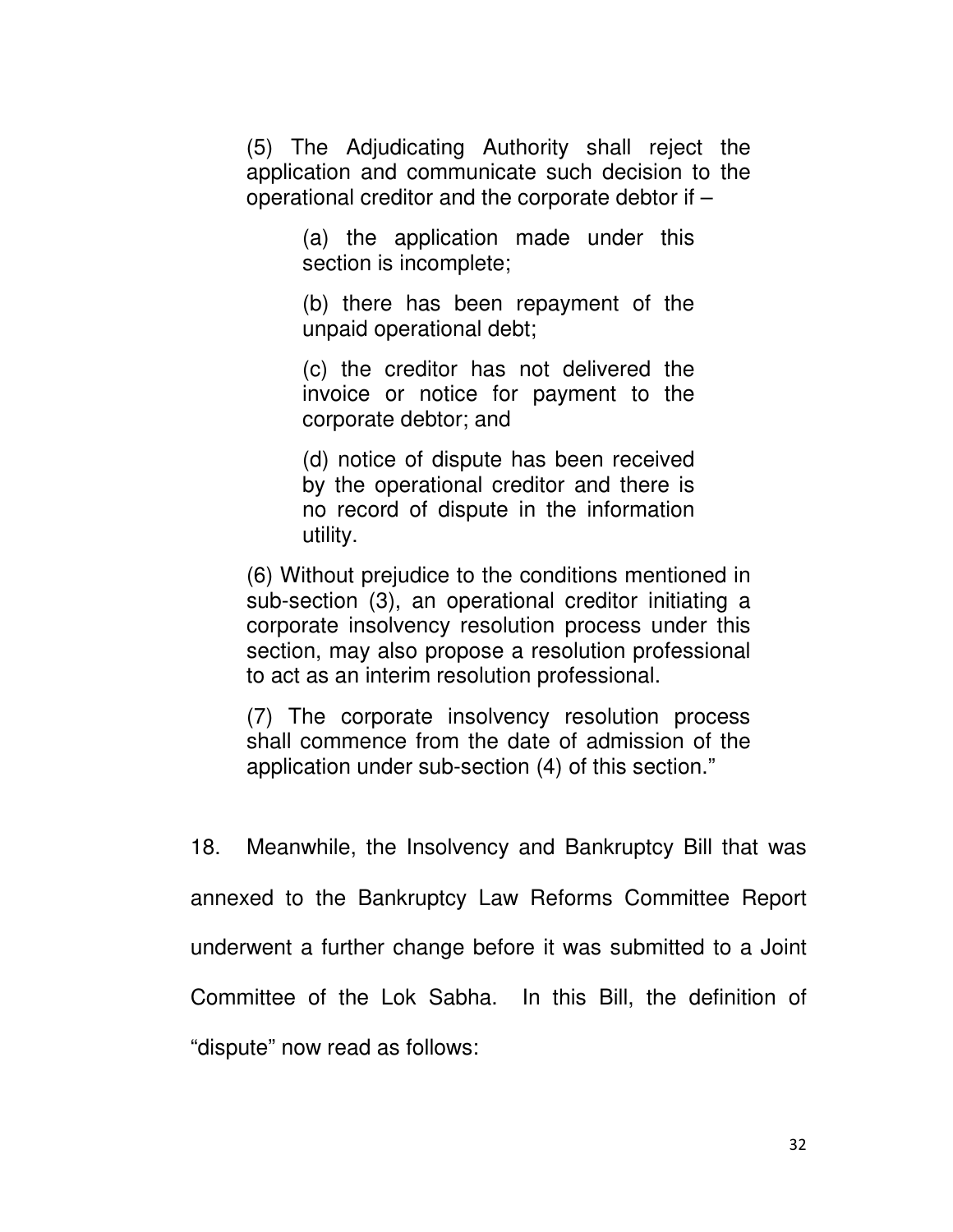# "**5. Definitions.**

In this Part unless the context otherwise requires,-

(6) "dispute" includes a suit or arbitration proceedings relating to—

(a) the existence or the amount of debt;

(b) the quality of goods or service; or

(c) the breach of a representation or warranty;"

Sections 8 and 9 read as follows:

# "**8. Insolvency resolution by operational creditor.**

(1) An operational creditor may, on the occurrence of a default, deliver a demand notice of unpaid operational debt or copy of an invoice demanding payment of the amount involved in the default to the corporate debtor in such form as may be prescribed, through an information utility, wherever applicable, or by registered post or courier or by such electronic mode of communication, as may be specified.

(2) The corporate debtor shall, within a period of ten days of the receipt of the demand notice or copy of the invoice mentioned in sub-section (1), bring to the notice of the operational creditor—

> (a) the existence of a dispute, if any, and record of the pendency of the suit or arbitration proceedings filed prior to the receipt of such notice or invoice in relation to such dispute through an information utility or by registered post or courier or by such electronic mode of communication as may be specified;

(b) the repayment of unpaid operational debt—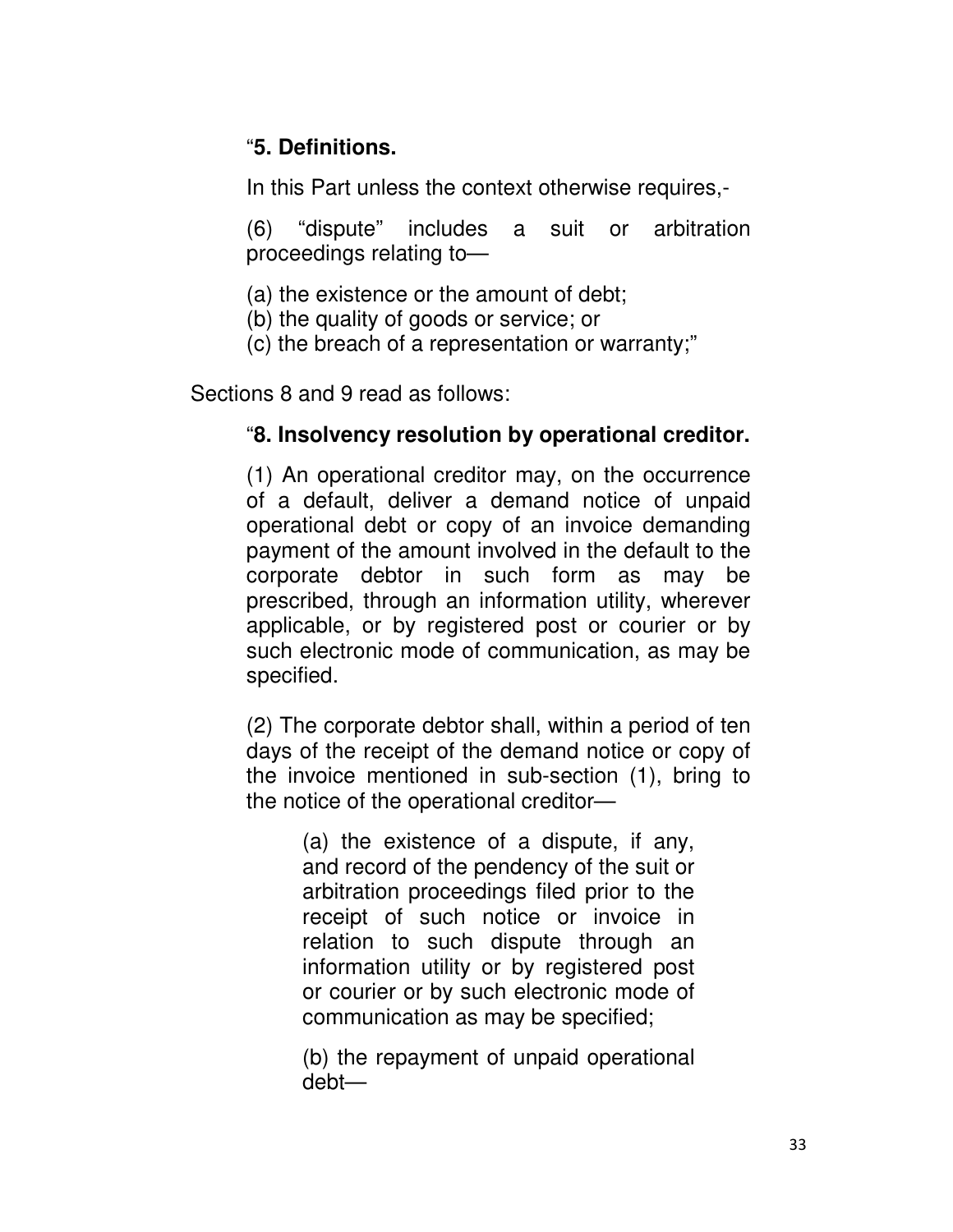(i) by sending an attested copy of the record of electronic transfer of the unpaid amount from the bank account of the corporate debtor; or

(ii) by sending an attested copy of record that the operational creditor has encashed a cheque issued by the corporate debtor.

*Explanation*.— For the purposes of this section, a "demand notice" means a notice served by an operational creditor to the corporate debtor demanding repayment of the operational debt in respect of which the default has occurred.

## **9. Application for initiation of corporate insolvency resolution process by operational creditor.**

(1) After the expiry of the period of ten days from the date of delivery of the notice or invoice demanding payment under sub-section (1) of section 8, if the operational creditor does not receive payment from the corporate debtor or notice of the dispute under sub-section (2) of section 8, the operational creditor may file an application before the Adjudicating Authority for initiating a corporate insolvency resolution process.

(2) The application under sub-section (1) shall be filed in such form and manner and accompanied with such fee as may be prescribed.

(3) The operational creditor shall, along with the application furnish—

> (a) a copy of the invoice demanding payment or demand notice delivered by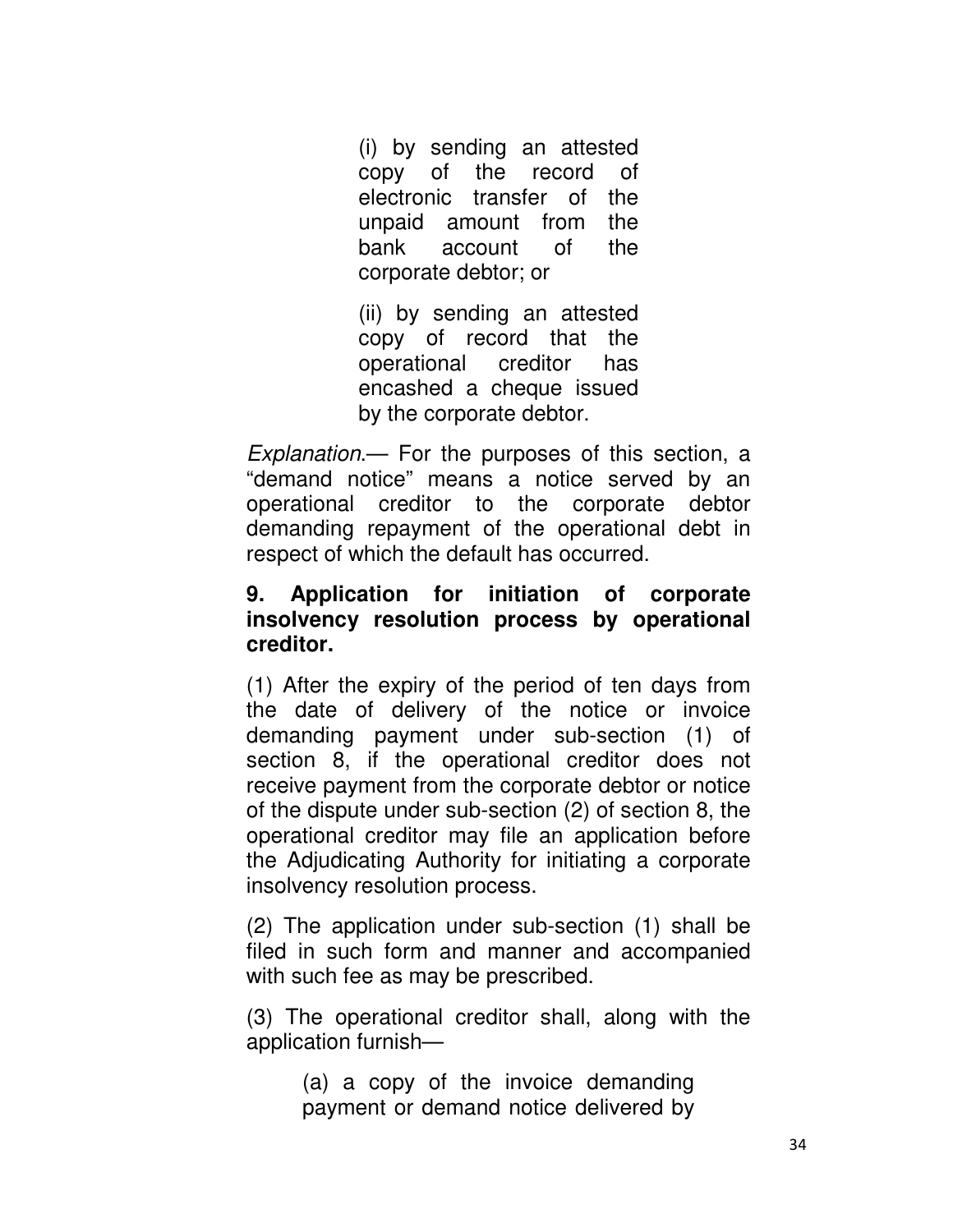the operational creditor to the corporate debtor;

(b) an affidavit to the effect that there is no notice given by the corporate debtor relating to a dispute of the unpaid operational debt;

(c) a copy of the certificate from the financial institutions maintaining accounts of the operational creditor confirming that there is no payment of an unpaid operational debt by the corporate debtor; and

(d) such other information or as may be specified.

(4) An operational creditor initiating a corporate insolvency resolution process under this section, may propose a resolution professional to act as an interim resolution professional.

(5) The Adjudicating Authority shall, within fourteen days of the receipt of the application under subsection (2), by an order—

> (i) admit the application and communicate such decision to the operational creditor and the corporate debtor if,—

> > (a) the application made under sub-section (2) is complete;

> > (b) there is no repayment of the unpaid operational debt;

> > (c) the invoice or notice for payment to the corporate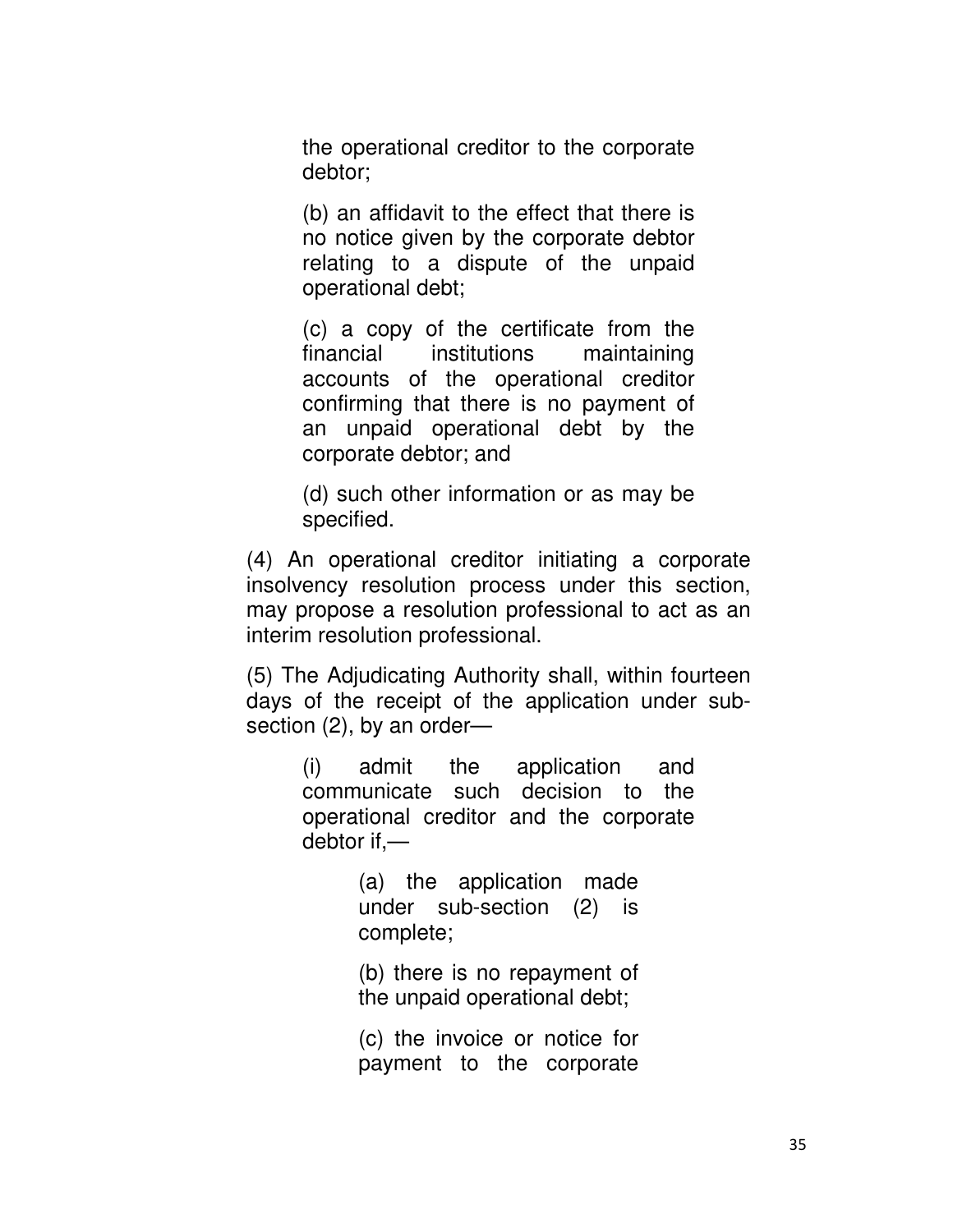debtor has been delivered by the operational creditor;

(d) no notice of dispute has been received by the operational creditor or there is no record of dispute in the information utility; and

(e) there is no disciplinary proceeding pending against any resolution professional proposed under sub-section (4), if any.

(ii) reject the application and communicate such decision to the operational creditor and the corporate debtor, if—

> (a) the application made under sub-section (2) is incomplete;

> (b) there has been repayment of the unpaid operational debt;

> (c) the creditor has not delivered the invoice or notice for payment to the corporate debtor;

> (d) notice of dispute has been received by the operational creditor or there is a record of dispute in the information utility; or

> (e) any disciplinary proceeding is pending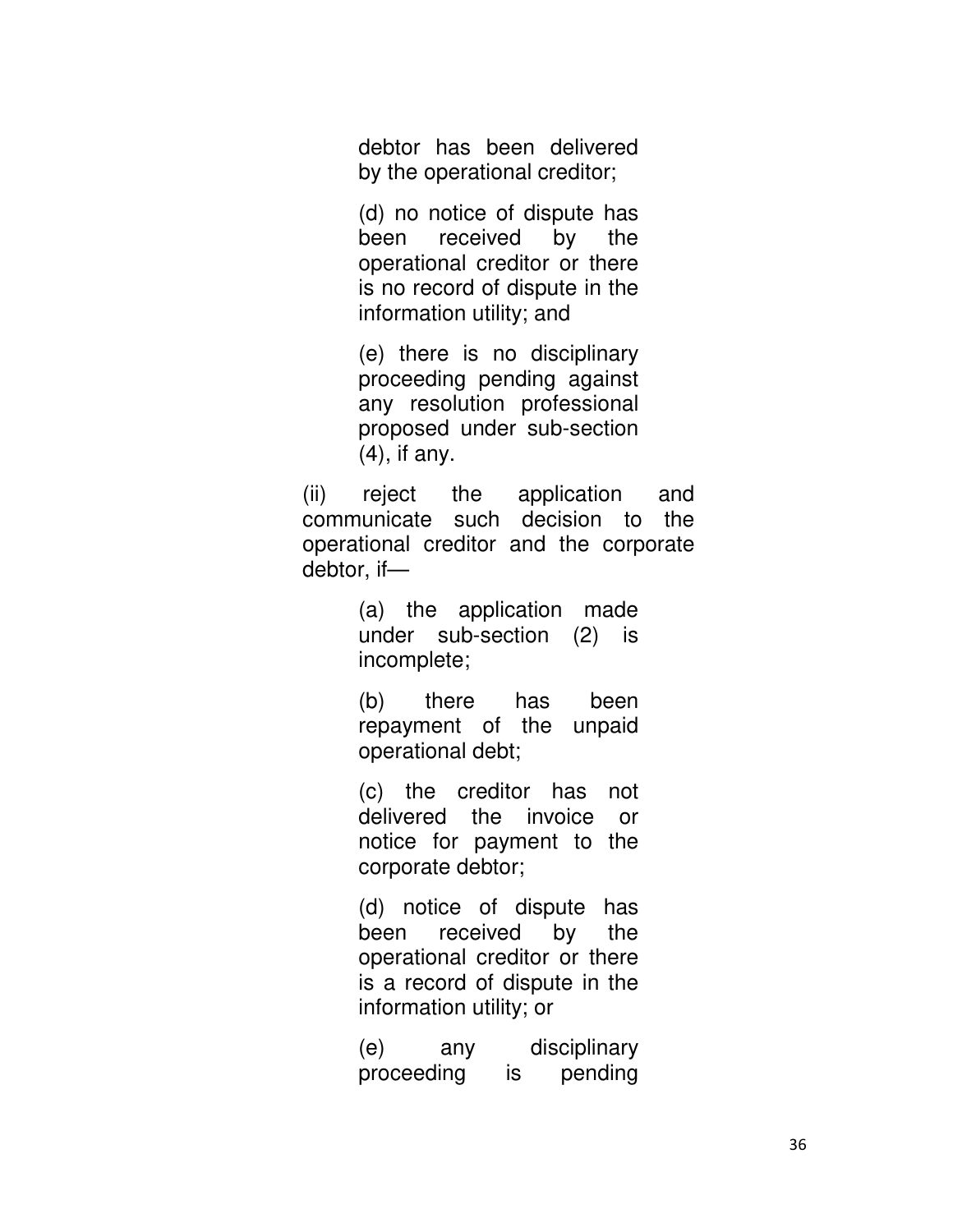against any proposed resolution professional:

Provided that Adjudicating Authority, prior to rejecting an application under sub-clause (a) of clause (ii) of this subsection, shall give a notice to the applicant to rectify the defect in his application within three days of the date of receipt of such notice from the Adjudicating Authority.

(6) The corporate insolvency resolution process shall commence from the date of admission of the application under sub-section (5)."

19. The notes on clauses annexed to the Bill are extremely

important and read as follows:

# "**Notes on Clauses**

*Clause 6* provides that where a corporate debtor has defaulted in paying a debt that has become due and payable but not repaid, the corporate insolvency resolution process under Part II may be initiated in respect of such corporate debtor by a financial creditor, an operational creditor or the corporate debtor itself.

Early recognition of financial distress is very important for timely resolution of insolvency. A default based test for entry into the insolvency resolution process permits early intervention such that insolvency resolution proceedings can be initiated at an early stage when the corporate debtor shows early signs of financial distress rather than at the point where it would be difficult to revive it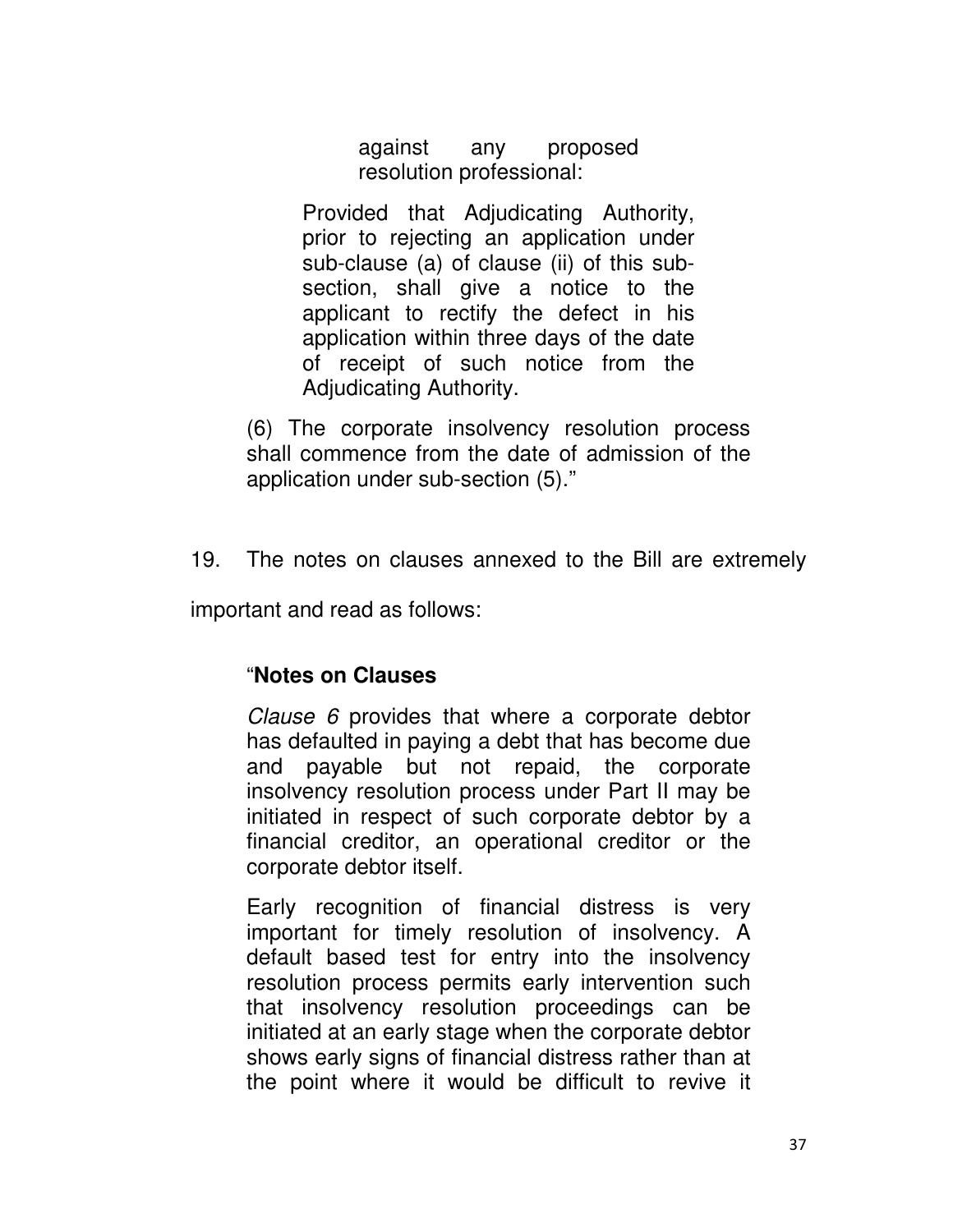effectively. It also provides a simple test to initiate resolution process.

This clause permits any financial creditor to initiate the corporate insolvency resolution process where the corporate debtor has defaulted in paying a debt that has become due and payable but not repaid. Financial creditors are those creditors to whom a financial debt (i.e., a debt where the creditor is compensated for the time value of the money lent) is owed.

Further, the Code also permits the corporate debtor itself to initiate the insolvency resolution process once it has defaulted on a debt. Additionally, operational creditors (i.e., creditors to whom a sum of money is owed for the provision of goods or services or the Central/State Government or local authorities in respect of payments due to them) are also permitted to initiate the insolvency resolution process. This will bring the law in line with international practices, which permit unsecured creditors (including employees, suppliers etc. who fall under the definition of operational creditors) to file for the initiation of insolvency resolution proceedings.

*Clause 7* lays down the procedure for the initiation of the corporate insolvency resolution process by a financial creditor or two or more financial creditors jointly. The financial creditor can file an application before the National Company Law Tribunal along with proof of default and the name of a resolution professional proposed to act as the interim resolution professional in respect of the corporate debtor. The requirement to provide proof of default ensures that financial creditors do not file frivolous applications or applications which prematurely put the corporate debtor into insolvency resolution proceedings for extraneous considerations. The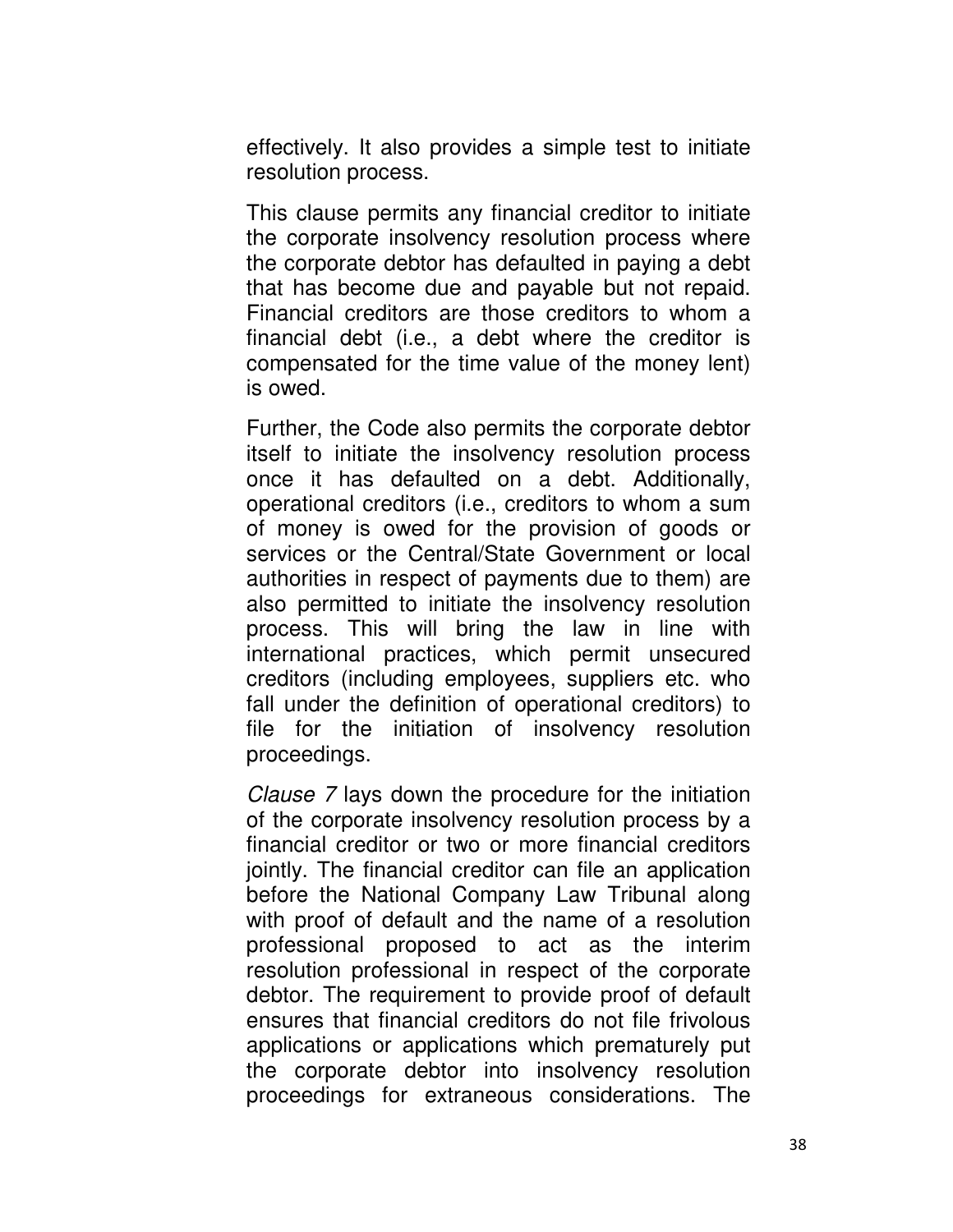adjudicating authority/ Tribunal can, within fourteen days from the date of receipt of the application, ascertain the existence of a default from the records of a regulated information utility. A default may also be proved in such manner as may be specified by the Insolvency and Bankruptcy Board of India.

Once the adjudicating authority/Tribunal is satisfied as to the existence of the default and has ensured that the application is complete and no disciplinary proceedings are pending against the proposed resolution professional, it shall admit the application. The adjudicating authority/Tribunal is not required to look into any other criteria for admission of the application. It is important that parties are not allowed to abuse the legal process by using delaying tactics at the admissions stage.

*Clause 8* lays down the procedure for the initiation of the corporate insolvency resolution process by an operational creditor. This procedure differs from the procedure applicable to financial creditors as operational debts (such as trade debts, salary or wage claims) tend to be small amounts (in comparison to financial debts) or are recurring in nature and may not be accurately reflected on the records of information utilities at all times. The possibility of disputed debts in relation to operational creditors is also higher in comparison to financial creditors such as banks and financial institutions. Accordingly, the process for initiation of the insolvency resolution process differs for an operational creditor.

Once a default has occurred, the operational creditor has to deliver a demand notice or a copy of an invoice demanding payment of the debt in default to the corporate debtor. The corporate debtor has a period of ten days from the receipt of the demand notice or invoice to inform the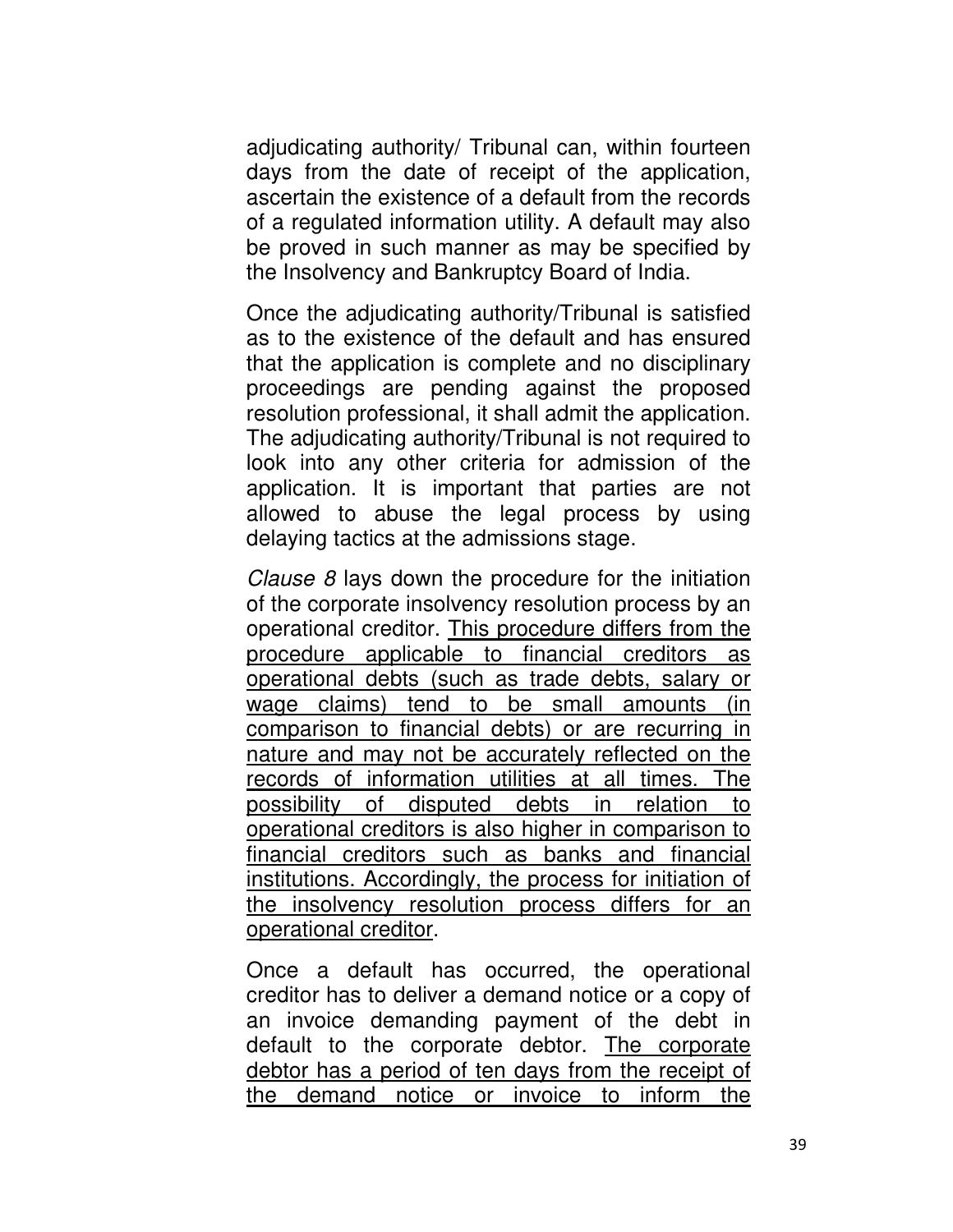operational creditor of the existence of a dispute regarding the debt claim or of the repayment of the debt. This ensures that operational creditors, whose debt claims are usually smaller, are not able to put the corporate debtor into the insolvency resolution process prematurely or initiate the process for extraneous considerations. It may also facilitate informal negotiations between such creditors and the corporate debtor, which may result in a restructuring of the debt outside the formal proceedings.

*Clause 9* On the expiry of the period of ten days from the date of receipt of the invoice or demand notice under Clause 8, if the operational creditor does not receive either the payment of the debt or a notice of existence of dispute in relation to the debt claim from the corporate debtor, he can file an application with the adjudicating authority for initiating the insolvency resolution process in respect of such debtor. He also has to furnish proof of default and proof of non-payment of the debt along with an affidavit verifying that there has been no notice regarding the existence of a dispute in relation to the debt claim. Within fourteen days from the receipt of the application, if the adjudicating authority/Tribunal is satisfied as to (a) the existence of a default, and (b) the other criteria laid down in clause 9(5) being met, it shall admit the application. The adjudicating authority/Tribunal is not required to look into any other criteria for admission of the application. It is important that parties are not allowed to abuse the legal process by using delaying tactics at the admissions stage."

(Emphasis supplied)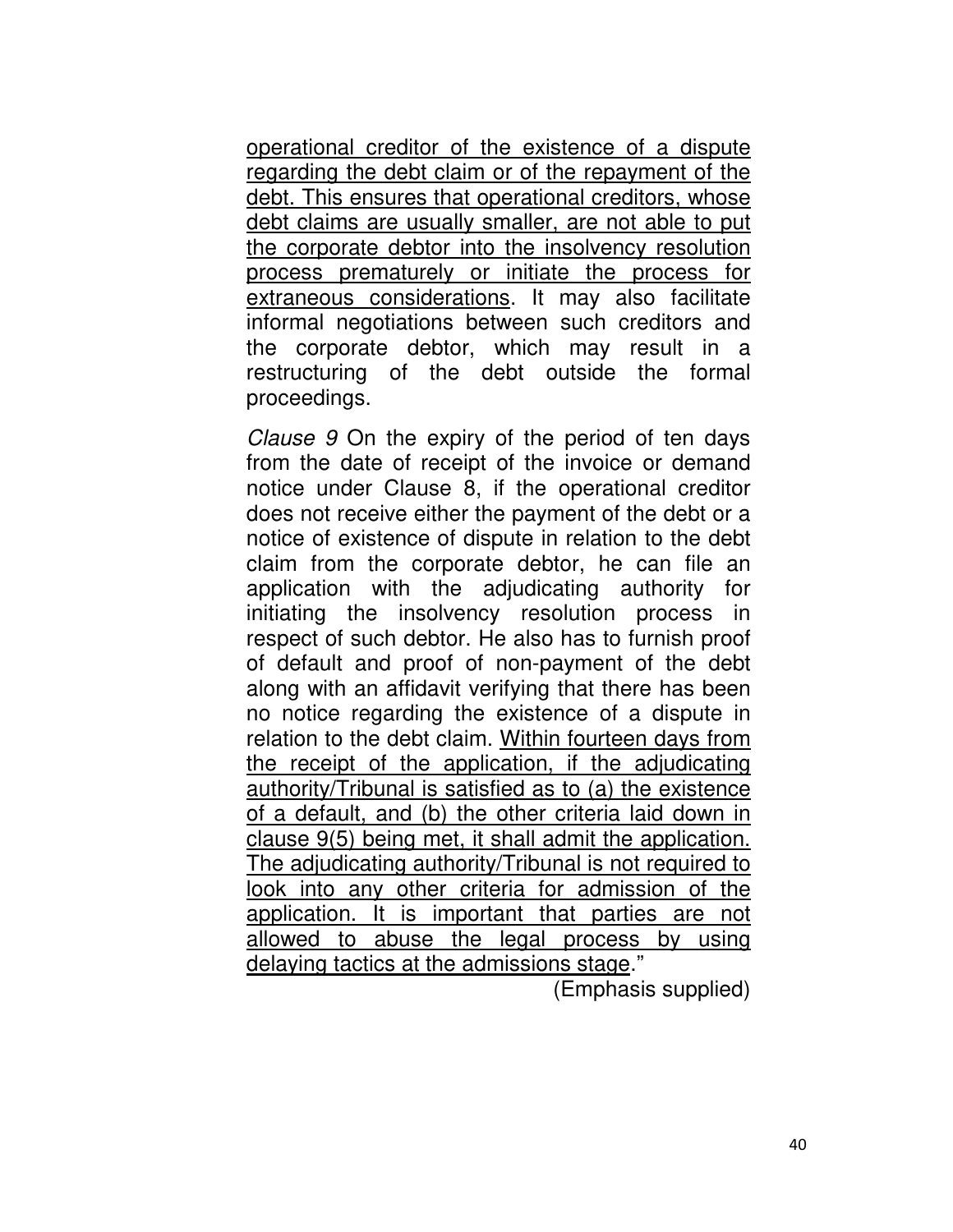20. The Joint Committee in April, 2016 made certain small

changes in the said Bill, by which the Committee stated:

# "**17. Mode of delivery of demand notice of unpaid operational debt – Clause 8**

The Committee find that clause 8(1) of the Code provides that an operational creditor may, on the occurrence of a default, deliver a demand notice of unpaid operational debt or copy of an invoice demanding payment of the amount involved in the default to the corporate debtor in such form as may be prescribed, through an information utility, wherever applicable, or by registered post or courier or by such electronic mode of communication, as may be specified.

The Committee are of the view that the details of the mode of delivery of demand notice can be provided in the rules. The Committee, therefore, decide to substitute words "in such form as may be prescribed, through an information utility, wherever applicable, or by registered post or courier or by such electronic mode of communication, as may be specified" as appearing in clause 8(1) with the words "in such form and manner, as may be prescribed". Besides as a consequential amendment words "through an information utility or by registered post or courier or by such electronic mode of communication as may be specified" as appearing in clause 8(2) may also be omitted."

The Committee also revised the time limits set out in various

sections of the Code from 2, 3 and 5 days to a longer uniform

period of 7 days.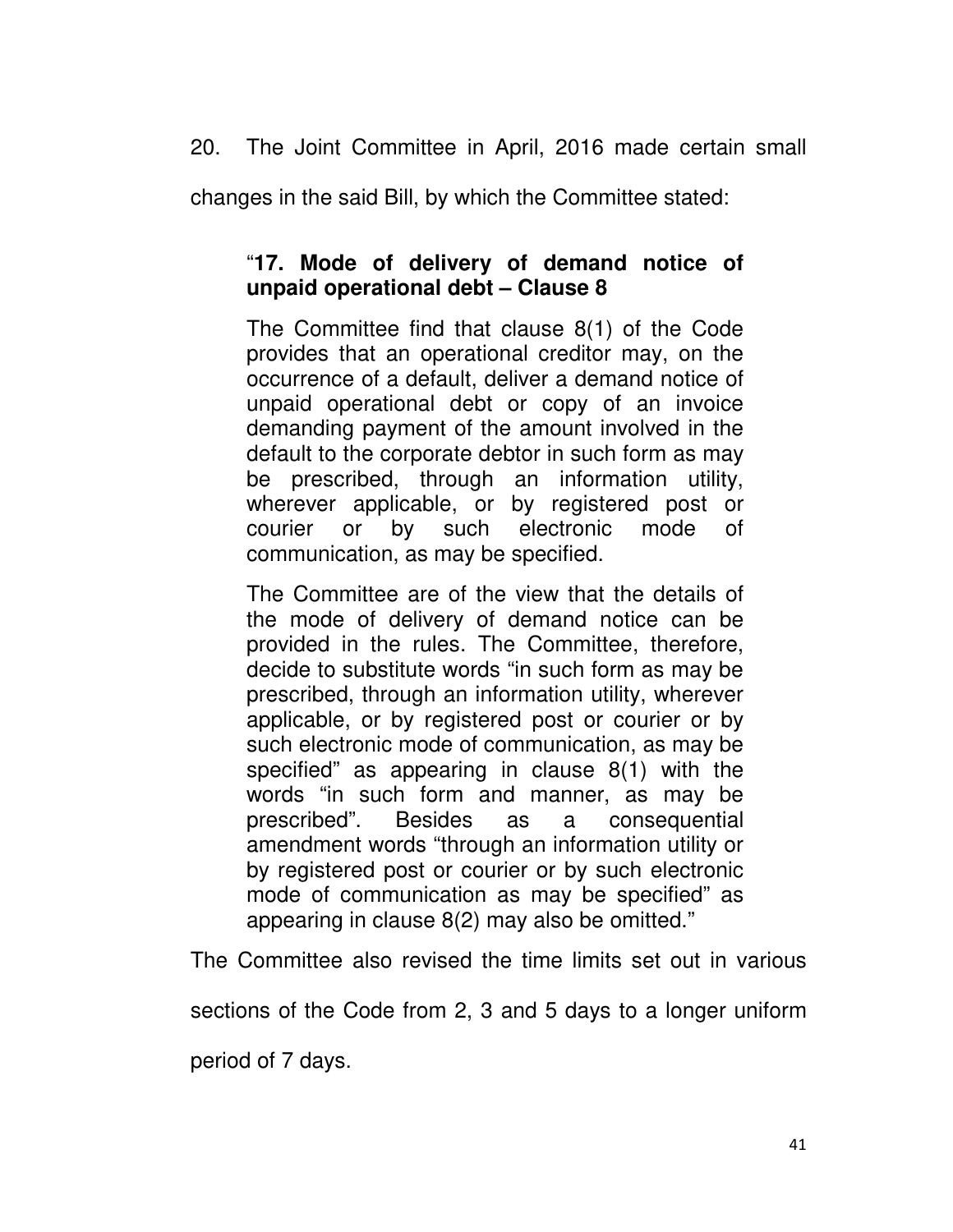21. The stage is now set for setting out the relevant provisions of the Code insofar as operational creditors and their corporate debtors are concerned.

### "**3. Definitions.**

In this Code, unless the context otherwise requires,—

xxx xxx xxx

(12) "default" means non-payment of debt when whole or any part or instalment of the amount of debt has become due and payable and is not repaid by the debtor or the corporate debtor, as the case may be;

#### **5. Definitions.**

In this Part, unless the context otherwise requires,—

(6) "dispute" includes a suit or arbitration proceedings relating to—

- (a) the existence of the amount of debt;
- (b) the quality of goods or service; or

(c) the breach of a representation or warranty;

xxx xxx xxx

(20) "operational creditor" means a person to whom an operational debt is owed and includes any person to whom such debt has been legally assigned or transferred;

(21) "operational debt" means a claim in respect of the provision of goods or services including employment or a debt in respect of the repayment of dues arising under any law for the time being in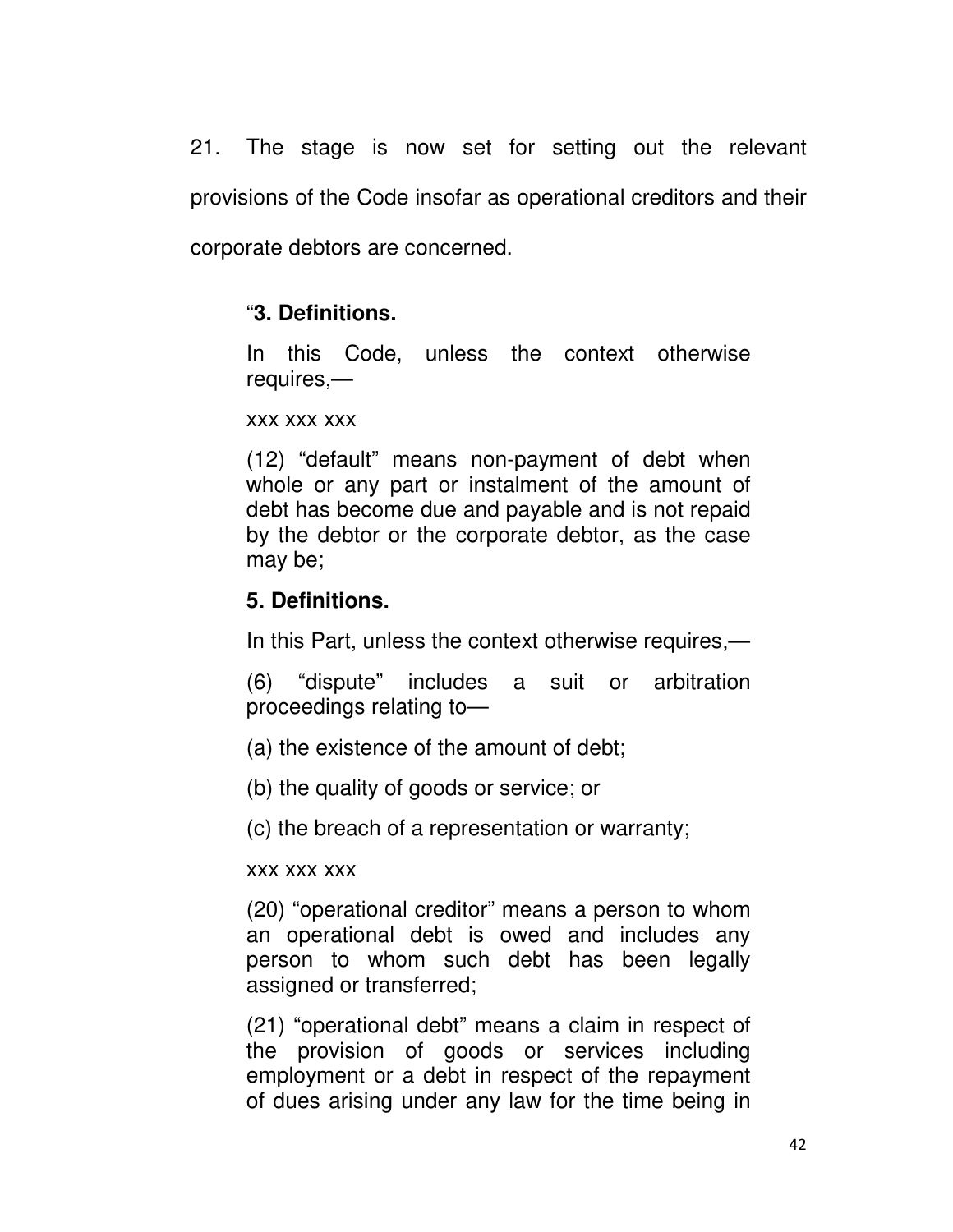force and payable to the Central Government, any State Government or any local authority;

## **8. Insolvency resolution by operational creditor.**

(1) An operational creditor may, on the occurrence of a default, deliver a demand notice of unpaid operational debt or copy of an invoice demanding payment of the amount involved in the default to the corporate debtor in such form and manner as may be prescribed.

(2) The corporate debtor shall, within a period of ten days of the receipt of the demand notice or copy of the invoice mentioned in sub-section (1) bring to the notice of the operational creditor—

> (a) existence of a dispute, if any, and record of the pendency of the suit or arbitration proceedings filed before the receipt of such notice or invoice in relation to such dispute;

> (b) the repayment of unpaid operational debt—

> > (i) by sending an attested copy of the record of electronic transfer of the unpaid amount from the bank account of the corporate debtor; or

> > (ii) by sending an attested copy of record that the operational creditor has encashed a cheque issued by the corporate debtor.

*Explanation*.—For the purposes of this section, a "demand notice" means a notice served by an operational creditor to the corporate debtor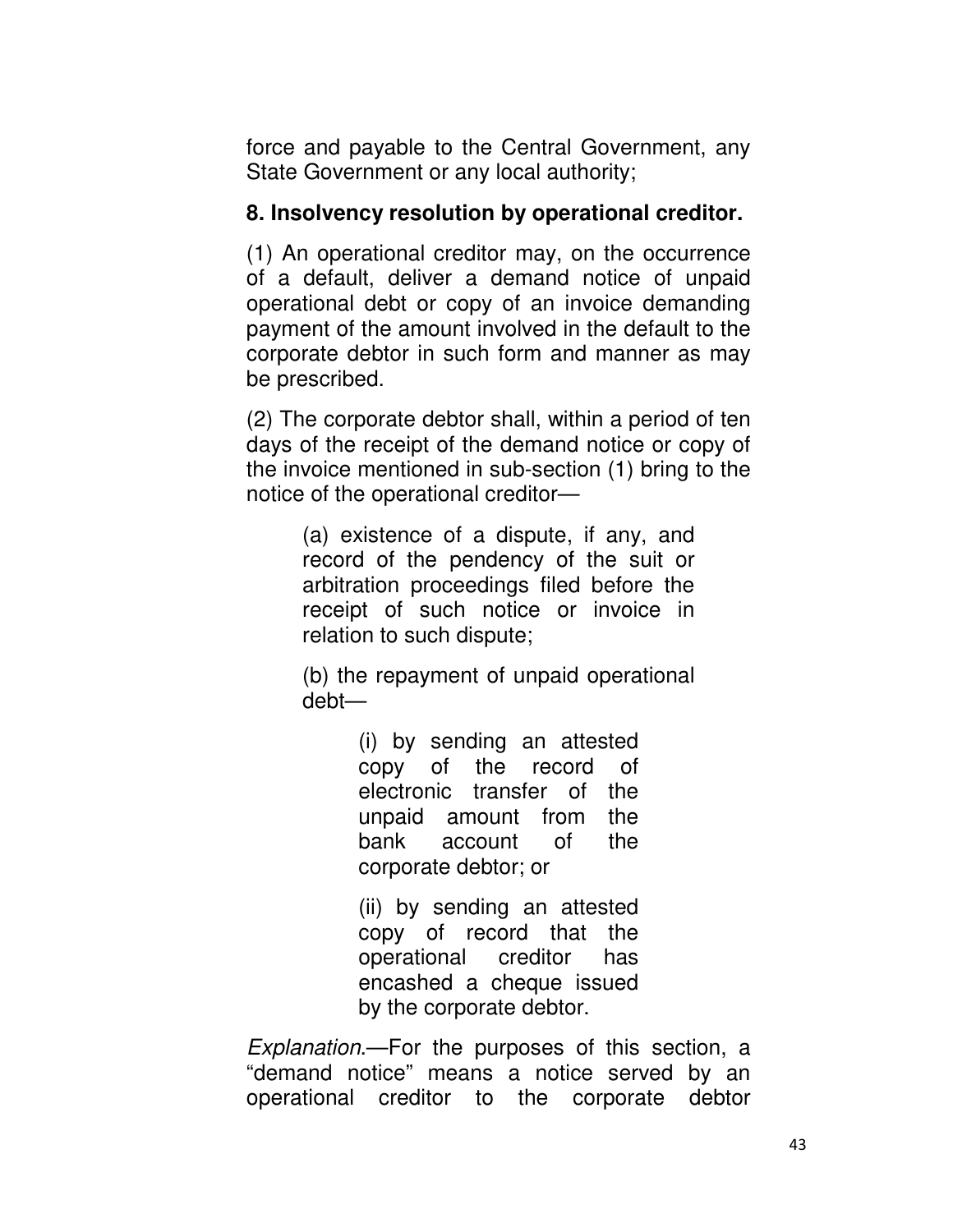demanding repayment of the operational debt in respect of which the default has occurred.

## **9. Application for initiation of corporate insolvency resolution process by operational creditor.**

(1) After the expiry of the period of ten days from the date of delivery of the notice or invoice demanding payment under sub-section (1) of section 8, if the operational creditor does not receive payment from the corporate debtor or notice of the dispute under sub-section (2) of section 8, the operational creditor may file an application before the Adjudicating Authority for initiating a corporate insolvency resolution process.

(2) The application under sub-section (1) shall be filed in such form and manner and accompanied with such fee as may be prescribed.

(3) The operational creditor shall, along with the application furnish—

> (a) a copy of the invoice demanding payment or demand notice delivered by the operational creditor to the corporate debtor;

> (b) an affidavit to the effect that there is no notice given by the corporate debtor relating to a dispute of the unpaid operational debt;

> (c) a copy of the certificate from the financial institutions maintaining accounts of the operational creditor confirming that there is no payment of an unpaid operational debt by the corporate debtor; and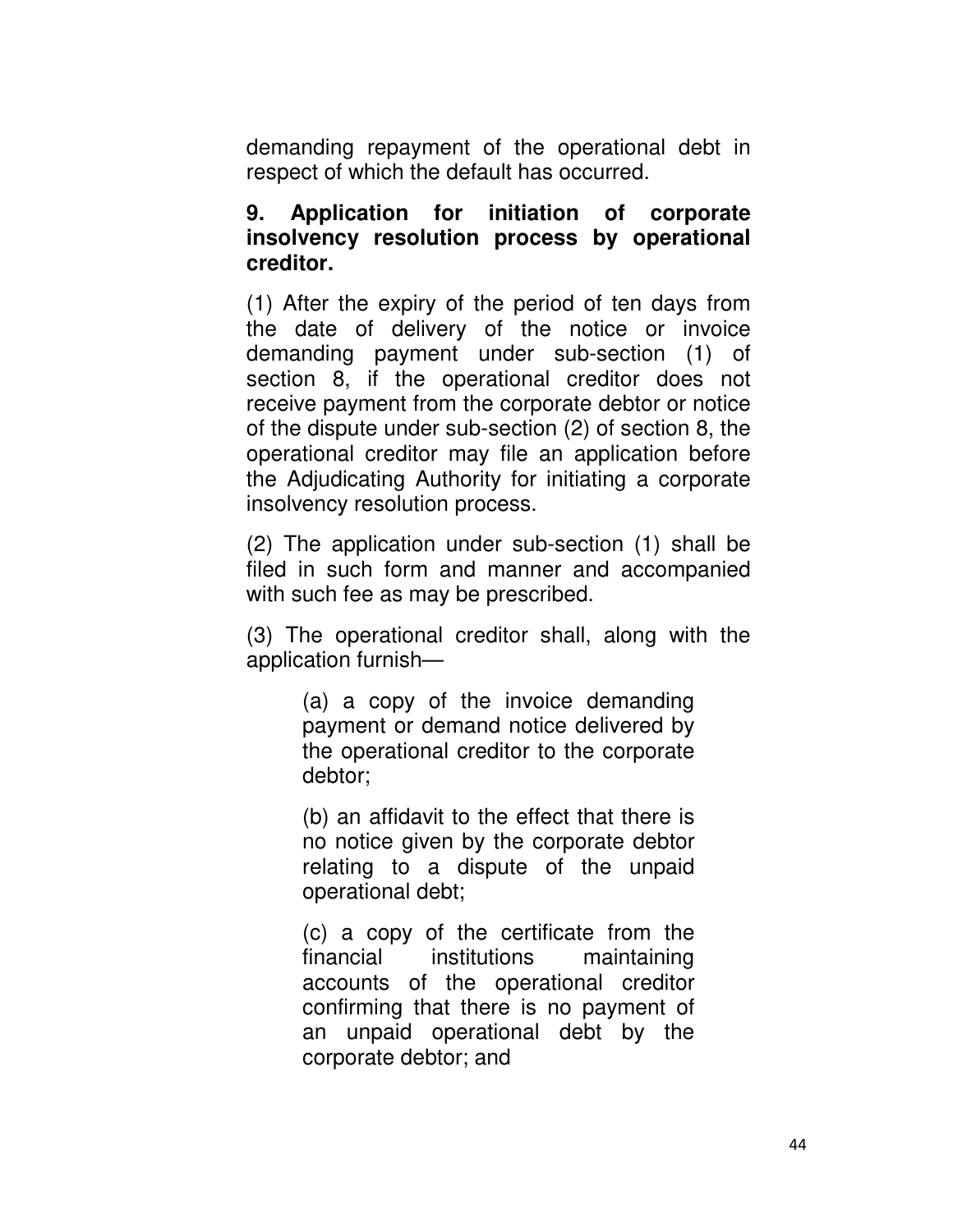(d) such other information as may be specified.

(4) An operational creditor initiating a corporate insolvency resolution process under this section, may propose a resolution professional to act as an interim resolution professional.

(5) The Adjudicating Authority shall, within fourteen days of the receipt of the application under subsection (2), by an order—

> (i) admit the application and communicate such decision to the operational creditor and the corporate debtor if,—

> > (a) the application made under sub-section (2) is complete;

> > (b) there is no repayment of the unpaid operational debt;

> > (c) the invoice or notice for payment to the corporate debtor has been delivered by the operational creditor;

> > (d) no notice of dispute has been received by the operational creditor or there is no record of dispute in the information utility; and

> > (e) there is no disciplinary proceeding pending against any resolution professional proposed under sub-section (4), if any.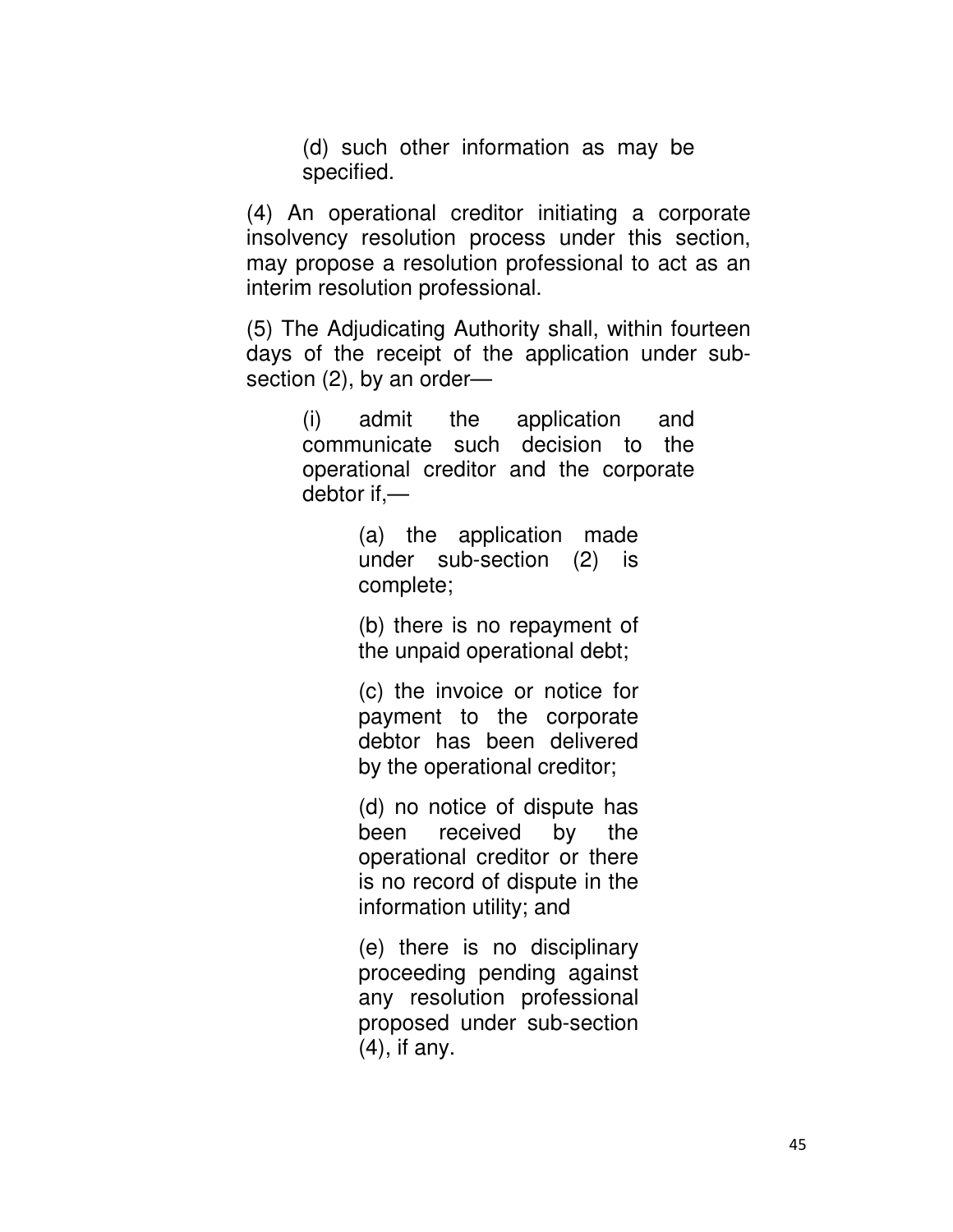(ii) reject the application and communicate such decision to the operational creditor and the corporate debtor, if—

> (a) the application made under sub-section (2) is incomplete;

> (b) there has been repayment of the unpaid operational debt;

> (c) the creditor has not delivered the invoice or notice for payment to the corporate debtor;

> (d) notice of dispute has been received by the operational creditor or there is a record of dispute in the information utility; or

> (e) any disciplinary proceeding is pending against any proposed resolution professional:

Provided that Adjudicating Authority, shall before rejecting an application under sub-clause (a) of clause (ii) give a notice to the applicant to rectify the defect in his application within seven days of the date of receipt of such notice from the Adjudicating Authority.

(6) The corporate insolvency resolution process shall commence from the date of admission of the application under sub-section (5) of this section."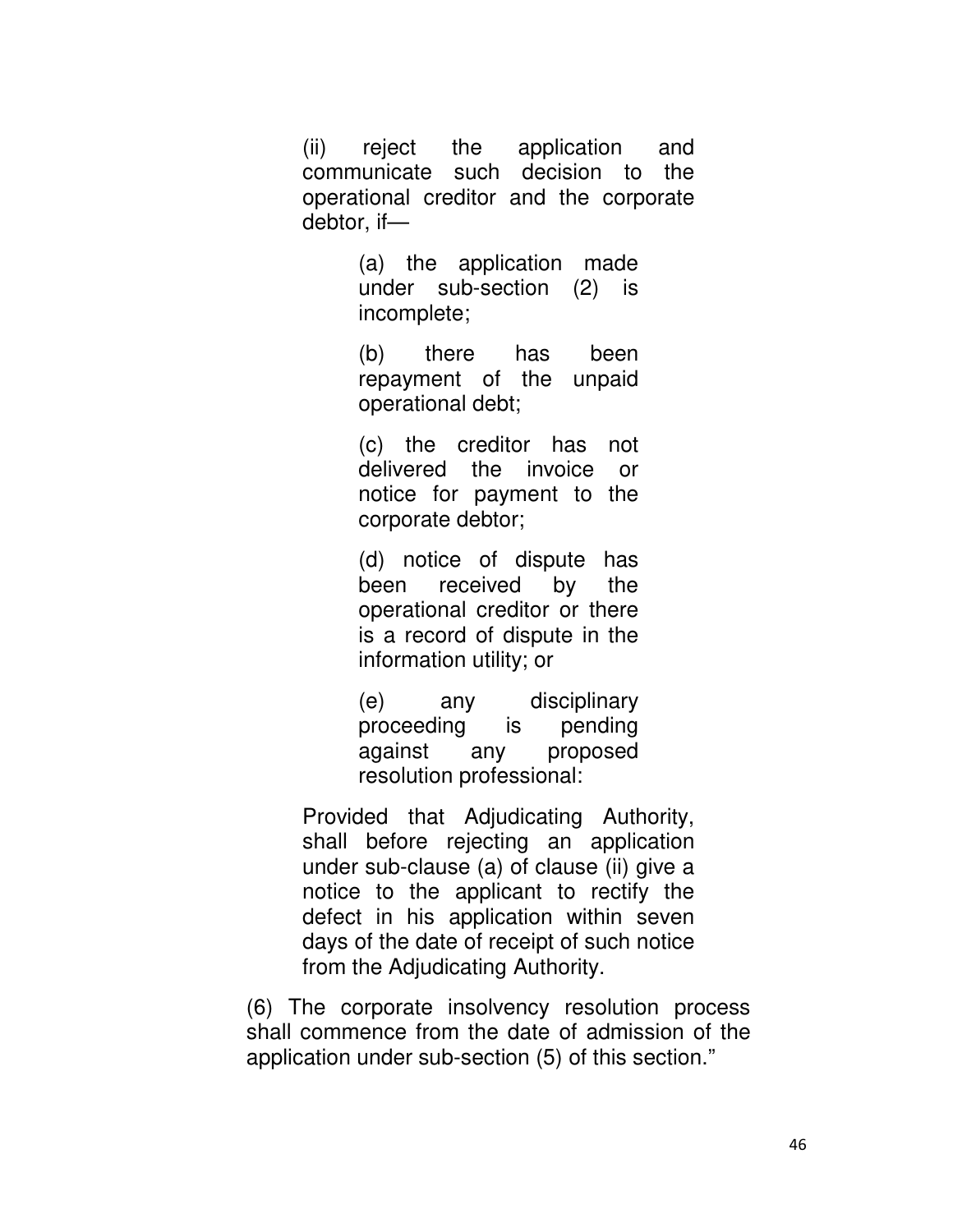22. Together with Section 8(1), the Insolvency and Bankruptcy (Application to Adjudicating Authority) Rules, 2016, speak of demand notices by the operational creditor and applications by the operational creditor in the following terms:

## "**5. Demand notice by operational creditor.**

(1) An operational creditor shall deliver to the corporate debtor, the following documents, namely.-

(a) a demand notice in Form 3; or

(b) a copy of an invoice attached with a notice in Form 4.

(2) The demand notice or the copy of the invoice demanding payment referred to in sub-section (2) of section 8 of the Code, may be delivered to the corporate debtor,

> (a) at the registered office by hand, registered post or speed post with acknowledgement due; or

> (b) by electronic mail service to a whole time director or designated partner or key managerial personnel, if any, of the corporate debtor.

(3) A copy of demand notice or invoice demanding payment served under this rule by an operational creditor shall also be filed with an information utility, if any.

# **6. Application by operational creditor.**

(1) An operational creditor, shall make an application for initiating the corporate insolvency resolution process against a corporate debtor under section 9 of the Code in Form 5, accompanied with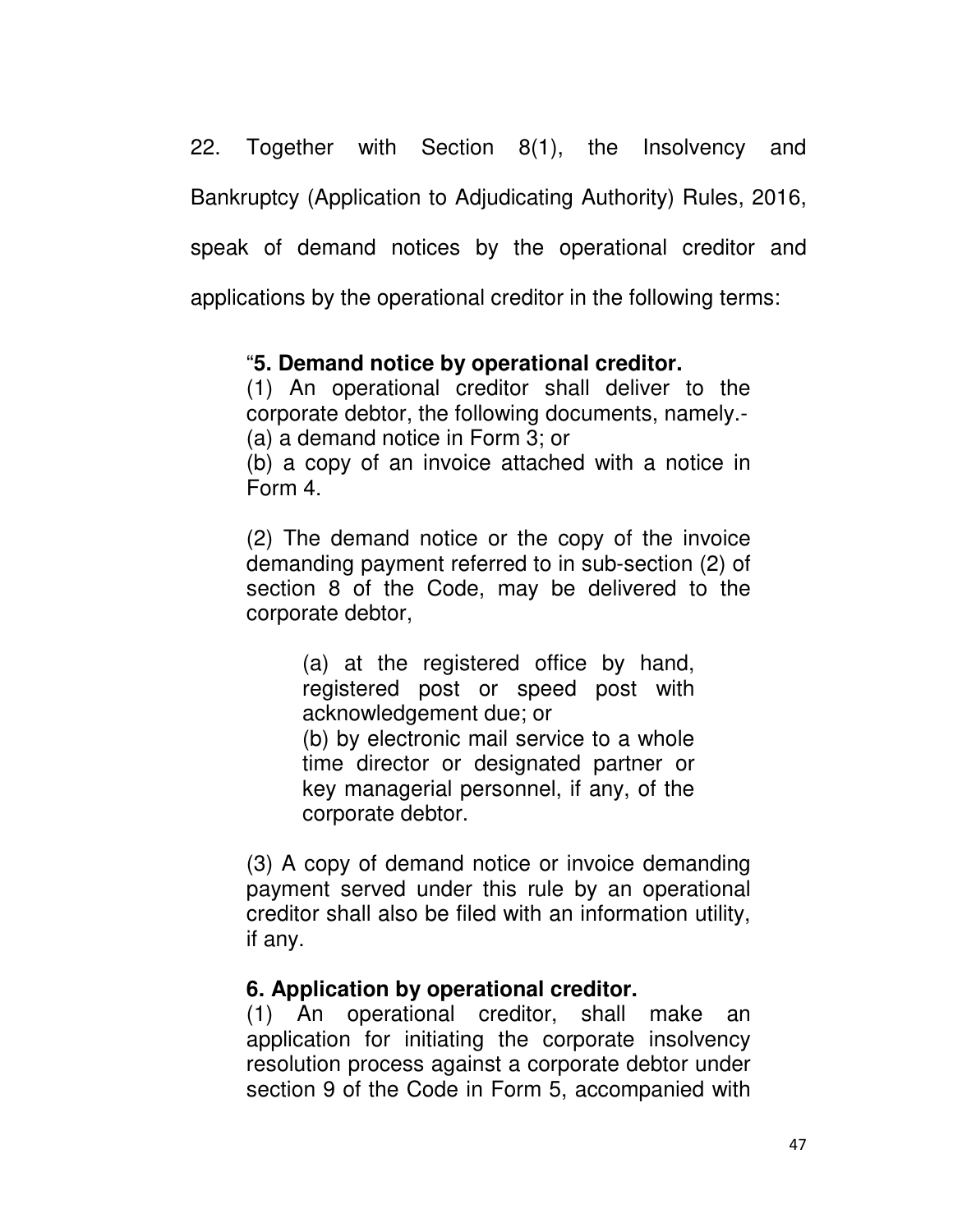documents and records required therein and as specified in the Insolvency and Bankruptcy Board of India (Insolvency Resolution Process for Corporate Persons) Regulations, 2016.

(2) The applicant under sub-rule (1) shall dispatch forthwith, a copy of the application filed with the Adjudicating Authority, by registered post or speed post to the registered office of the corporate debtor.

### **FORM 3**

(See clause (a) of sub-rule (1) of rule 5)

## **FORM OF DEMAND NOTICE / INVOICE DEMANDING PAYMENT UNDER THE INSOLVENCY AND BANKRUPTCY CODE, 2016**

(Under rule 5 of the Insolvency and Bankruptcy (Application to Adjudicating Authority) Rules, 2016)

[Date]

To,

[Name and address of the registered office of the corporate debtor]

From,

[Name and address of the registered office of the operational creditor]

**Subject: Demand notice/invoice demanding payment in respect of unpaid operational debt due from [corporate debtor] under the Code.**

Madam/Sir,

1. This letter is a demand notice/invoice demanding payment of an unpaid operational debt due from [*name of corporate debtor*].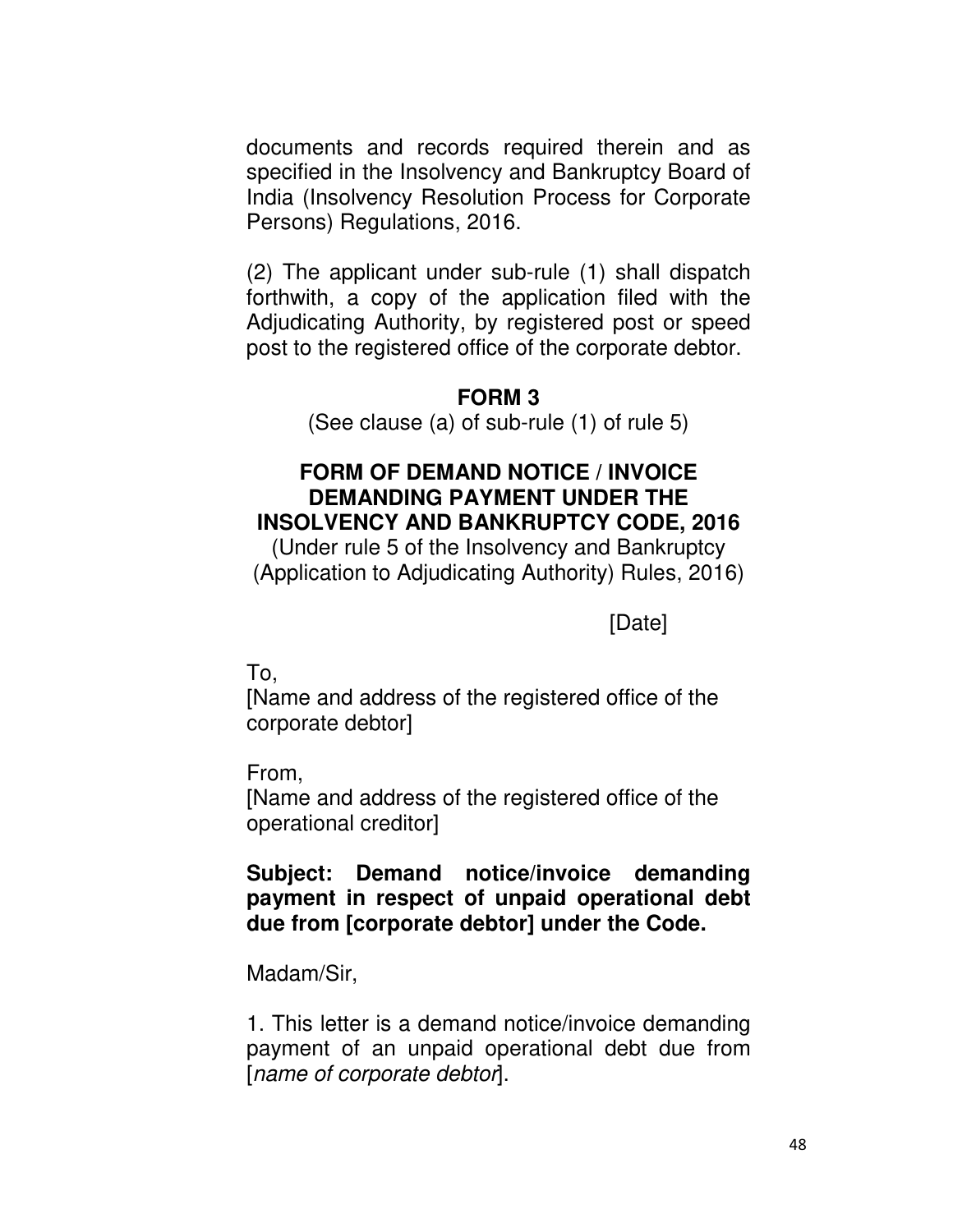2. Please find particulars of the unpaid operational debt below:

|    | <b>PARTICULARS</b><br><b>OF</b>               |  |
|----|-----------------------------------------------|--|
|    | <b>OPERATIONAL DEBT</b>                       |  |
| 1. | TOTAL AMOUNT OF                               |  |
|    | DEBT, DETAILS OF                              |  |
|    | TRANSACTIONS ON                               |  |
|    | ACCOUNT OF WHICH                              |  |
|    | DEBT FELL DUE, AND                            |  |
|    | THE DATE FROM WHICH                           |  |
|    | <b>SUCH DEBT FELL DUE</b>                     |  |
| 2. | AMOUNT CLAIMED TO                             |  |
|    | BE IN DEFAULT AND THE                         |  |
|    | DATE ON WHICH THE                             |  |
|    | DEFAULT OCCURRED                              |  |
|    | THE<br>FOR<br>(ATTACH                         |  |
|    | WORKINGS                                      |  |
|    | <b>COMPUTATION</b><br>OF                      |  |
|    | DEFAULT IN TABULAR                            |  |
|    | FORM)                                         |  |
| 3. | <b>OF</b><br><b>PARTICULARS</b>               |  |
|    | SECURITY HELD, IF ANY,                        |  |
|    | DATE OF ITS<br>THE<br><b>ITS</b><br>CREATION, |  |
|    | ESTIMATED VALUE AS                            |  |
|    | PER THE CREDITOR.                             |  |
|    | ATTACH A COPY OF A                            |  |
|    | <b>OF</b><br>CERTIFICATE                      |  |
|    | REGISTRATION<br><b>OF</b>                     |  |
|    | CHARGE ISSUED BY THE                          |  |
|    | REGISTRAR<br>OF                               |  |
|    | COMPANIES (IF THE                             |  |
|    | <b>CORPORATE DEBTOR IS</b>                    |  |
|    | A COMPANY)                                    |  |
| 4. | DETAILS OF RETENTION                          |  |
|    | OF<br><b>TITLE</b>                            |  |
|    | (IF)<br>ARRANGEMENTS                          |  |
|    | ANY) IN RESPECT OF                            |  |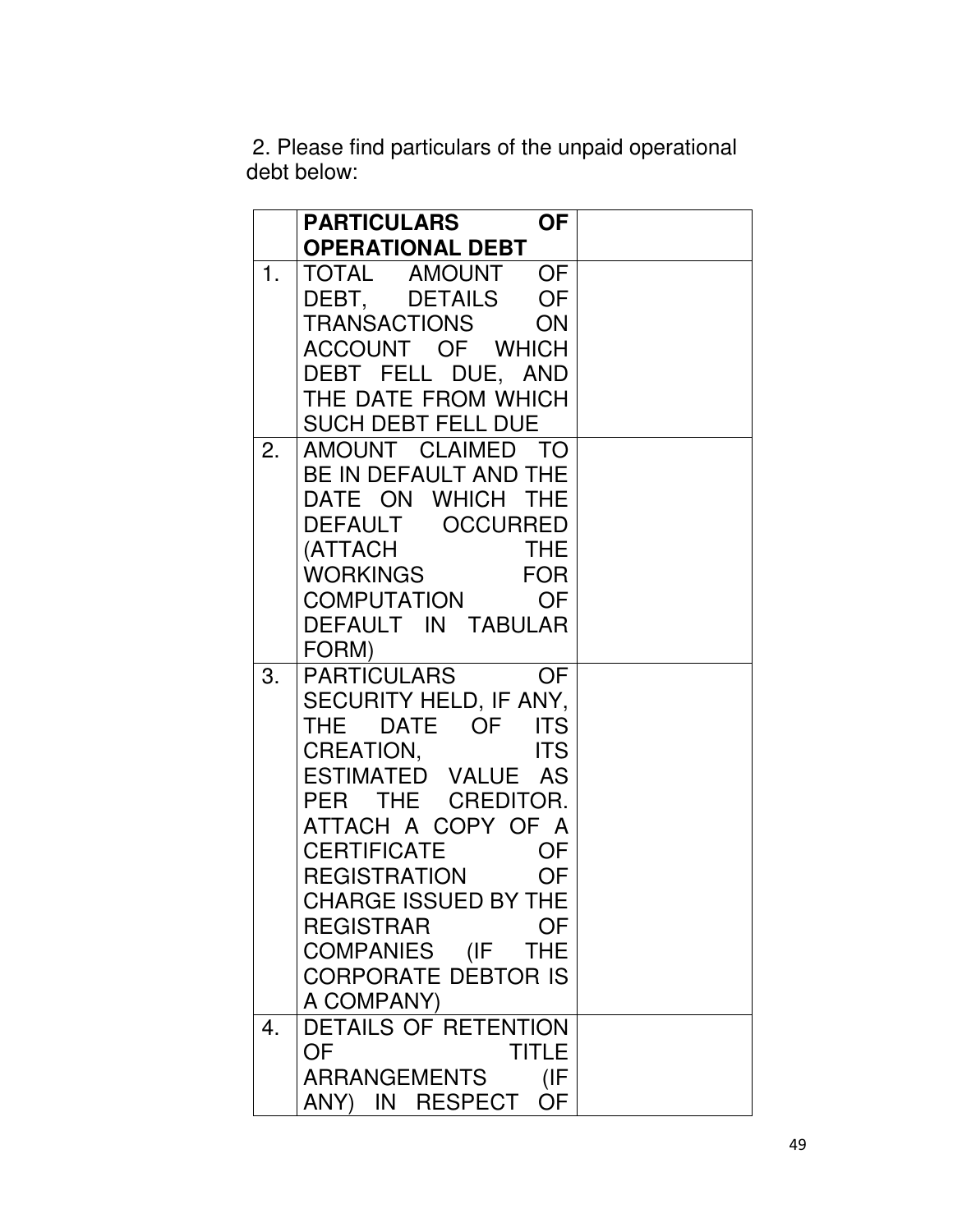|                | GOODS TO WHICH THE<br>OPERATIONAL DEBT<br><b>REFERS</b>                                                                                                                        |  |
|----------------|--------------------------------------------------------------------------------------------------------------------------------------------------------------------------------|--|
| 5.             | RECORD OF DEFAULT<br><b>WITH THE INFORMATION</b><br>UTILITY (IF ANY)                                                                                                           |  |
| 6.             | PROVISION OF LAW.<br>CONTRACT OR OTHER<br>DOCUMENT<br><b>UNDER</b><br>DEBT HAS<br>WHICH<br><b>BECOME DUE</b>                                                                   |  |
| 7 <sub>1</sub> | LIST OF DOCUMENTS<br>TO T<br>ATTACHED<br><b>THIS</b><br>APPLICATION IN ORDER<br>PROVE THE<br>TO.<br><b>EXISTENCE</b><br>OF<br>OPERATIONAL DEBT<br>AND THE AMOUNT IN<br>DEFAULT |  |

3. If you dispute the existence or amount of unpaid operational debt (in default) please provide the undersigned, within ten days of the receipt of this letter, of the pendency of the suit or arbitration proceedings in relation to such dispute filed before the receipt of this letter/notice.

4. If you believe that the debt has been repaid before the receipt of this letter, please demonstrate such repayment by sending to us, within ten days of receipt of this letter, the following:

(a) an attested copy of the record of electronic transfer of the unpaid amount from the bank account of the corporate debtor; or

(b) an attested copy of any record that [*name of the operational creditor*] has received the payment.

5. The undersigned, hereby, attaches a certificate from an information utility confirming that no record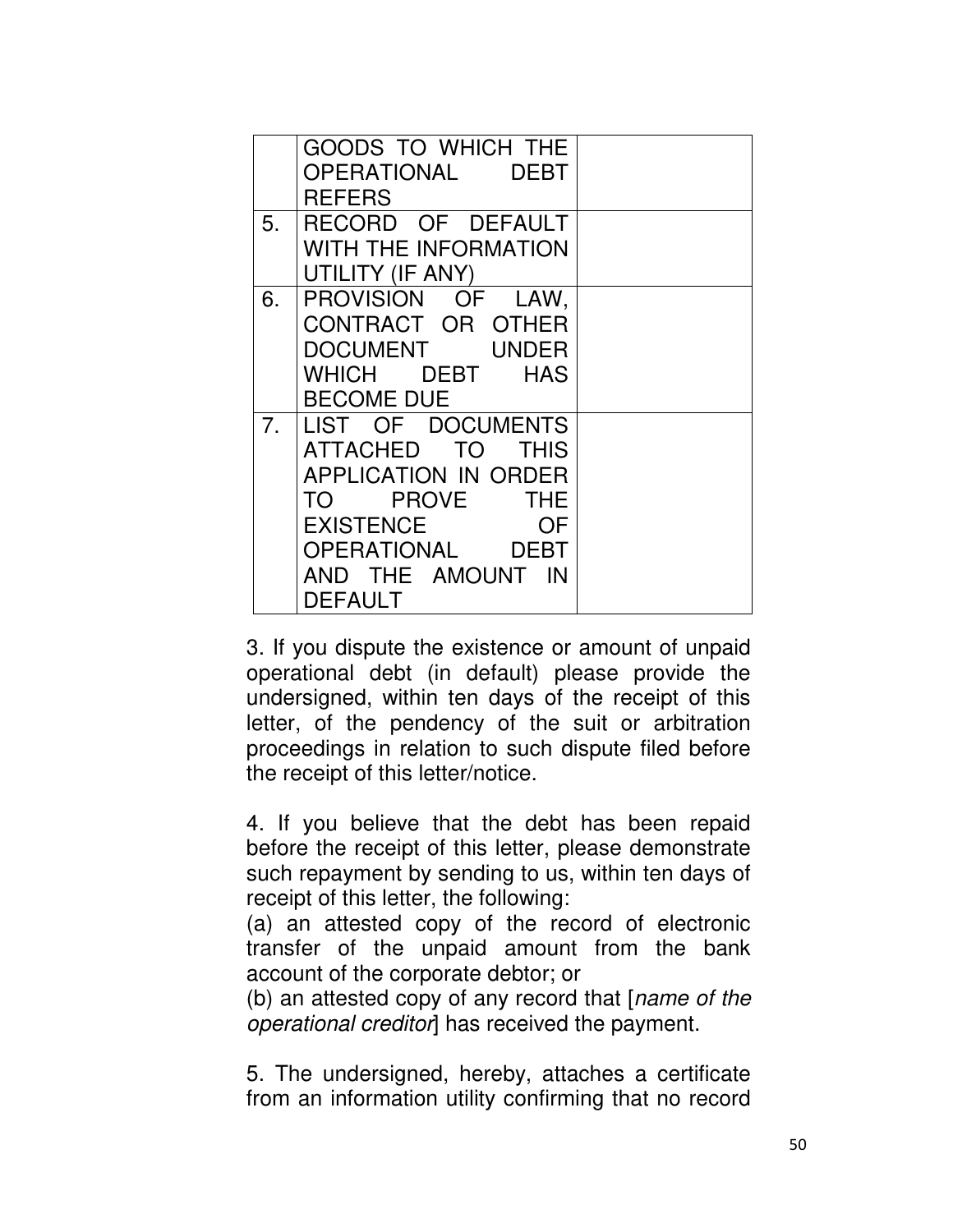of a dispute raised in relation to the relevant operational debt has been filed by any person at any information utility, (if applicable)

6. The undersigned request you to unconditionally repay the unpaid operational debt (in default) in full within ten days from the receipt of this letter failing which we shall initiate a corporate insolvency resolution process in respect of [*c*].

Yours sincerely,

| Signature of person authorised to act on        |
|-------------------------------------------------|
| behalf of the operational creditor              |
| Name in block letters                           |
| Position with or in relation to the operational |
| creditor                                        |
| Address of person signing                       |

## **Instructions**

1. Please serve a copy of this form on the corporate debtor, ten days in advance of filing an application under section 9 of the Code.

2. Please append a copy of such served notice to the application made by the operational creditor to the Adjudicating Authority.

#### **Form 4**

(See clause (b) of sub-rule (1) of rule 5)

# **FORM OF NOTICE WITH WHICH INVOICE DEMANDING PAYMENT IS TO BE ATTACHED**

(Under Rule 5 of the Insolvency and Bankruptcy (Application to Adjudicating Authority) Rules, 2016)

[Date]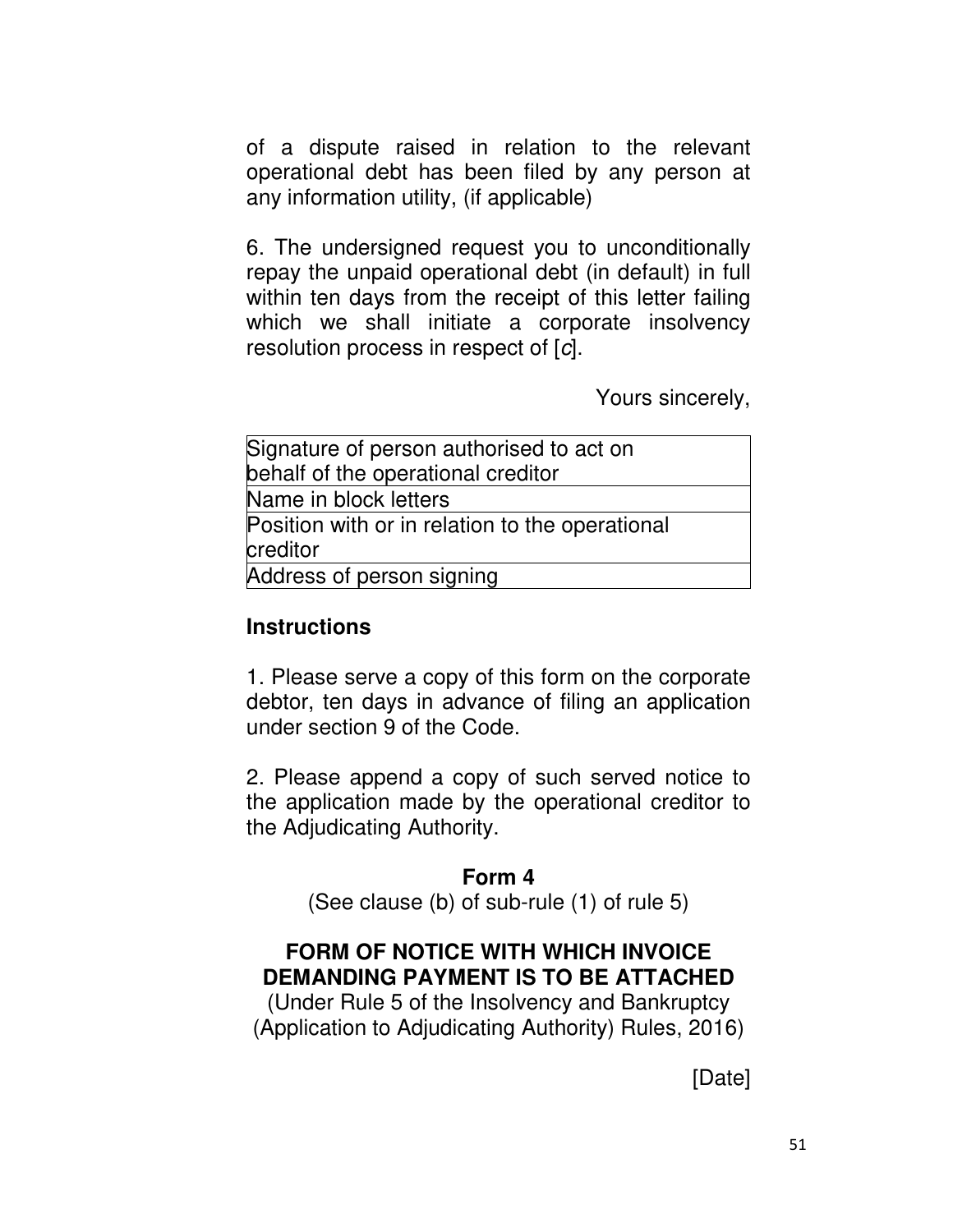To,

[Name and address of registered office of the corporate debtor]

From,

[Name and address of the operational creditor]

## **Subject: Notice attached to invoice demanding payment**

Madam/Sir,

[*Name of operational creditor*], hereby provides notice for repayment of the unpaid amount of INR [*insert amount*] that is in default as reflected in the invoice attached to this notice.

In the event you do not repay the debt due to us within ten days of receipt of this notice, we may file an application before the Adjudicating Authority for initiating a corporate insolvency resolution process under section 9 of the Code.

Yours sincerely,

| Signature of person authorised to act on        |
|-------------------------------------------------|
| behalf of the operational creditor              |
| Name in block letters                           |
| Position with or in relation to the operational |
| creditor                                        |
| Address of person signing                       |

#### **Form 5**

(See sub-rule (1) of rule 6)

## **APPLICATION BY OPERATIONAL CREDITOR TO INITIATE CORPORATE INSOLVENCY RESOLUTION PROCESS UNDER THE CODE.**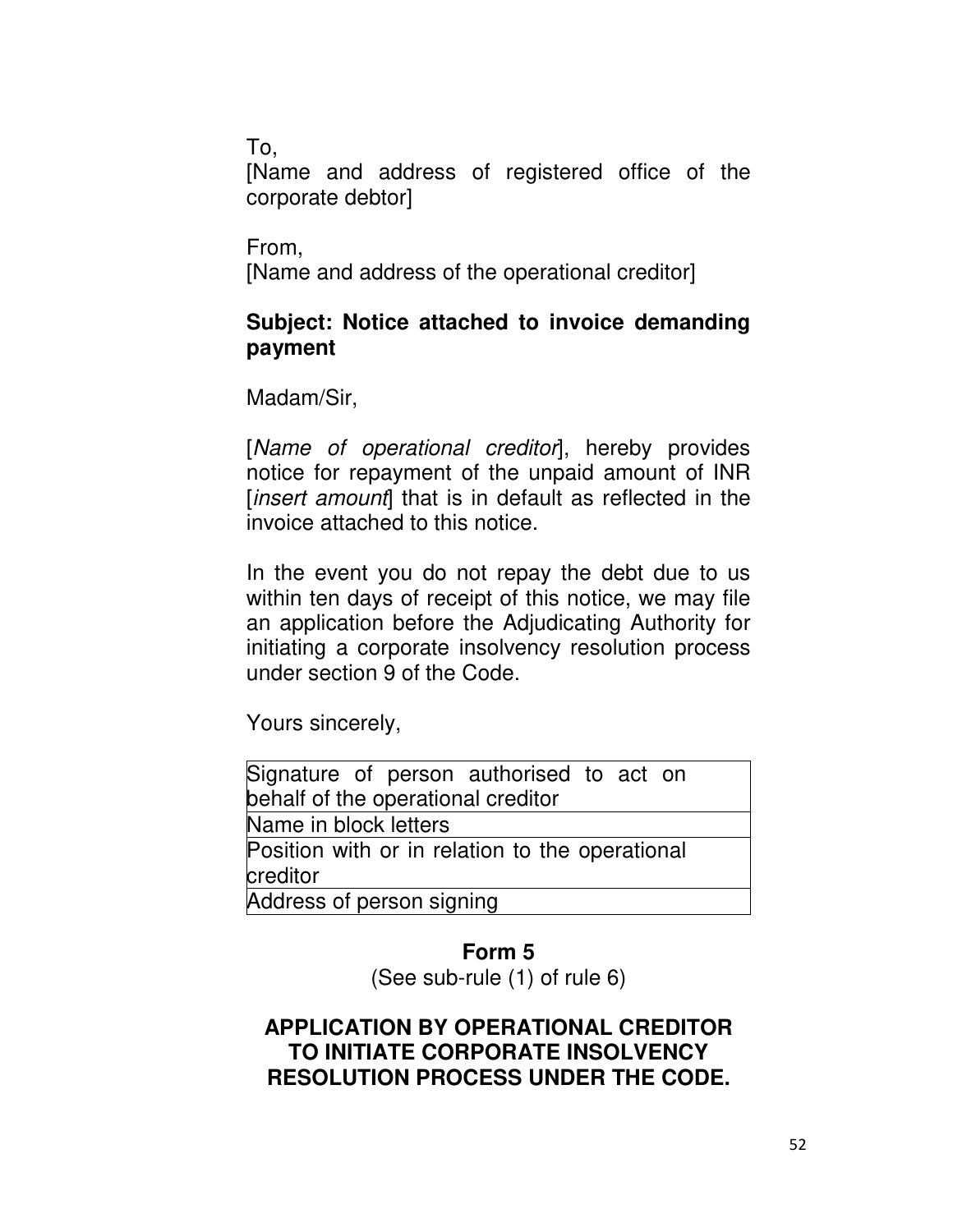(Under rule 6 of the Insolvency and Bankruptcy (Application to Adjudicating Authority) Rules, 2016)

[Date]

To, The National Company Law Tribunal [*Address*]

From, [*Name and address for correspondence of the operational creditor]* 

In the matter of [*name of the corporate debtor*]

**Subject: Application to initiate corporate insolvency resolution process in respect of [name of the corporate debtor] under the Insolvency and Bankruptcy Code, 2016.**

Madam/Sir,

[*Name of the operational creditor*], hereby submits this application to initiate a corporate insolvency resolution process in the case of [*name of corporate debtor*]. The details for the purpose of this application are set out below:

|                | Part – I                        |  |
|----------------|---------------------------------|--|
|                | <b>PARTICULARS OF APPLICANT</b> |  |
|                | <b>NAME OF OPERATIONAL</b>      |  |
|                | CREDITOR                        |  |
|                | 2. IDENTIFICATION NUMBER OF     |  |
|                | OPERATIONAL CREDITOR            |  |
|                | <b>(IF ANY)</b>                 |  |
| $\mathbf{3}$ . | <b>ADDRESS FOR</b>              |  |
|                | <b>CORRESPONDENCE OF THE</b>    |  |
|                | OPERATIONAL CREDITOR            |  |

**Part**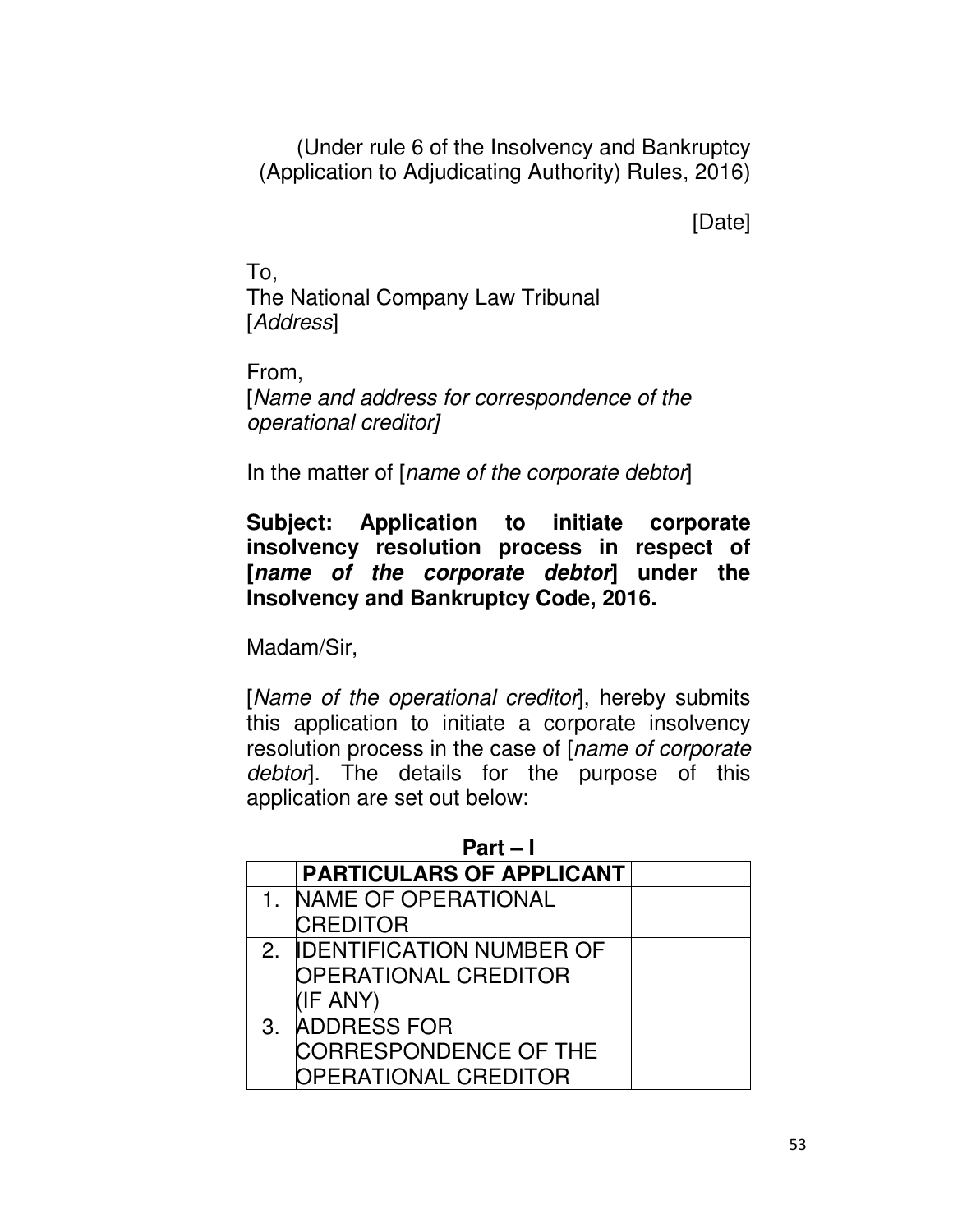**Part - II** 

|                | <b>PARTICULARS OF</b>            |  |
|----------------|----------------------------------|--|
|                | <b>CORPORATE DEBTOR</b>          |  |
|                | 1. NAME OF THE CORPORATE         |  |
|                | <b>DEBTOR</b>                    |  |
| 2.             | <b>IDENTIFICATION NUMBER OF</b>  |  |
|                | <b>CORPORATE DEBTOR</b>          |  |
| 3.             | DATE OF INCORPORATION OF         |  |
|                | <b>CORPORATE DEBTOR</b>          |  |
| $4_{\cdot}$    | NOMINAL SHARE CAPITAL AND        |  |
|                | THE PAID-UP SHARE CAPITAL        |  |
|                | OF THE CORPORATE DEBTOR          |  |
|                | AND/OR DETAILS OF                |  |
|                | GUARANTEE CLAUSE AS PER          |  |
|                | MEMORANDUM OF                    |  |
|                | <b>ASSOCIATION (AS</b>           |  |
|                | <b>APPLICABLE)</b>               |  |
|                | 5. ADDRESS OF THE                |  |
|                | REGISTERED OFFICE OF THE         |  |
|                | <b>CORPORATE DEBTOR</b>          |  |
| 6.             | NAME, ADDRESS AND                |  |
|                | AUTHORITY OF PERSON              |  |
|                | SUBMITTING APPLICATION ON        |  |
|                | BEHALF OF OPERATIONAL            |  |
|                | <b>CREDITOR (ENCLOSE</b>         |  |
|                | <b>AUTHORISATION)</b>            |  |
| 7 <sub>1</sub> | NAME AND ADDRESS OF              |  |
|                | PERSON RESIDENT IN INDIA         |  |
|                | AUTHORISED TO ACCEPT THE         |  |
|                | <b>SERVICE OF PROCESS ON ITS</b> |  |
|                | <b>BEHALF (ENCLOSE</b>           |  |
|                | <b>AUTHORISATION)</b>            |  |

## **Part-III**

| <b>PARTICULARS OF THE</b> |  |
|---------------------------|--|
| <b>PROPOSED INTERIM</b>   |  |
| <b>IRESOLUTION</b>        |  |
| <b>PROFESSIONAL [IF</b>   |  |
| <b>PROPOSEDI</b>          |  |
|                           |  |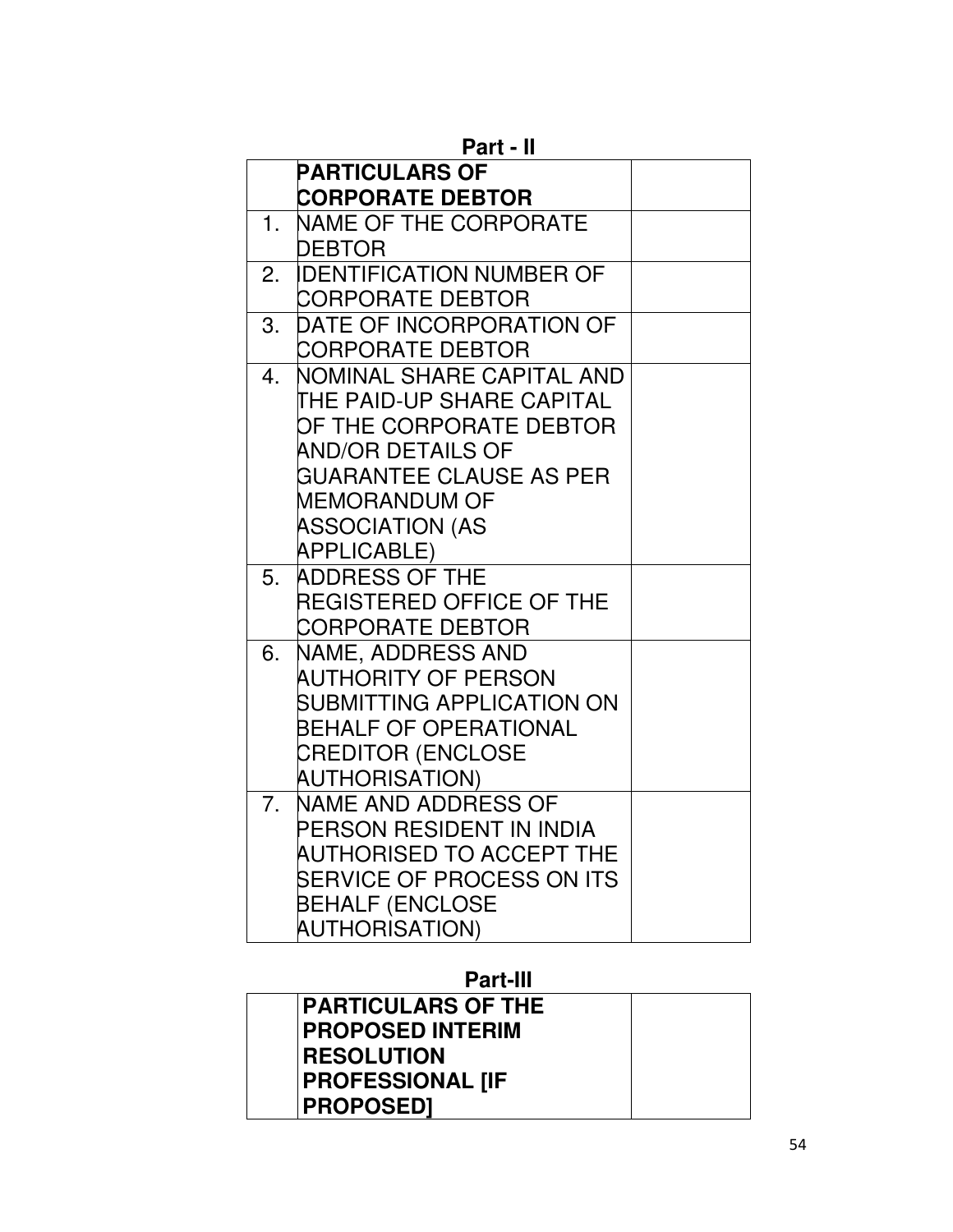| 1. NAME, ADDRESS, EMAIL       |  |
|-------------------------------|--|
| ADDRESS AND THE               |  |
| <b>REGISTRATION NUMBER OF</b> |  |
| THE PROPOSED INSOLVENCY       |  |
| <b>PROFESSIONAL</b>           |  |

|                | <b>Part-IV</b>                 |  |
|----------------|--------------------------------|--|
|                | <b>PARTICULARS OF</b>          |  |
|                | <b>OPERATIONAL DEBT</b>        |  |
| 1.             | TOTAL AMOUNT OF DEBT,          |  |
|                | <b>DETAILS OF TRANSACTIONS</b> |  |
|                | ON ACCOUNT OF WHICH            |  |
|                | DEBT FELL DUE,                 |  |
|                | AND THE DATE FROM WHICH        |  |
|                | <b>SUCH DEBT FELL DUE</b>      |  |
| 2 <sub>1</sub> | IAMOUNT CLAIMED TO BE IN       |  |
|                | DEFAULT AND THE DATE ON        |  |
|                | <b>WHICH THE DEFAULT</b>       |  |
|                | <b>OCCURRED (ATTACH THE</b>    |  |
|                | <b>WORKINGS FOR</b>            |  |
|                | <b>COMPUTATION OF AMOUNT</b>   |  |
|                | AND DATES OF DEFAULT IN        |  |
|                | <b>TABULAR FORM)</b>           |  |

**Part-V** 

|                | <b>PARTICULARS OF OPERATIONAL DEBT</b>     |
|----------------|--------------------------------------------|
|                | <b>[DOCUMENTS, RECORDS AND EVIDENCE</b>    |
|                | <b>OF DEFAULTI</b>                         |
|                | 1.  PARTICULARS OF SECURITY HELD, IF       |
|                | ANY, THE DATE OF ITS CREATION, ITS         |
|                | ESTIMATED VALUE AS PER THE                 |
|                | CREDITOR.                                  |
|                | ATTACH A COPY OF A CERTIFICATE OF          |
|                | <b>REGISTRATION OF CHARGE ISSUED BY</b>    |
|                | THE REGISTRAR OF COMPANIES (IF THE         |
|                | <b>CORPORATE DEBTOR IS A COMPANY)</b>      |
| 2 <sub>1</sub> | <b>IDETAILS OF RESERVATION / RETENTION</b> |
|                | OF TITLE ARRANGEMENTS (IF ANY) IN          |
|                | RESPECT OF GOODS TO WHICH THE              |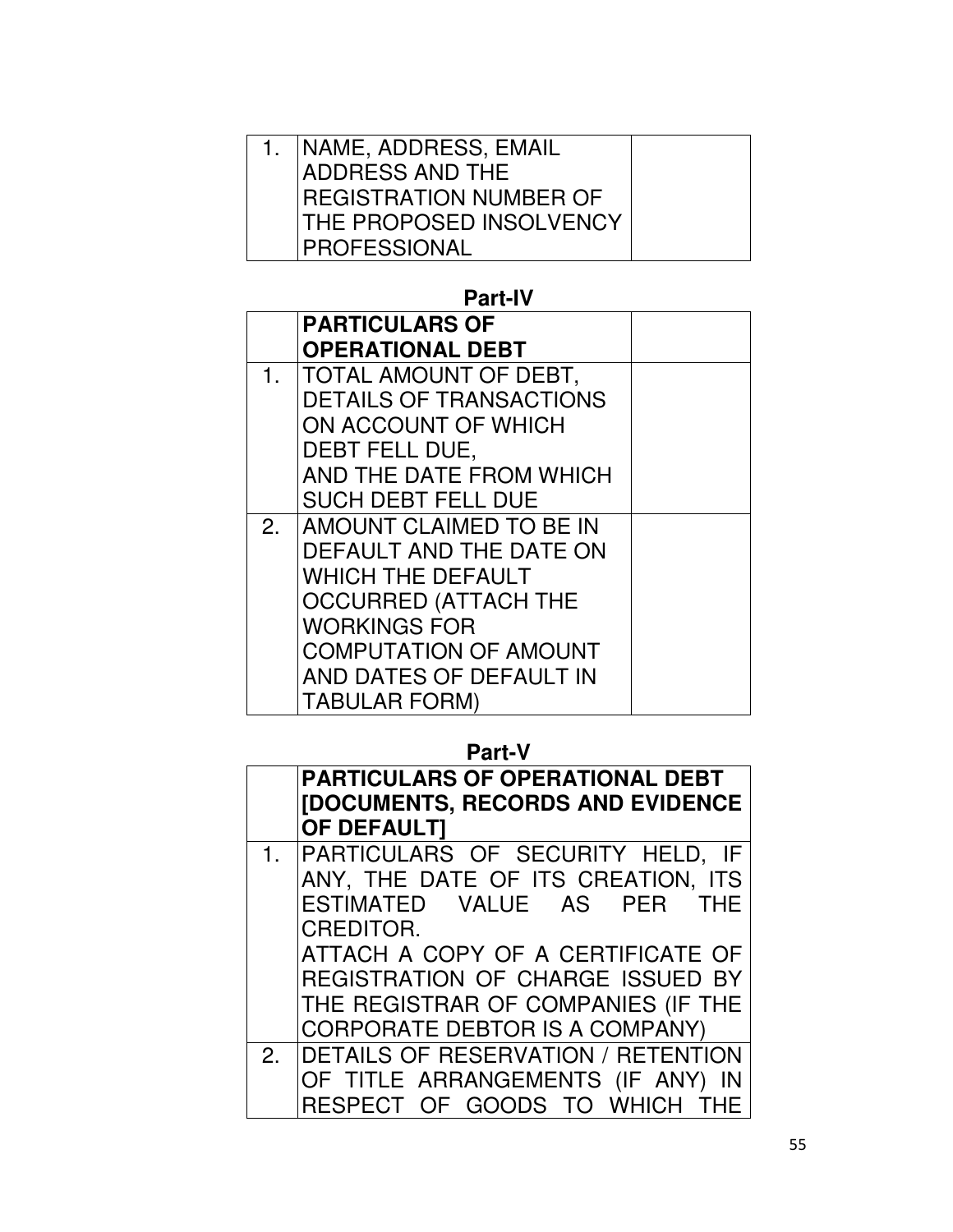|                  | OPERATIONAL DEBT REFERS                                   |
|------------------|-----------------------------------------------------------|
| 3 <sub>1</sub>   | PARTICULARS OF AN ORDER OF A                              |
|                  | COURT, TRIBUNAL OR ARBITRAL PANEL                         |
|                  | ADJUDICATING ON THE DEFAULT, IF ANY                       |
|                  | (ATTACH A COPY OF THE ORDER)                              |
| $\overline{4}$ . | RECORD OF DEFAULT WITH THE                                |
|                  | <b>INFORMATION UTILITY, IF ANY</b>                        |
|                  | (ATTACH A COPY OF SUCH RECORD)                            |
| 5 <sub>1</sub>   | DETAILS OF SUCCESSION CERTIFICATE,                        |
|                  | OR PROBATE OF A WILL, OR LETTER OF                        |
|                  | ADMINISTRATION, OR COURT DECREE                           |
|                  | (AS MAY BE APPLICABLE), UNDER THE                         |
|                  | INDIAN SUCCESSION ACT, 1925 (10 OF                        |
|                  | 1925)                                                     |
|                  | (ATTACH A COPY)                                           |
| 6.               | PROVISION OF LAW, CONTRACT OR                             |
|                  | DOCUMENT UNDER WHICH<br>OTHER                             |
| 7 <sub>1</sub>   | OPERATIONAL DEBT HAS BECOME DUE                           |
|                  | A STATEMENT OF BANK ACCOUNT<br>WHERE DEPOSITS ARE MADE OR |
|                  | CREDITS RECEIVED NORMALLY BY THE                          |
|                  | OPERATIONAL CREDITOR IN RESPECT                           |
|                  | OF THE DEBT OF THE CORPORATE                              |
|                  | DEBTOR (ATTACH A COPY)                                    |
| 8.               | LIST OF OTHER DOCUMENTS ATTACHED                          |
|                  | TO THIS APPLICATION IN ORDER TO                           |
|                  | PROVE THE EXISTENCE OF                                    |
|                  | OPERATIONAL DEBT AND THE AMOUNT                           |
|                  | <b>IN DEFAULT</b>                                         |
|                  |                                                           |

I, [*Name of the operational creditor / person authorised to act on behalf of the operational creditor*] hereby certify that, to the best of my knowledge, [*name of proposed insolvency professional*], is fully qualified and permitted to act as an insolvency professional in accordance with the Code and the rules and regulations made thereunder. [*WHERE APPLICABLE*]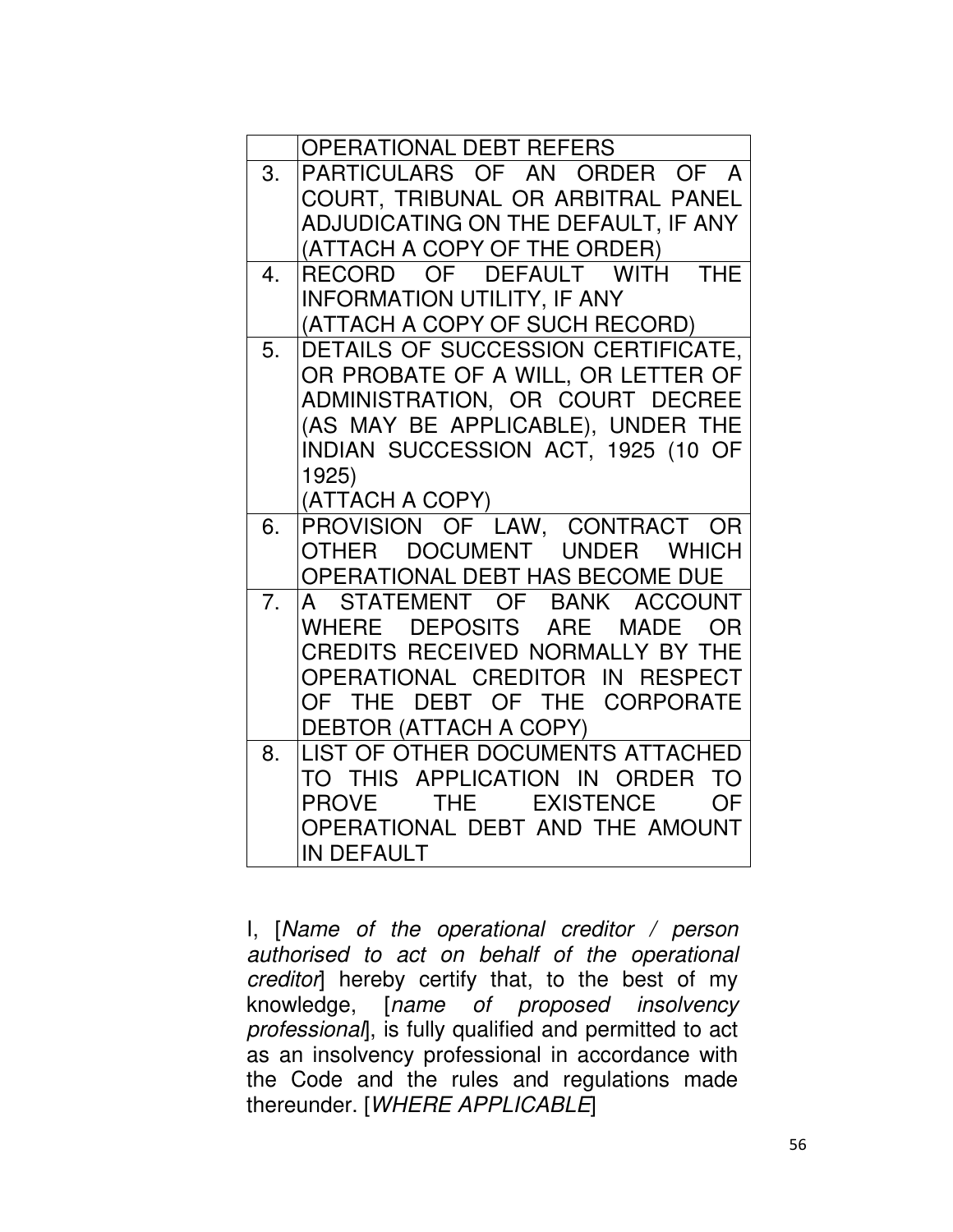[*Name of the operational creditor*] has paid the requisite fee for this application through [*state means of payment*] on [*date*].

Yours sincerely,

| Signature of person authorised to act on behalf of |  |  |
|----------------------------------------------------|--|--|
| the operational creditor                           |  |  |
| Name in block letters                              |  |  |
| Position with or in relation to the operational    |  |  |
| creditor                                           |  |  |
| Address of person signing                          |  |  |

Instructions -

Please attach the following to this application:

Annex I Copy of the invoice / demand notice as in Form 3 of the Insolvency and Bankruptcy (Application to Adjudicating Authority) Rules, 2016 served on the corporate debtor.

Annex II Copies of all documents referred to in this application.

Annex III Copy of the relevant accounts from the banks/financial institutions maintaining accounts of the operational creditor confirming that there is no payment of the relevant unpaid operational debt by the operational debtor, if available.

Annex IV Affidavit in support of the application in accordance with the Insolvency and Bankruptcy (Application to Adjudicating Authority) Rules, 2016.

Annex V Written communication by the proposed interim resolution professional as set out in Form 2 of the Insolvency and Bankruptcy (Application to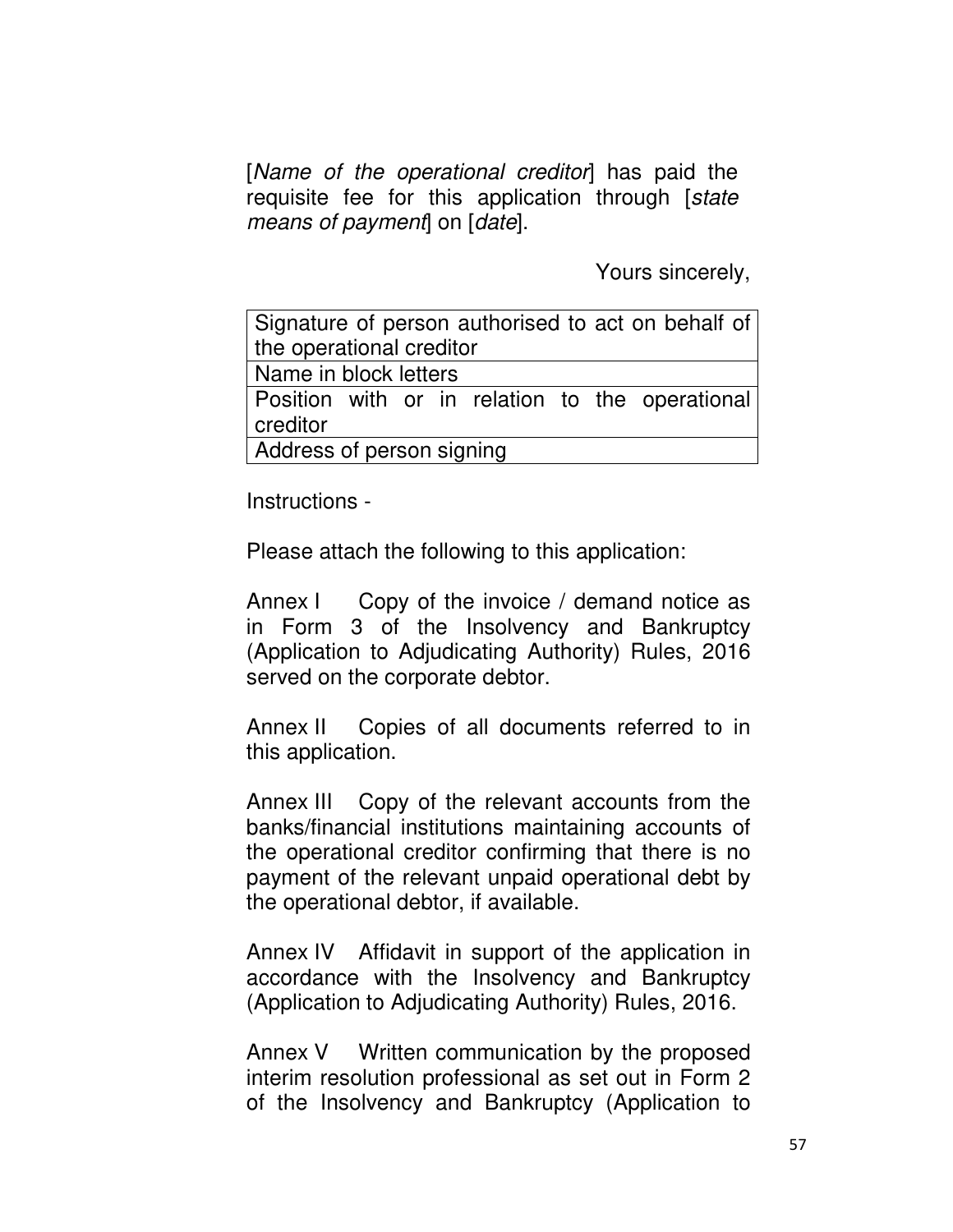Adjudicating Authority) Rules, 2016. [*WHERE APPLICABLE*]

Annex VI Proof that the specified application fee has been paid.

**Note**: Where workmen/employees are operational creditors, the application may be made either in an individual capacity or in a joint capacity by one of them who is duly authorised for the purpose.

Regulation 7 of the Insolvency and Bankruptcy Board of India

(Insolvency Resolution Process for Corporate Persons)

Regulations, 2016 is also relevant and reads as under:

## "**7. Claims by operational creditors.**-

(1) A person claiming to be an operational creditor, other than workman or employee of the corporate debtor, shall submit proof of claim to the interim resolution professional in person, by post or by electronic means in Form B of the Schedule:

Provided that such person may submit supplementary documents or clarifications in support of the claim before the constitution of the committee.

(2) The existence of debt due to the operational creditor under this Regulation may be proved on the basis of-

> (a) the records available with an information utility, if any; or

(b) other relevant documents, including –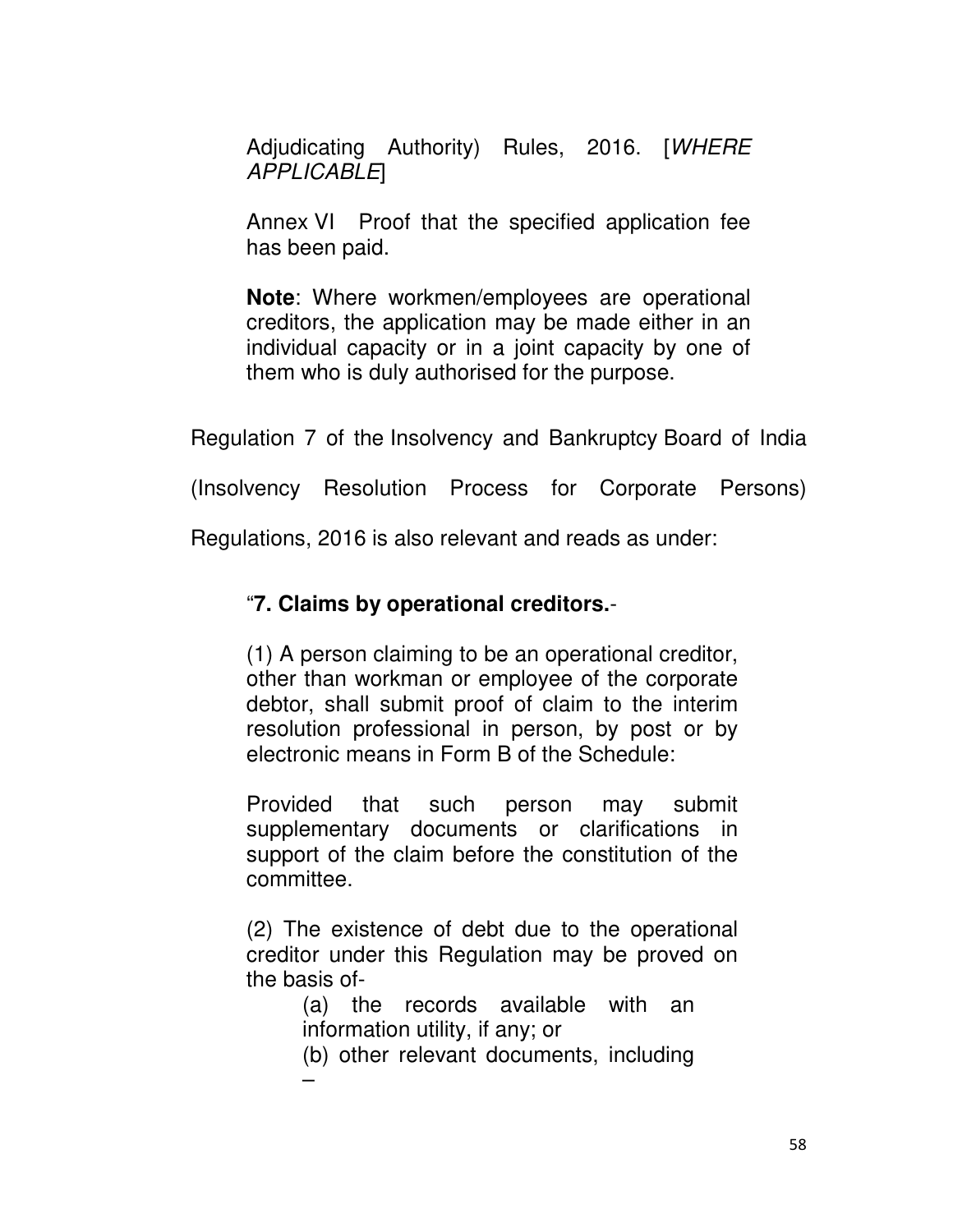(i) a contract for the supply of goods and services with corporate debtor;

(ii) an invoice demanding payment for the goods and services supplied to the corporate debtor;

(iii) an order of a court or tribunal that has adjudicated upon the non-payment of a debt, if any; or

(iv) financial accounts.

## **FORM B**

## **PROOF OF CLAIM BY OPERATIONAL CREDITORS EXCEPT WORKMEN AND EMPLOYEES**

[*Under Regulation 7 of the Insolvency and Bankruptcy Board of India (Insolvency Resolution Process for Corporate Persons) Regulations, 2016*]

[Date]

To

The Interim Resolution Professional / Resolution Professional [*Name of the Insolvency Resolution Professional / Resolution Professional*] [*Address as set out in public announcement*]

From [*Name and address of the operational creditor*]

# **Subject: Submission of proof of claim.**

Madam/Sir,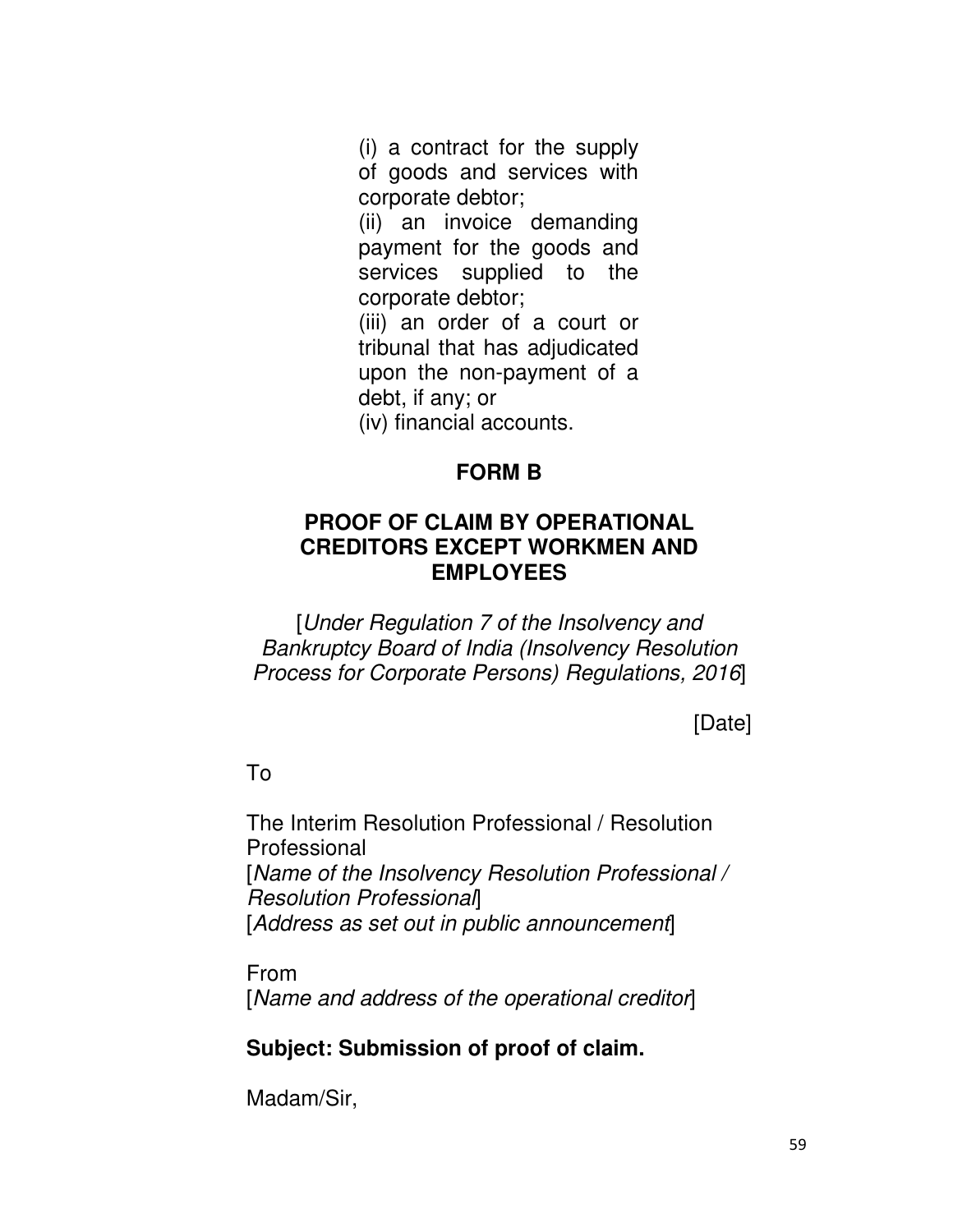[*Name of the operational creditor*], hereby submits this proof of claim in respect of the corporate insolvency resolution process in the case of [*name of corporate debtor*]. The details for the same are set out below:

|                | <b>PARTICULARS</b>                          |  |
|----------------|---------------------------------------------|--|
| 1 <sub>1</sub> | <b>NAME OF OPERATIONAL</b>                  |  |
|                | <b>CREDITOR</b>                             |  |
| 2.             | <b>IDENTIFICATION NUMBER</b>                |  |
|                | OF OPERATIONAL                              |  |
|                | <b>CREDITOR</b>                             |  |
|                | <b>(IF AN INCORPORATED</b>                  |  |
|                | <b>BODY PROVIDE</b>                         |  |
|                | <b>IDENTIFICATION NUMBER</b>                |  |
|                | AND PROOF OF                                |  |
|                | <b>INCORPORATION. IF A</b>                  |  |
|                | <b>PARTNERSHIP OR</b>                       |  |
|                | <b>INDIVIDUAL PROVIDE</b>                   |  |
|                | <b>IDENTIFICATION RECORDS*</b>              |  |
|                | OF ALL THE PARTNERS OR                      |  |
|                | THE INDIVIDUAL)<br><b>ADDRESS AND EMAIL</b> |  |
| 3.             | ADDRESS OF OPERATIONAL                      |  |
|                | <b>CREDITOR FOR</b>                         |  |
|                | <b>CORRESPONDENCE</b>                       |  |
| 4.             | <b>TOTAL AMOUNT OF CLAIM</b>                |  |
|                |                                             |  |
|                | <b>(INCLUDING ANY INTEREST)</b>             |  |
|                | AS AT THE INSOLVENCY                        |  |
|                | <b>COMMENCEMENT DATE)</b>                   |  |
| 5.             | DETAILS OF DOCUMENTS                        |  |
|                | BY REFERENCE TO WHICH                       |  |
|                | THE DEBT CAN BE                             |  |
|                | SUBSTANTIATED.                              |  |
| 6.             | <b>DETAILS OF ANY DISPUTE</b>               |  |
|                | AS WELL AS THE RECORD                       |  |
|                | OF PENDENCY OR ORDER                        |  |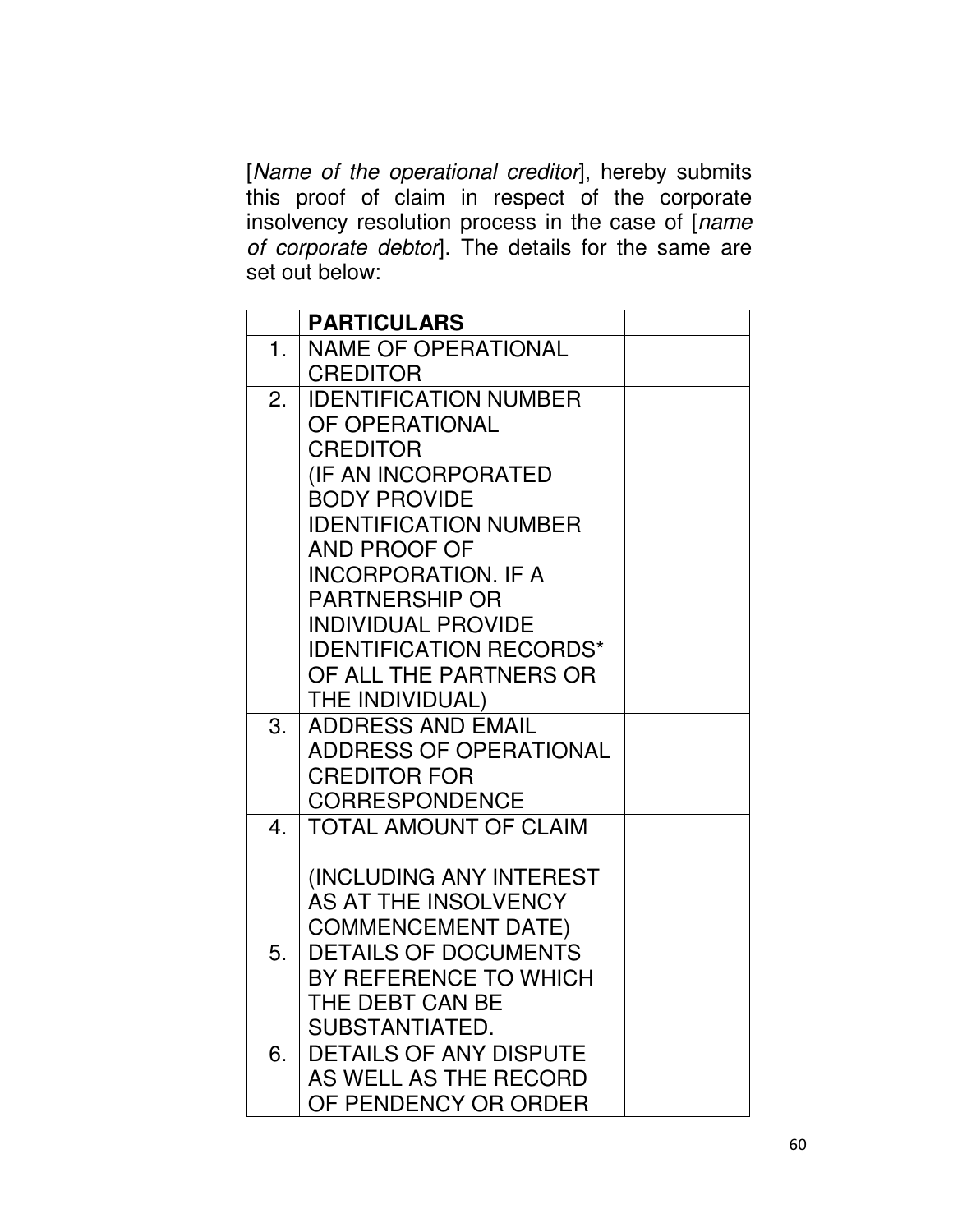|                                                | OF SUIT OR ARBITRATION<br><b>PROCEEDINGS</b>         |  |  |  |
|------------------------------------------------|------------------------------------------------------|--|--|--|
| 7.                                             | <b>DETAILS OF HOW AND</b>                            |  |  |  |
|                                                | <b>WHEN DEBT INCURRED</b>                            |  |  |  |
| 8.                                             | DETAILS OF ANY MUTUAL                                |  |  |  |
|                                                | CREDIT, MUTUAL DEBTS, OR                             |  |  |  |
|                                                | OTHER MUTUAL DEALINGS                                |  |  |  |
|                                                | <b>BETWEEN THE CORPORATE</b>                         |  |  |  |
|                                                | <b>DEBTOR AND THE</b>                                |  |  |  |
|                                                | CREDITOR WHICH MAY BE                                |  |  |  |
|                                                | <b>SET-OFF AGAINST THE</b>                           |  |  |  |
|                                                | <b>CLAIM</b>                                         |  |  |  |
| 9.                                             | <b>DETAILS OF ANY</b>                                |  |  |  |
|                                                | <b>RETENTION OF TITLE</b>                            |  |  |  |
|                                                | <b>ARRANGEMENTS IN</b>                               |  |  |  |
|                                                | RESPECT OF GOODS OR                                  |  |  |  |
|                                                | <b>PROPERTIES TO WHICH THE</b>                       |  |  |  |
|                                                | <b>CLAIM REFERS</b>                                  |  |  |  |
|                                                | 10. DETAILS OF THE BANK                              |  |  |  |
|                                                | <b>ACCOUNT TO WHICH THE</b>                          |  |  |  |
|                                                | AMOUNT OF THE CLAIM OR                               |  |  |  |
|                                                | ANY PART THEREOF CAN BE                              |  |  |  |
|                                                | TRANSFERRED PURSUANT                                 |  |  |  |
|                                                | <b>TO A RESOLUTION PLAN</b><br>11. LIST OF DOCUMENTS |  |  |  |
|                                                | ATTACHED TO THIS PROOF                               |  |  |  |
|                                                | OF CLAIM IN ORDER TO                                 |  |  |  |
|                                                | PROVE THE EXISTENCE AND                              |  |  |  |
|                                                | NONPAYMENT OF CLAIM                                  |  |  |  |
|                                                | DUE TO THE OPERATIONAL                               |  |  |  |
|                                                | CREDITOR                                             |  |  |  |
|                                                | Signature of operational creditor or person          |  |  |  |
| authorised to act on his behalf                |                                                      |  |  |  |
| [Please enclose the authority if this is being |                                                      |  |  |  |
| submitted on behalf of an operational creditor |                                                      |  |  |  |
| Name in BLOCK LETTERS                          |                                                      |  |  |  |
| Position with or in relation to creditor       |                                                      |  |  |  |
| Address of person signing                      |                                                      |  |  |  |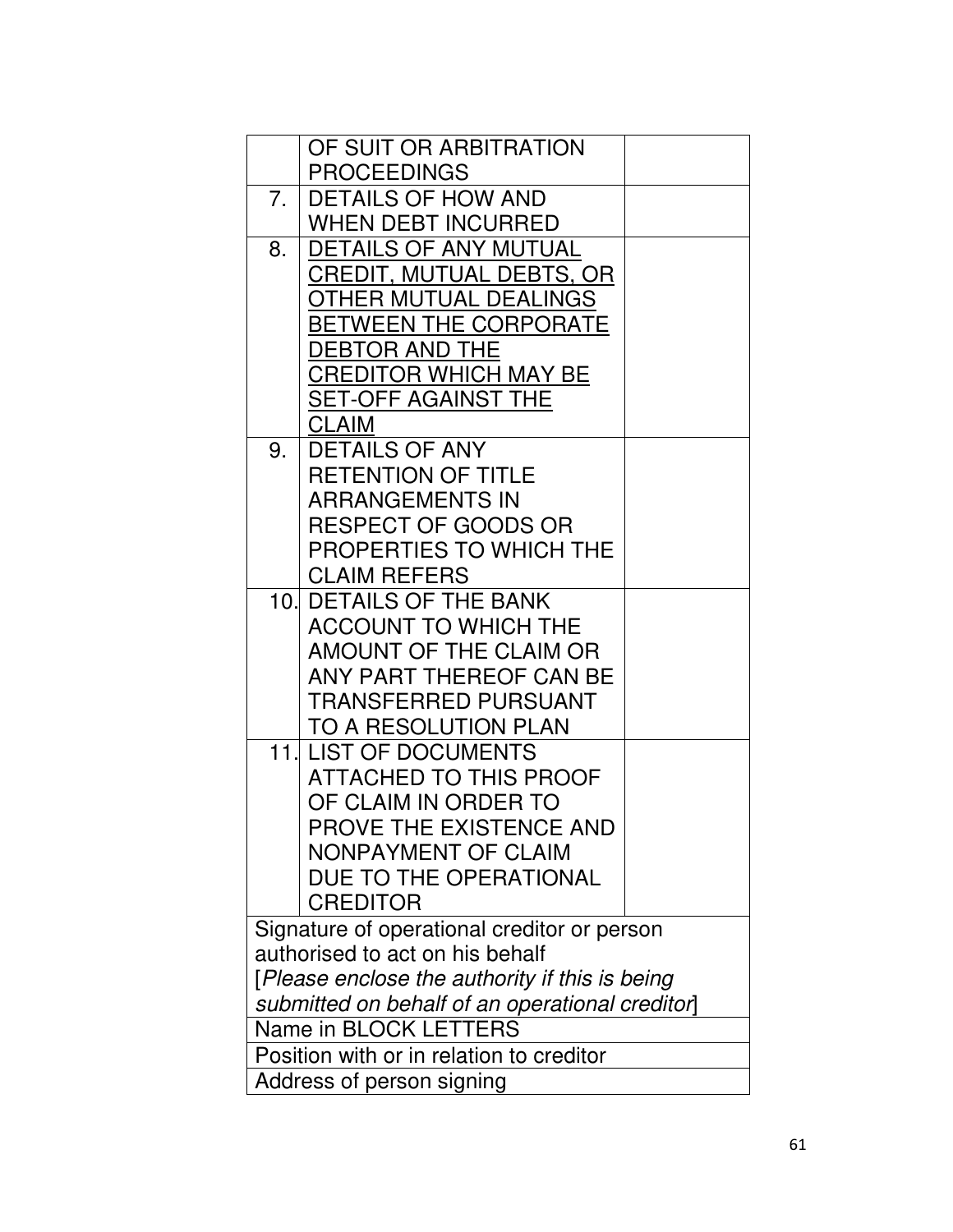\*PAN number, passport, AADHAAR Card or the identity card issued by the Election Commission of India."

(Emphasis supplied)

23. In the passage of the Bills which ultimately became the Code, various important changes have taken place. The original definition of "dispute" has now become an inclusive definition, the word "bona fide" before "suit or arbitration proceedings" being deleted. In Section 8(1), the words "through an information utility, wherever applicable, or by registered post or courier or by any electronic communication" have been deleted. Likewise, in Section 8(2), the period of "at least 60 days … through an information utility or by registered post or courier or by any electronic communication" has also been deleted. In Section 9(5), the absence of a proviso similar to the proviso occurring in Section 7(5) was also rectified. Further, the time periods of 2 and 3 days were uniformly substituted, as has been seen above, by 7 days, so that a sufficiently long period is given to do the needful.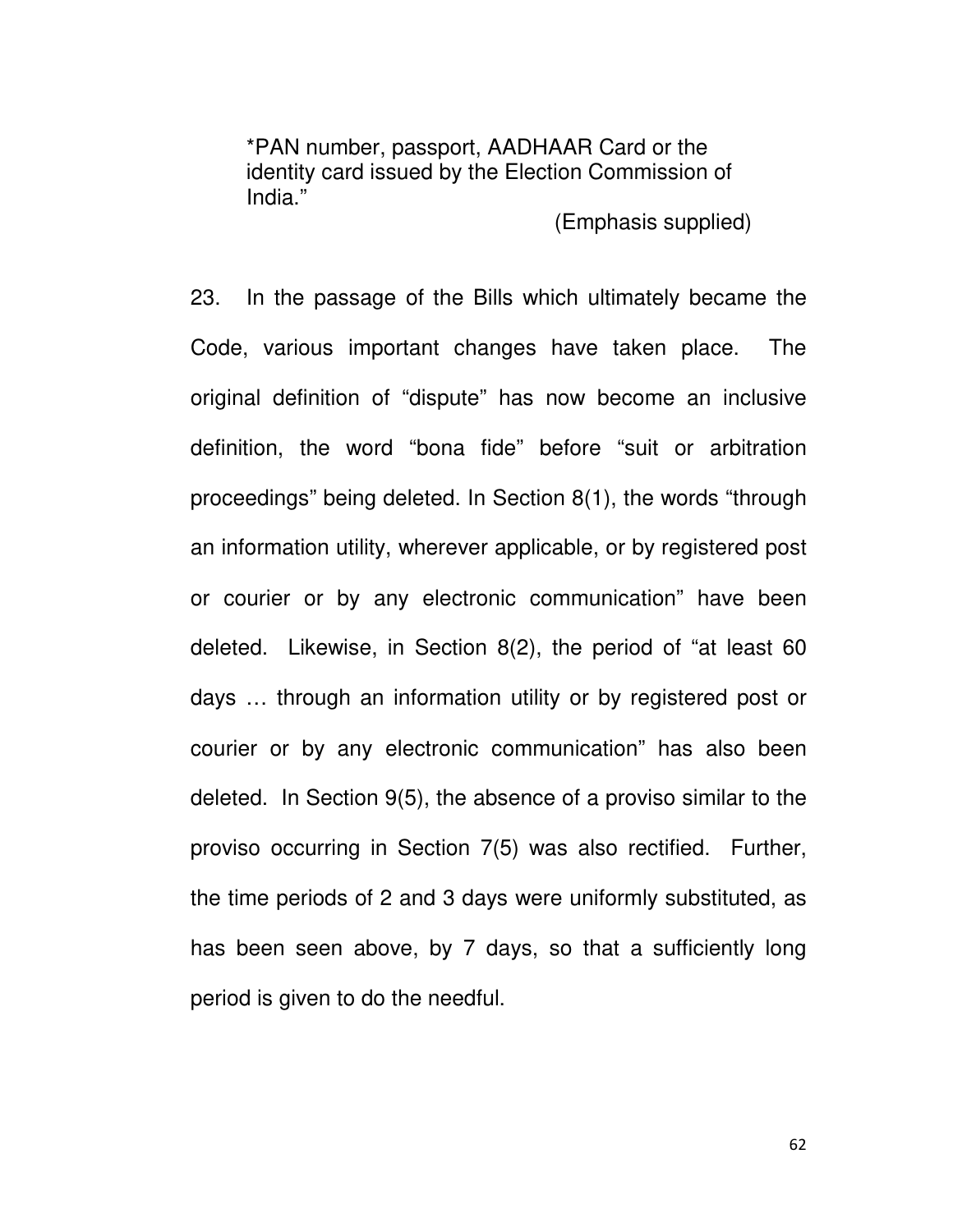24. The scheme under Sections 8 and 9 of the Code, appears to be that an operational creditor, as defined, may, on the occurrence of a default (i.e., on non-payment of a debt, any part whereof has become due and payable and has not been repaid), deliver a demand notice of such unpaid operational debt or deliver the copy of an invoice demanding payment of such amount to the corporate debtor in the form set out in Rule 5 of the Insolvency and Bankruptcy (Application to Adjudicating Authority) Rules, 2016 read with Form 3 or 4, as the case may be (Section 8(1)). Within a period of 10 days of the receipt of such demand notice or copy of invoice, the corporate debtor must bring to the notice of the operational creditor the existence of a dispute and/or the record of the pendency of a suit or arbitration proceeding filed before the receipt of such notice or invoice in relation to such dispute (Section 8(2)(a)). What is important is that the existence of the dispute and/or the suit or arbitration proceeding must be pre-existing  $-$  i.e. it must exist before the receipt of the demand notice or invoice, as the case may be. In case the unpaid operational debt has been repaid, the corporate debtor shall within a period of the self-same 10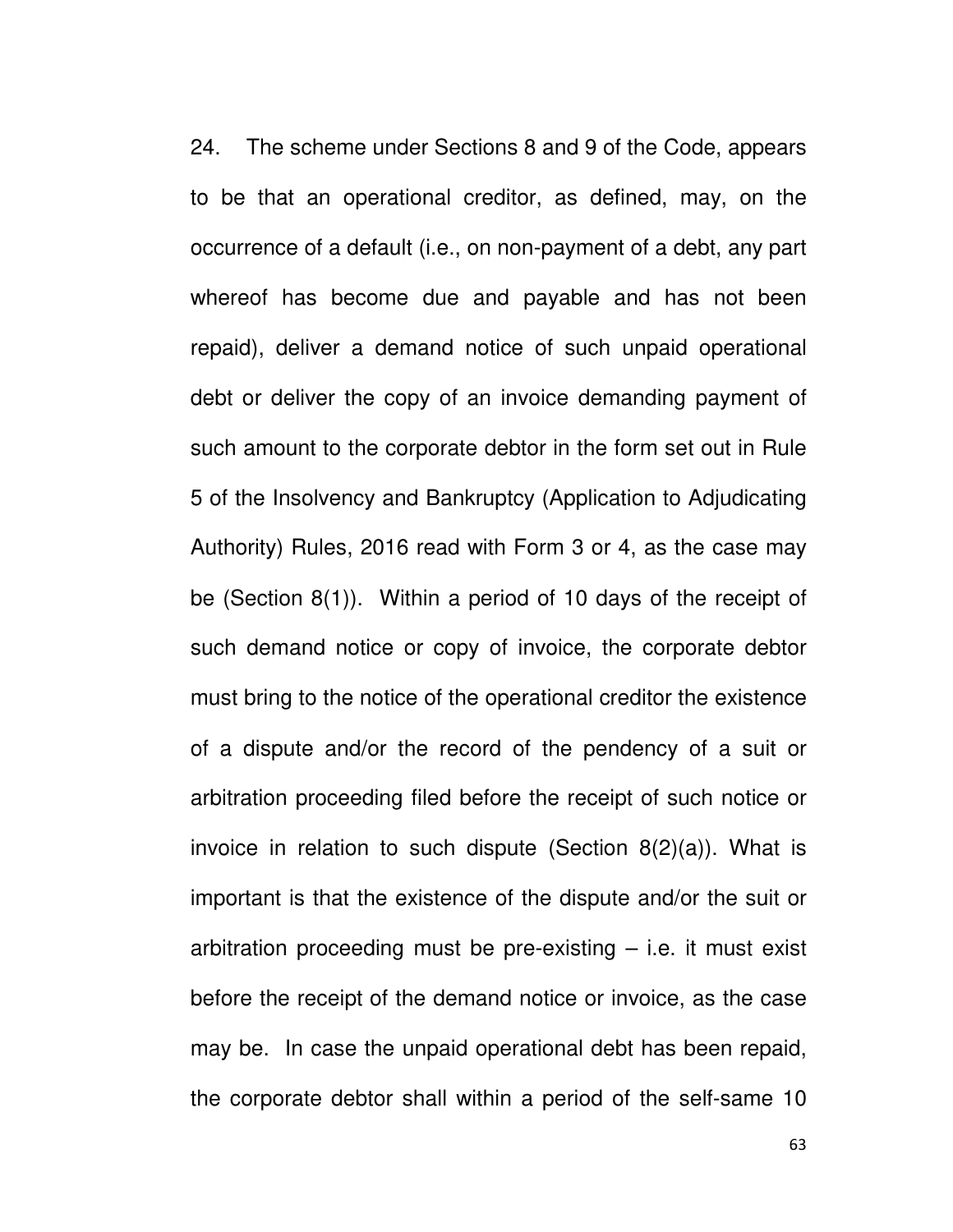days send an attested copy of the record of the electronic transfer of the unpaid amount from the bank account of the corporate debtor or send an attested copy of the record that the operational creditor has encashed a cheque or otherwise received payment from the corporate debtor (Section 8(2)(b)). It is only if, after the expiry of the period of the said 10 days, the operational creditor does not either receive payment from the corporate debtor or notice of dispute, that the operational creditor may trigger the insolvency process by filing an application before the adjudicating authority under Sections 9(1) and 9(2). This application is to be filed under Rule 6 of the Insolvency and Bankruptcy (Application to Adjudicating Authority) Rules, 2016 in Form 5, accompanied with documents and records that are required under the said form. Under Rule 6(2), the applicant is to dispatch by registered post or speed post, a copy of the application to the registered office of the corporate debtor. Under Section 9(3), along with the application, the statutory requirement is to furnish a copy of the invoice or demand notice, an affidavit to the effect that there is no notice given by the corporate debtor relating to a dispute of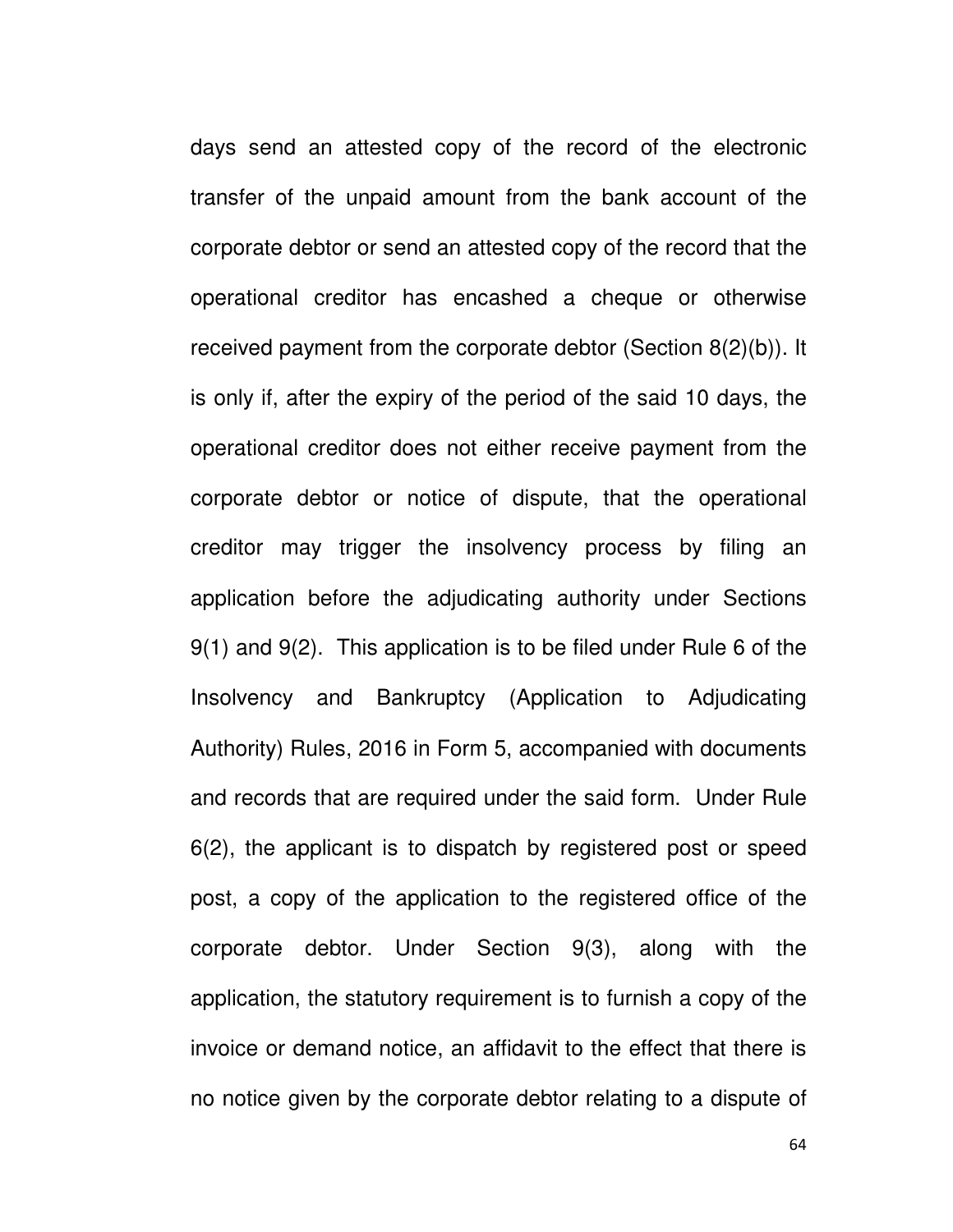the unpaid operational debt and a copy of the certificate from the financial institution maintaining accounts of the operational creditor confirming that there is no payment of an unpaid operational debt by the corporate debtor. Apart from this information, the other information required under Form 5 is also to be given. Once this is done, the adjudicating authority may either admit the application or reject it. If the application made under sub-section (2) is incomplete, the adjudicating authority, under the proviso to sub-section 5, may give a notice to the applicant to rectify defects within 7 days of the receipt of the notice from the adjudicating authority to make the application complete. Once this is done, and the adjudicating authority finds that either there is no repayment of the unpaid operational debt after the invoice (Section 9(5)(i)(b)) or the invoice or notice of payment to the corporate debtor has been delivered by the operational creditor (Section 9(5)(i)(c)), or that no notice of dispute has been received by the operational creditor from the corporate debtor or that there is no record of such dispute in the information utility (Section 9(5)(i)(d)), or that there is no disciplinary proceeding pending against any resolution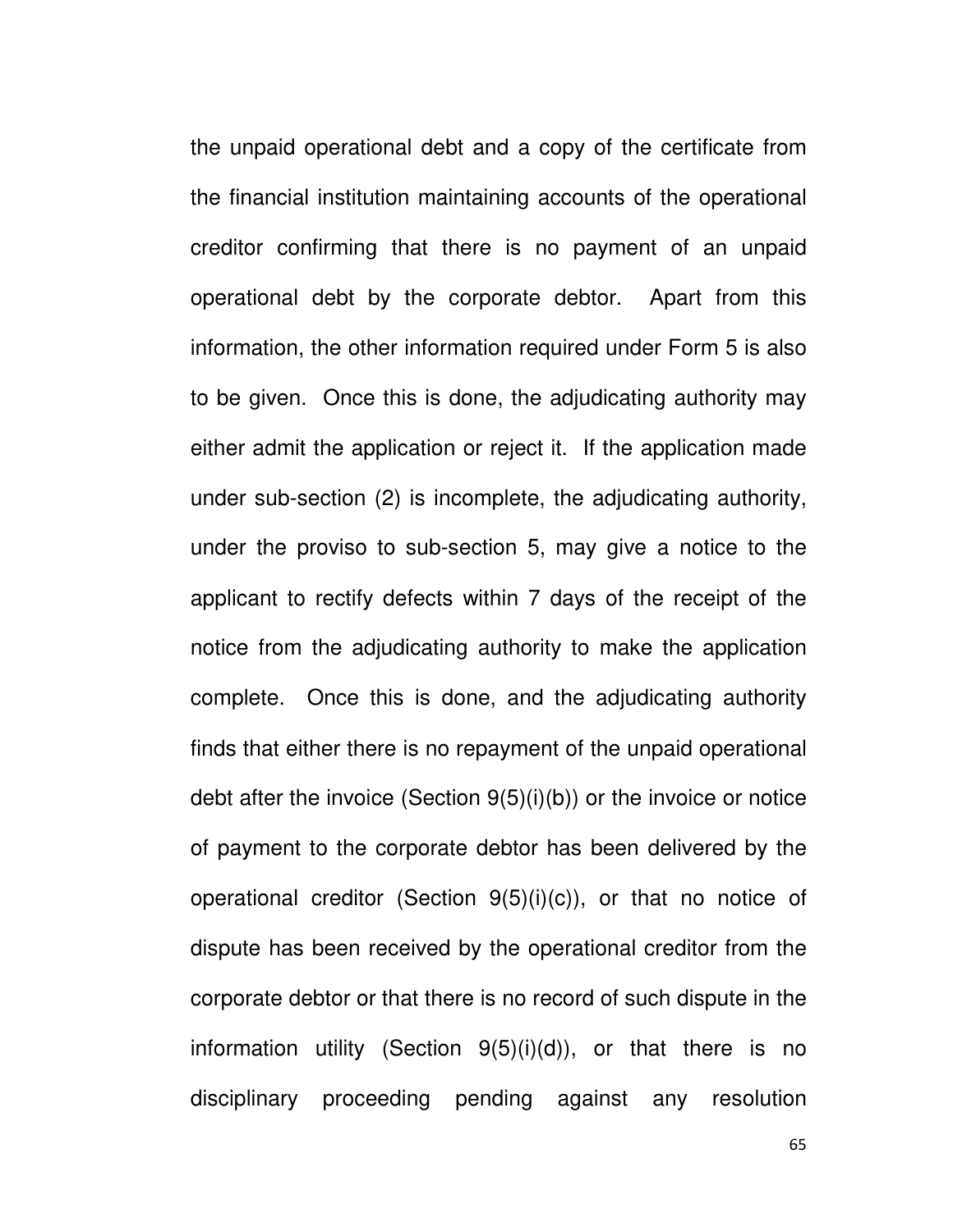professional proposed by the operational creditor (Section  $9(5)(i)(e)$ , it shall admit the application within 14 days of the receipt of the application, after which the corporate insolvency resolution process gets triggered. On the other hand, the adjudicating authority shall, within 14 days of the receipt of an application by the operational creditor, reject such application if the application is incomplete and has not been completed within the period of 7 days granted by the proviso (Section  $9(5)$ (ii)(a)). It may also reject the application where there has been repayment of the operational debt (Section 9(5)(ii)(b)), or the creditor has not delivered the invoice or notice for payment to the corporate debtor (Section  $9(5)(ii)(c)$ ). It may also reject the application if the notice of dispute has been received by the operational creditor or there is a record of dispute in the information utility (Section 9(5)(ii)(d)). Section 9(5)(ii)(d) refers to the notice of an existing dispute that has so been received, as it must be read with Section 8(2)(a). Also, if any disciplinary proceeding is pending against any proposed resolution professional, the application may be rejected (Section  $9(5)(ii)(e)$ ).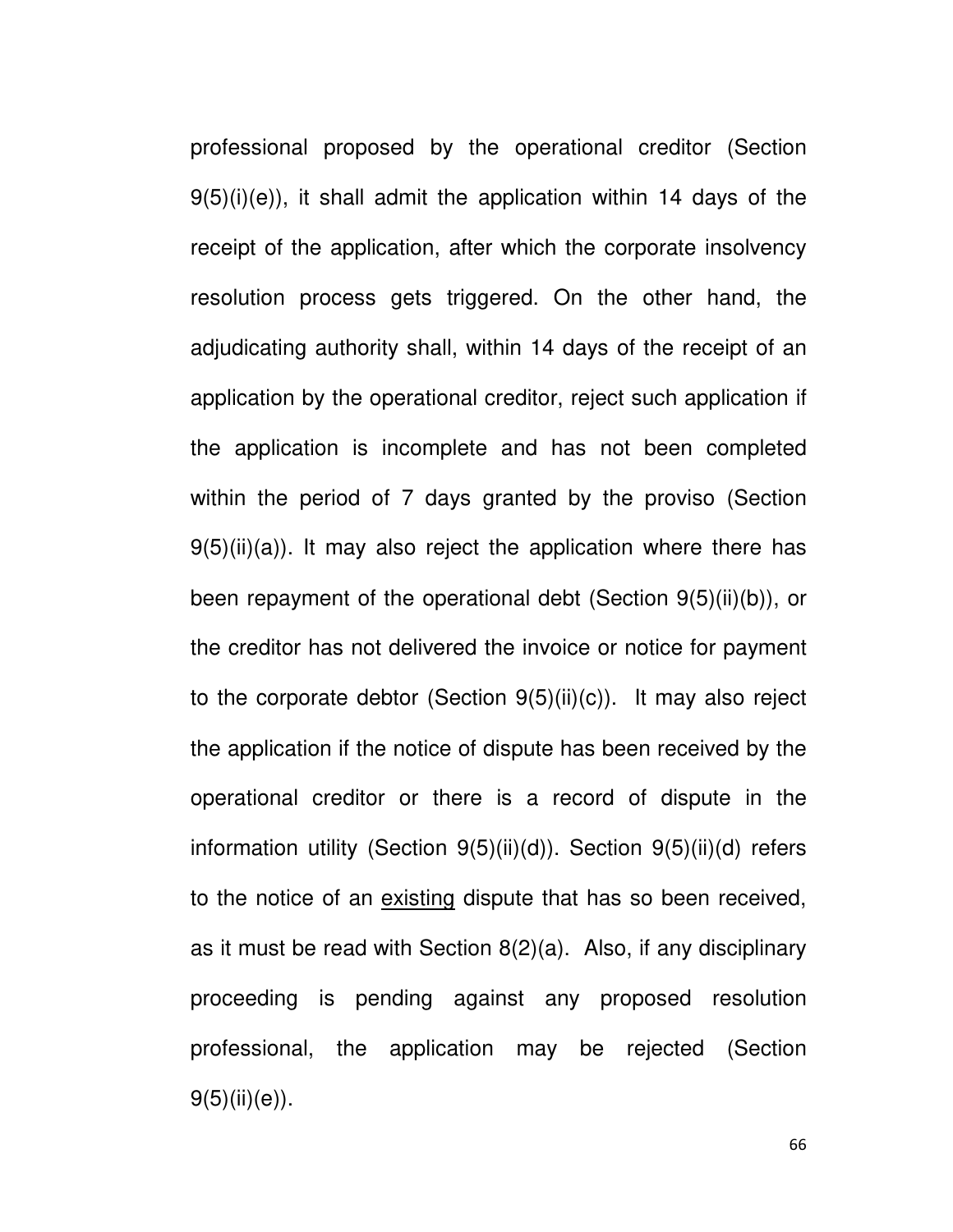25. Therefore, the adjudicating authority, when examining an application under Section 9 of the Act will have to determine:

- (i) Whether there is an "operational debt" as defined exceeding Rs.1 lakh? (See Section 4 of the Act)
- (ii) Whether the documentary evidence furnished with the application shows that the aforesaid debt is due and payable and has not yet been paid? and
- (iii) Whether there is existence of a dispute between the parties or the record of the pendency of a suit or arbitration proceeding filed before the receipt of the demand notice of the unpaid operational debt in relation to such dispute?

 If any one of the aforesaid conditions is lacking, the application would have to be rejected.

 Apart from the above, the adjudicating authority must follow the mandate of Section 9, as outlined above, and in particular the mandate of Section 9(5) of the Act, and admit or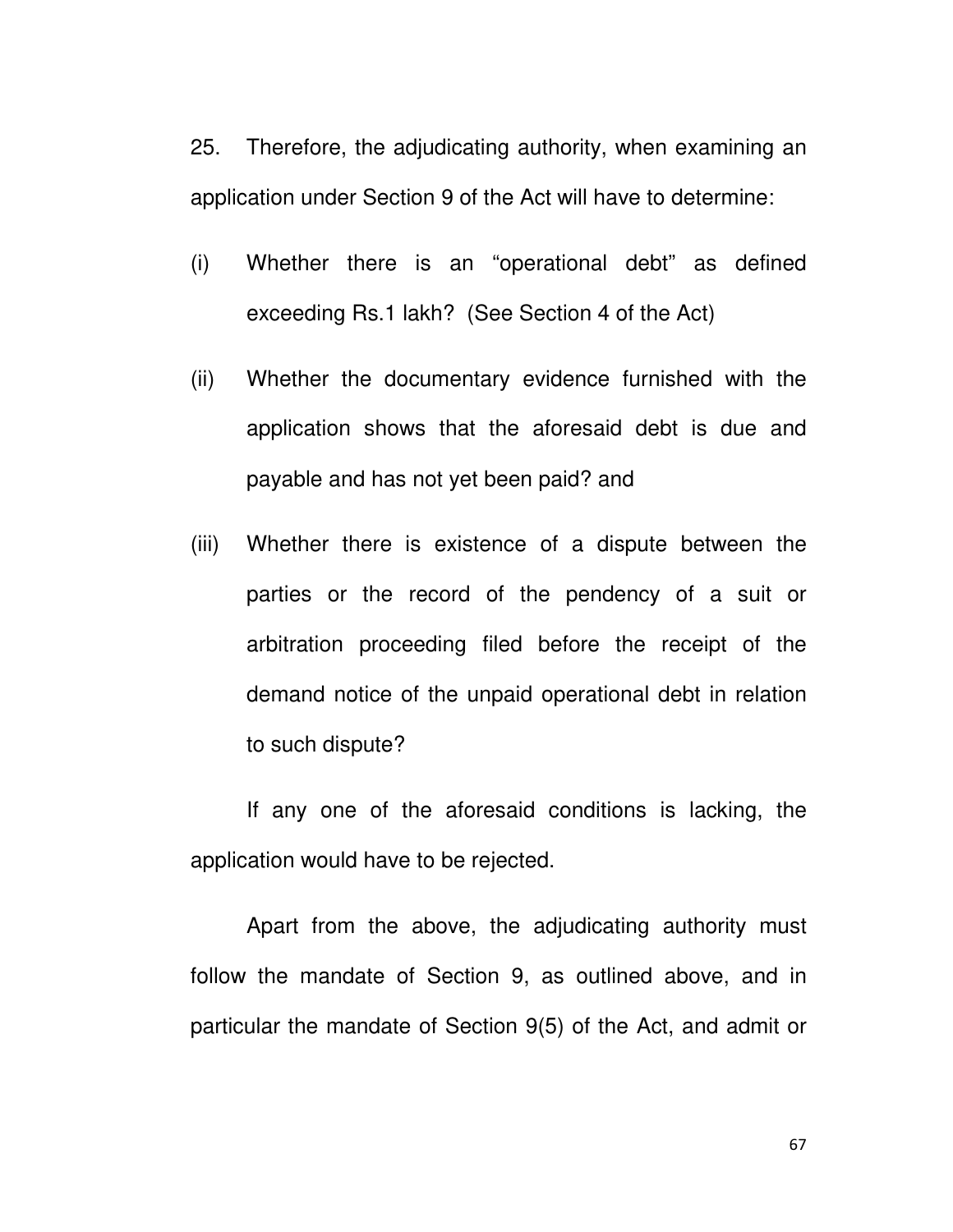reject the application, as the case may be, depending upon the factors mentioned in Section 9(5) of the Act.

26. Another thing of importance is the timelines within which the insolvency resolution process is to be triggered. The corporate debtor is given 10 days from the date of receipt of demand notice or copy of invoice to either point out that a dispute exists between the parties or that he has since repaid the unpaid operational debt. If neither exists, then an application once filed has to be disposed of by the adjudicating authority within 14 days of its receipt, either by admitting it or rejecting it. An appeal can then be filed to the Appellate Tribunal under Section 61 of the Act within 30 days of the order of the Adjudicating Authority with an extension of 15 further days and no more.

27. Section 64 of the Code mandates that where these timelines are not adhered to, either by the Tribunal or by the Appellate Tribunal, they shall record reasons for not doing so within the period so specified and extend the period so specified for another period not exceeding 10 days. Even in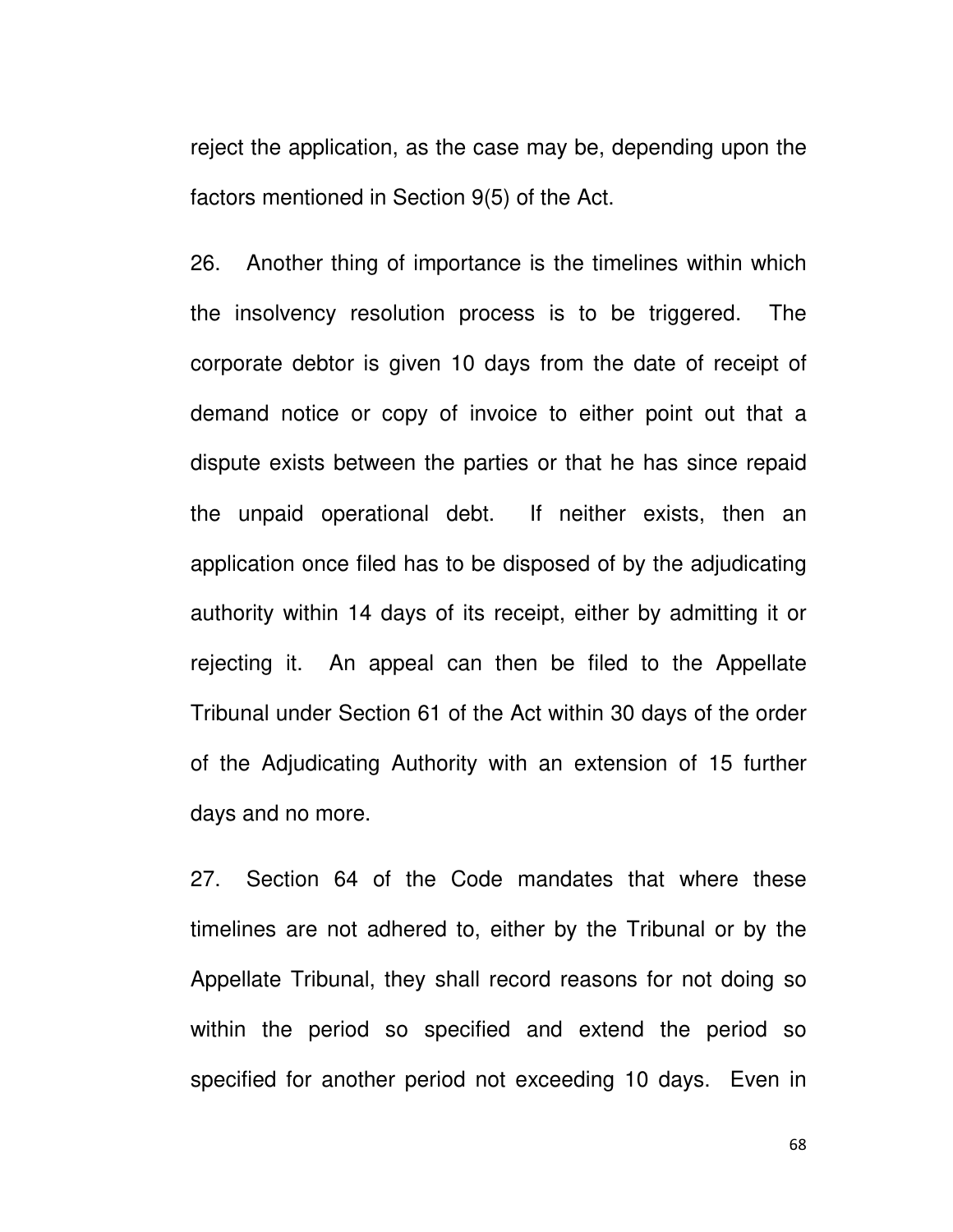appeals to the Supreme Court from the Appellate Tribunal under Section 62, 45 days time is given from the date of receipt of the order of the Appellate Tribunal in which an appeal to the Supreme Court is to be made, with a further grace period not exceeding 15 days. The strict adherence of these timelines is of essence to both the triggering process and the insolvency resolution process. As we have seen, one of the principal reasons why the Code was enacted was because liquidation proceedings went on interminably, thereby damaging the interests of all stakeholders, except a recalcitrant management which would continue to hold on to the company without paying its debts. Both the Tribunal and the Appellate Tribunal will do well to keep in mind this principal objective sought to be achieved by the Code and will strictly adhere to the time frame within which they are to decide matters under the Code.

28. It is now important to construe Section 8 of the Code. The operational creditors are those creditors to whom an operational debt is owed, and an operational debt, in turn, means a claim in respect of the provision of goods or services,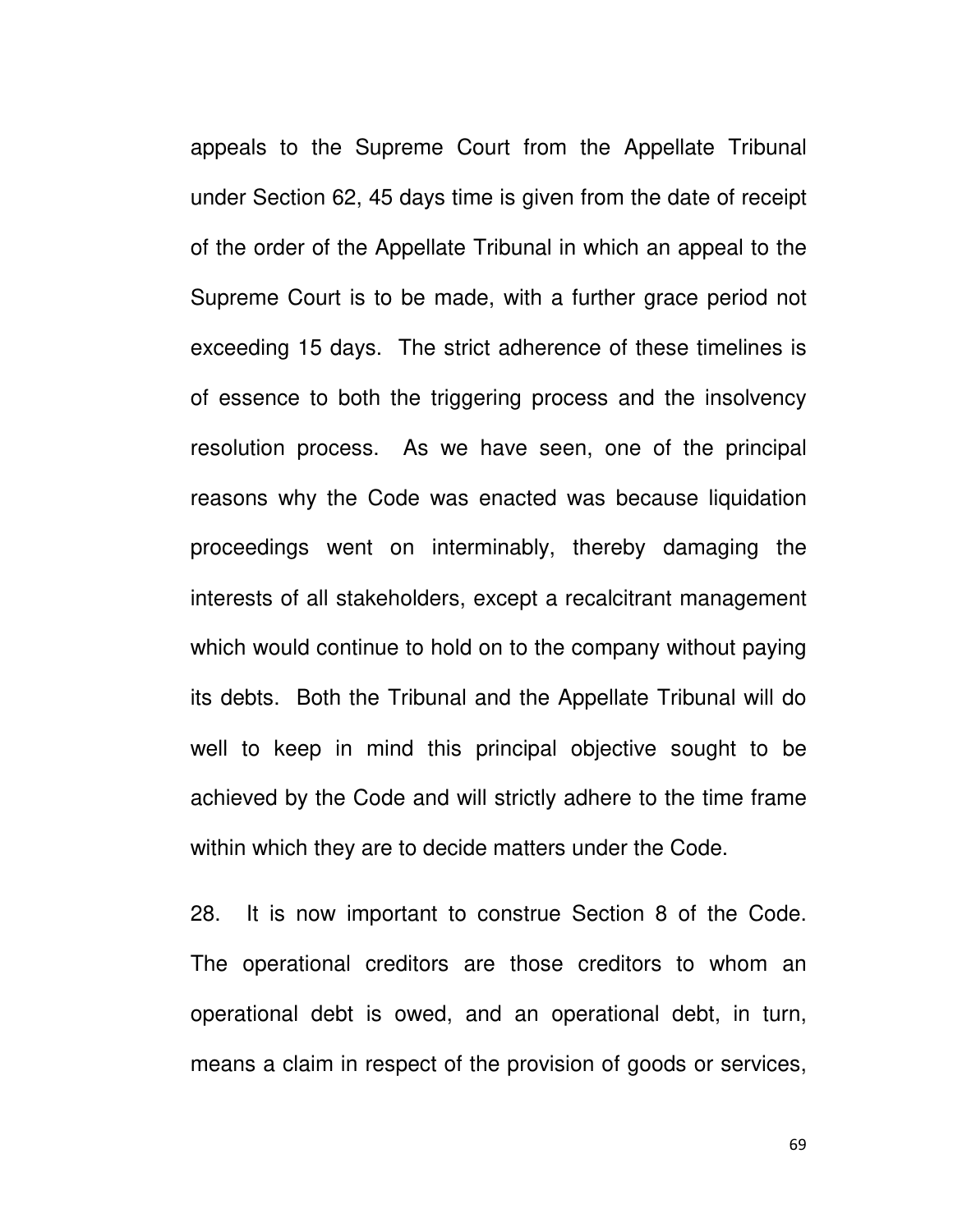including employment, or a debt in respect of repayment of dues arising under any law for the time being in force and payable to the Government or to a local authority. This has to be contrasted with financial debts that may be owed to financial creditors, which was the subject matter of the judgment delivered by this Court on 31.8.2017 in **Innoventive Industries Ltd.** v. **ICICI Bank & Anr**. (Civil Appeal Nos.8337-8338 of 2017). In this judgment, we had held that the adjudicating authority under Section 7 of the Code has to ascertain the existence of a default from the records of the information utility or on the basis of evidence furnished by the financial creditor within 14 days. The corporate debtor is entitled to point out to the adjudicating authority that a default has not occurred; in the sense that a debt, which may also include a disputed claim, is not due i.e. it is not payable in law or in fact. This Court then went on to state:

"29. The scheme of Section 7 stands in contrast with the scheme under Section 8 where an operational creditor is, on the occurrence of a default, to first deliver a demand notice of the unpaid debt to the operational debtor in the manner provided in Section 8(1) of the Code. Under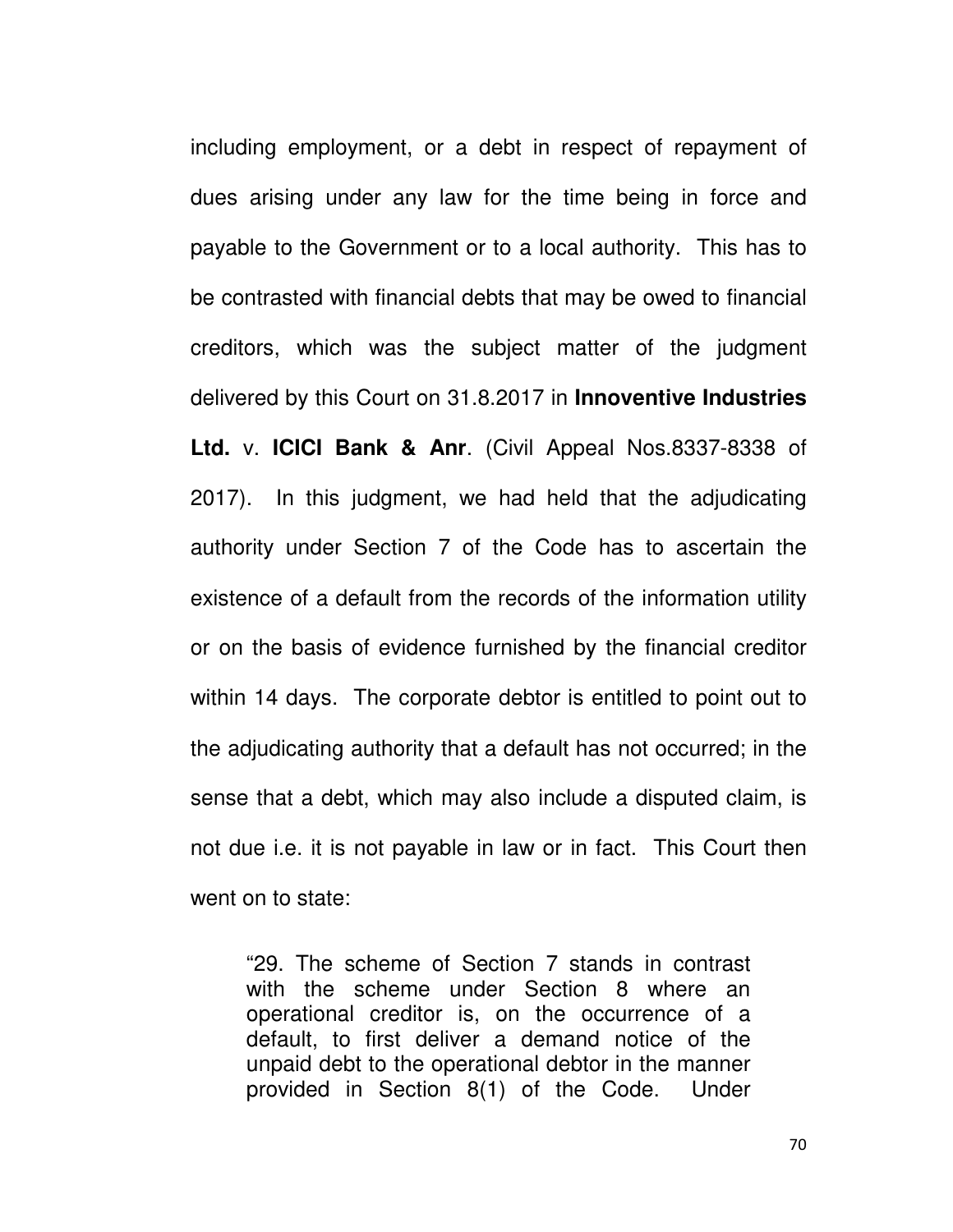Section 8(2), the corporate debtor can, within a period of 10 days of receipt of the demand notice or copy of the invoice mentioned in sub-section (1), bring to the notice of the operational creditor the existence of a dispute or the record of the pendency of a suit or arbitration proceedings, which is preexisting – i.e. before such notice or invoice was received by the corporate debtor. The moment there is existence of such a dispute, the operational creditor gets out of the clutches of the Code.

30. On the other hand, as we have seen, in the case of a corporate debtor who commits a default of a financial debt, the adjudicating authority has merely to see the records of the information utility or other evidence produced by the financial creditor to satisfy itself that a default has occurred. It is of no matter that the debt is disputed so long as the debt is "due" i.e. payable unless interdicted by some law or has not yet become due in the sense that it is payable at some future date. It is only when this is proved to the satisfaction of the adjudicating authority that the adjudicating authority may reject an application and not otherwise."

29. It is, thus, clear that so far as an operational creditor is concerned, a demand notice of an unpaid operational debt or copy of an invoice demanding payment of the amount involved must be delivered in the prescribed form. The corporate debtor is then given a period of 10 days from the receipt of the demand notice or copy of the invoice to bring to the notice of the operational creditor the existence of a dispute, if any. We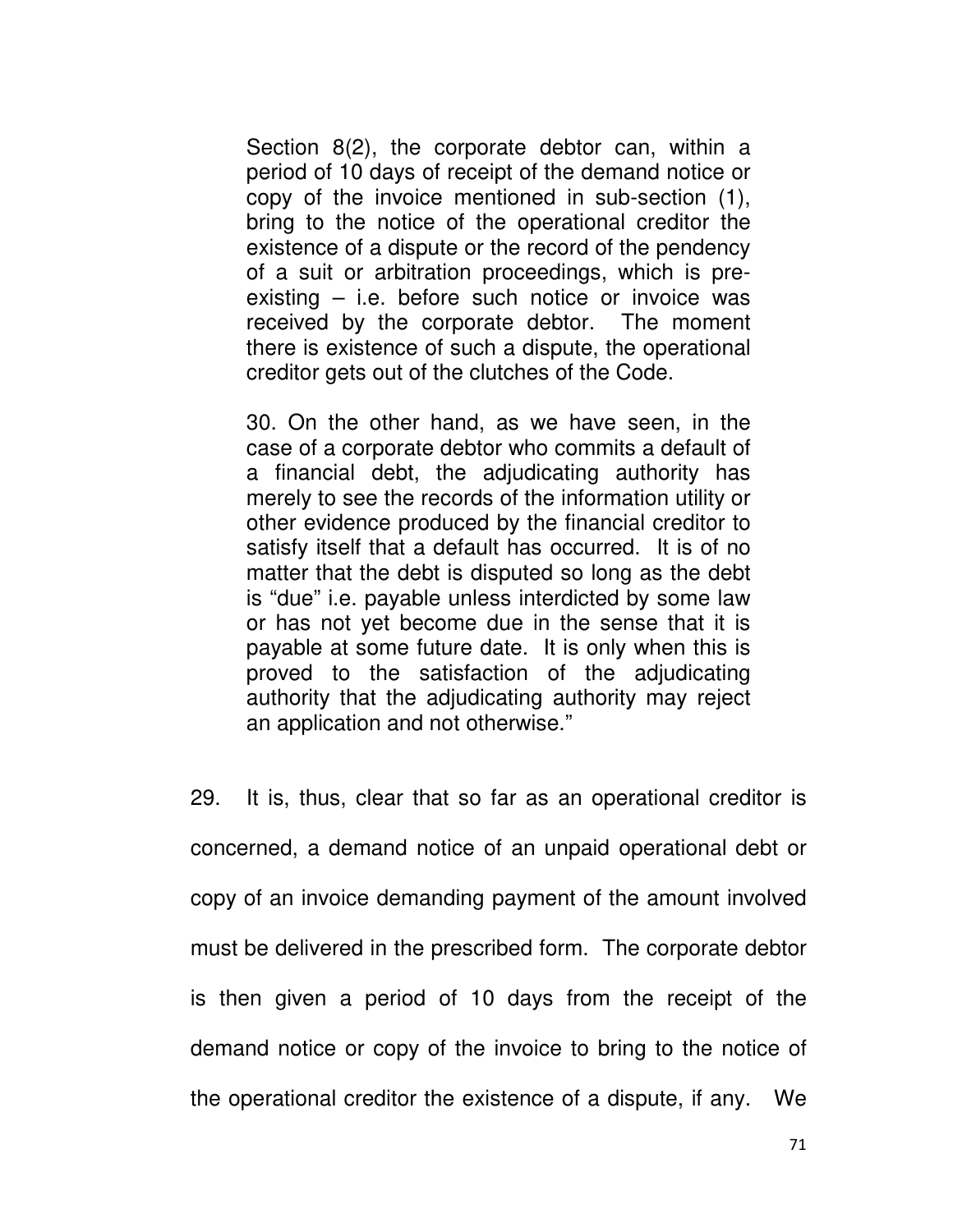have also seen the notes on clauses annexed to the Insolvency and Bankruptcy Bill of 2015, in which "the existence of a dispute" alone is mentioned. Even otherwise, the word "and" occurring in Section 8(2)(a) must be read as "or" keeping in mind the legislative intent and the fact that an anomalous situation would arise if it is not read as "or". If read as "and", disputes would only stave off the bankruptcy process if they are already pending in a suit or arbitration proceedings and not otherwise. This would lead to great hardship; in that a dispute may arise a few days before triggering of the insolvency process, in which case, though a dispute may exist, there is no time to approach either an arbitral tribunal or a court. Further, given the fact that long limitation periods are allowed, where disputes may arise and do not reach an arbitral tribunal or a court for upto three years, such persons would be outside the purview of Section 8(2) leading to bankruptcy proceedings commencing against them. Such an anomaly cannot possibly have been intended by the legislature nor has it so been intended. We have also seen that one of the objects of the Code qua operational debts is to ensure that the amount of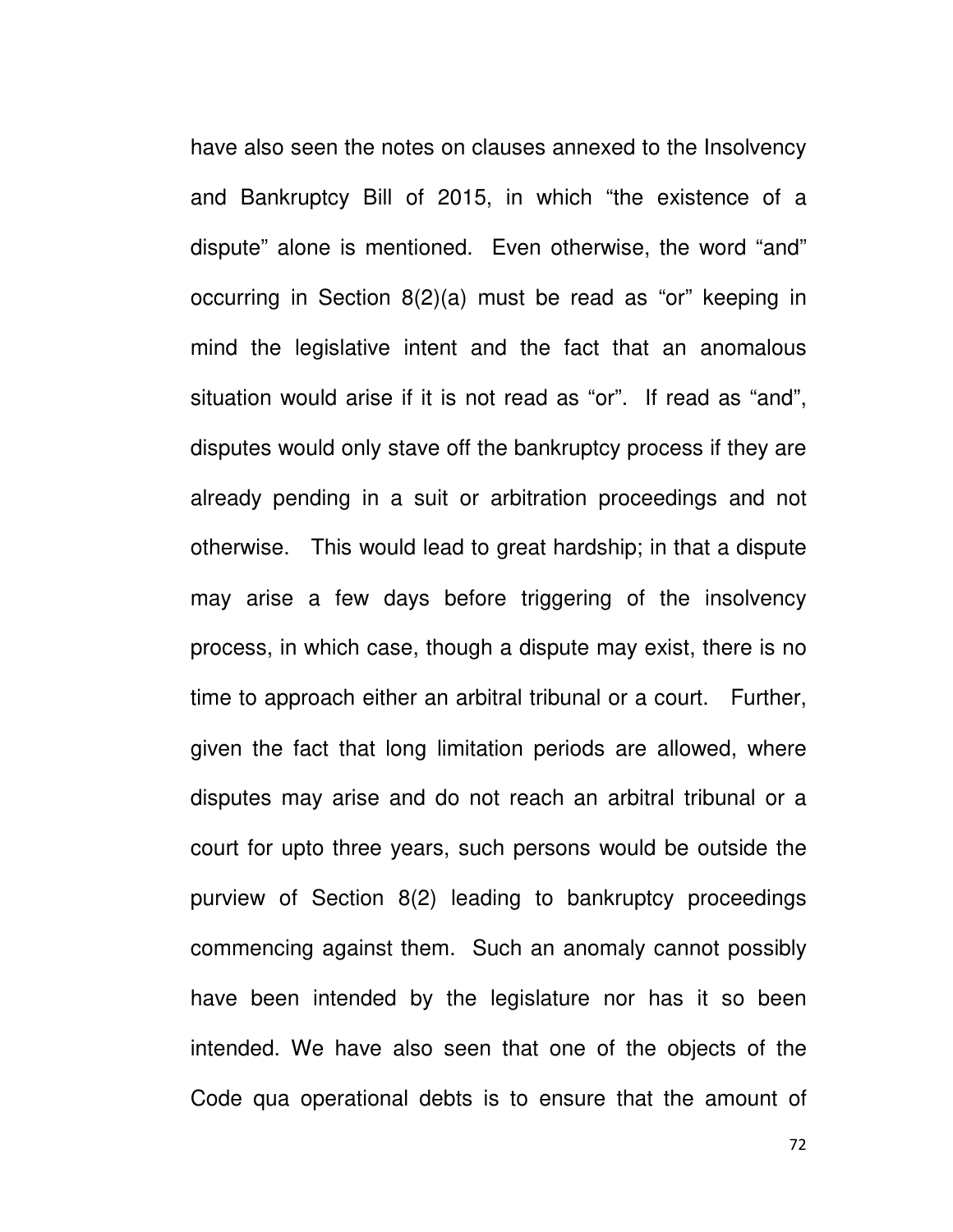such debts, which is usually smaller than that of financial debts, does not enable operational creditors to put the corporate debtor into the insolvency resolution process prematurely or initiate the process for extraneous considerations. It is for this reason that it is enough that a dispute exists between the parties.

30. It is settled law that the expression "and" may be read as "or" in order to further the object of the statute and/or to avoid an anomalous situation. Thus, in **Samee Khan** v. **Bindu Khan** (1998) 7 SCC 59 at 64, this Court held:

"14. Since the word "also" can have meanings such as "as well" or "likewise", cannot those meanings be used for understanding the scope of the trio words "and may also"? Those words cannot altogether be detached from the other words in the sub-rule. Here again the word "and" need not necessarily be understood as denoting a conjunctive sense. In *Stroud's Judicial Dictionary*, it is stated that the word "and" has generally a cumulative sense, but sometimes it is by force of a context read as "or". Maxwell on *Interpretation of Statutes* has recognised the above use to carry out the interpretation of the legislature. This has been approved by this Court in *Ishwar Singh Bindra* v. *State of U.P.* [AIR 1968 SC 1450 : 1969 Cri LJ 19]. The principle of *noscitur a sociis* can profitably be used to construct the words "and may also" in the sub-rule."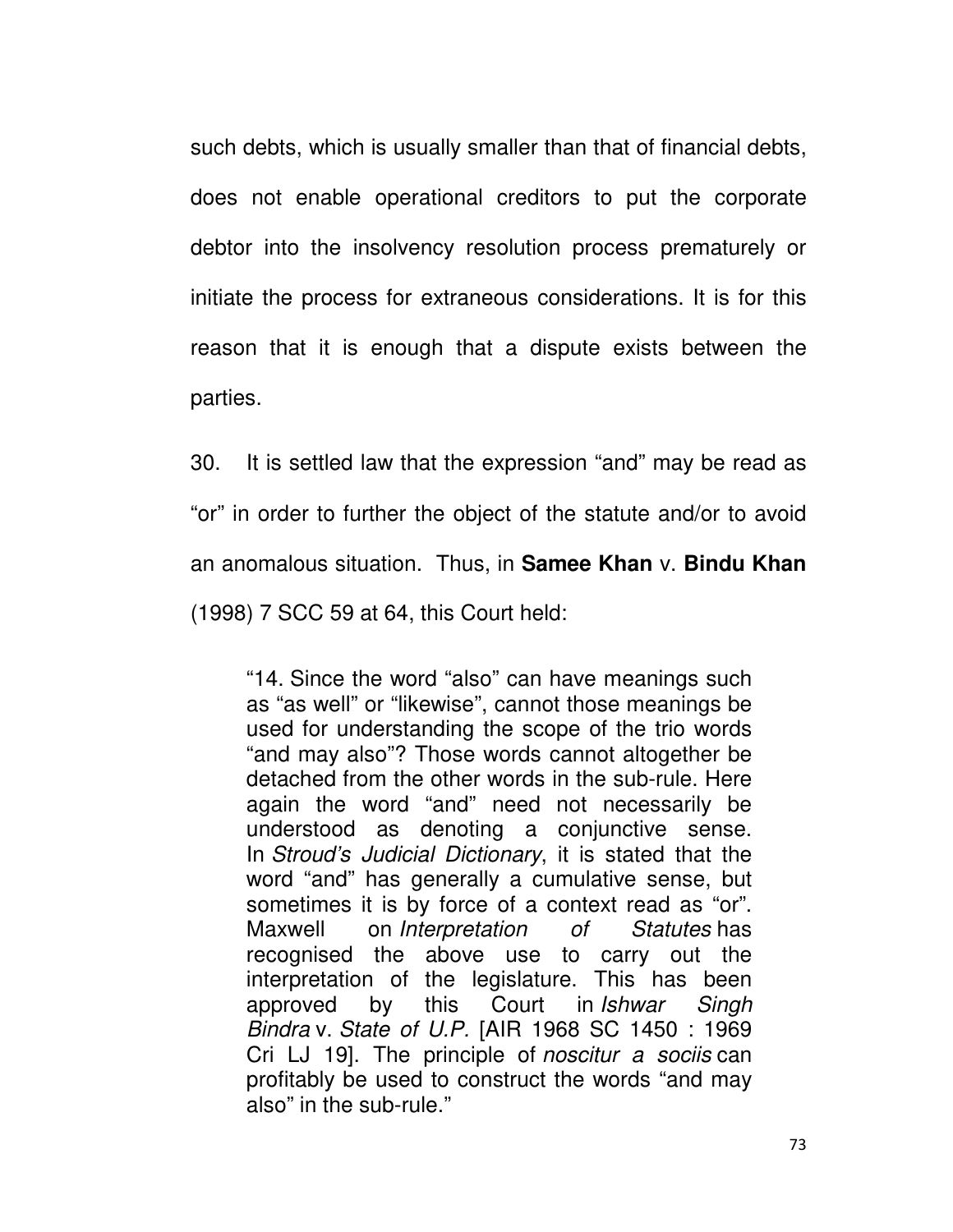## 31. In **Gujarat Urja Vikas Nigam Ltd.** v. **Essar Power Ltd.**

(2008) 4 SCC 755 at 765, this Court held:

"26. It may be noted that Section 86(1)(*f*) of the Act of 2003 is a special provision for adjudication of disputes between the licensee and the generating companies. Such disputes can be adjudicated upon either by the State Commission or the person or persons to whom it is referred for arbitration. In our opinion the word "and" in Section 86(1)(*f*) between the words "generating companies" and "to refer any dispute for arbitration" means "or". It is well settled that sometimes "and" can mean "or" and sometimes "or" can mean "and" (vide G.P. Singh's *Principles of Statutory Interpretation*, 9th Edn., 2004, p. 404).

27. In our opinion in Section 86(1)(*f*) of the Electricity Act, 2003 the word "and" between the words "generating companies" and the words "refer any dispute" means "or", otherwise it will lead to an anomalous situation because obviously the State Commission cannot both decide a dispute itself and also refer it to some arbitrator. Hence the word "and" in Section 86(1)(*f*) means "or"."

32. In a recent judgment in **Maharishi Mahesh Yogi Vedic** 

**Vishwavidyalaya** v. **State of M.P.** (2013) 15 SCC 677 at 718,

this Court held:

"93. Besides the above two decisions, which discuss about the methodology of interpretation of a statute, we also refer to the following decisions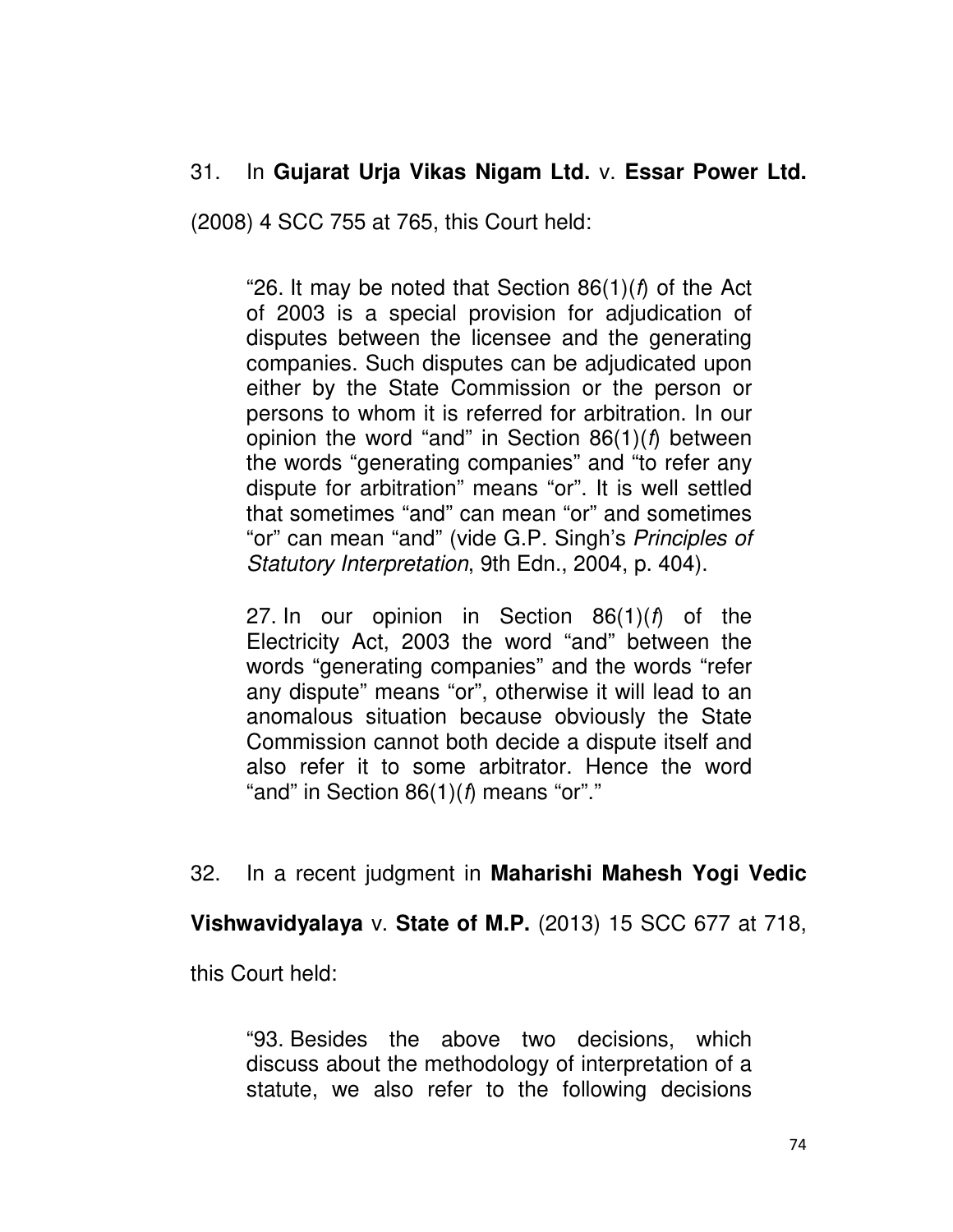rendered by this Court in *Ishwar Singh Bindra* [*Ishwar Singh Bindra* v. *State of U.P.*, AIR 1968 SC 1450 : 1969 Cri LJ 19], wherein in para 11 it has been held as under: (AIR p. 1454)

> "*11*. … It would be much more appropriate in the context to read it disconjunctively. In *Stroud's Judicial Dictionary*, 3rd Edn., it is stated at p. 135 that 'and' has generally a cumulative sense, requiring the fulfilment of all the conditions that it joins together, and herein it is the antithesis of or. Sometimes, however, even in such a connection, it is, by force of a context, read as 'or'. *Similarly in Maxwell on Interpretation of Statutes, 11th Edn., it has been accepted that* '*to carry out the intention of the legislature it is occasionally found necessary to read the conjunctions "or" and "and" one for the other*'."

94. We may also refer to para 4 of the decision rendered by this Court in *Director of Mines Safety* v. *Tandur and Nayandgi Stone Quarries (P) Ltd.* [(1987) 3 SCC 208] : (SCC p. 211, para 4)

> "*4*. According to the plain meaning, the exclusionary clause in sub-section (1) of Section 3 of the Act read with the two provisos beneath clauses (*a*) and (*b*), the word 'and' at the end of para (*b*) of sub-clause (*ii*) of the proviso to clause (*a*) of Section 3(1) must in the context in which it appears, be construed as 'or'; and if so construed, the existence of any one of the three conditions stipulated in paras (*a*), (*b*) and (*c*) would at once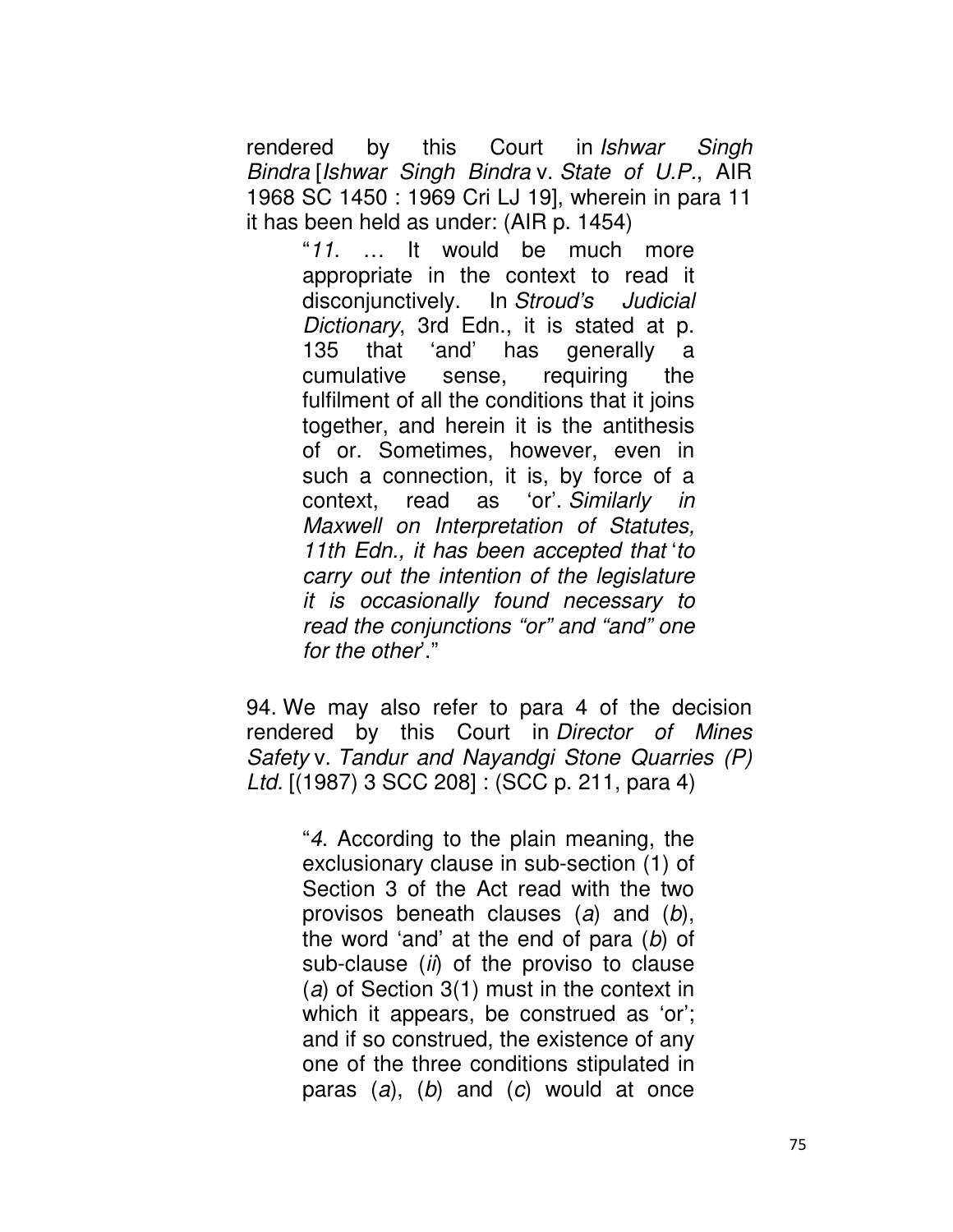attract the proviso to clauses (*a*) and (*b*) of sub-section (1) of Section 3 and thereby make the mine subject to the provisions of the Act. The High Court overlooked the fact that the use of the negative language in each of the three clauses implied that the word 'and' used at the end of clause (*b*) had to be read disjunctively. *That construction of ours is in keeping with the legislative intent manifested by the scheme of the Act which is primarily meant for ensuring the safety of workmen employed in the mines*."

33. This being the case, is it not open to the adjudicating authority to then go into whether a dispute does or does not exist?

34. It is important to notice that Section 255 read with the Eleventh Schedule of the Code has amended Section 271 of the Companies Act, 2013 so that a company being unable to pay its debts is no longer a ground for winding up a company. The old law contained in **Madhusudan** (supra) has, therefore, disappeared with the disappearance of this ground in Section 271 of the Companies Act.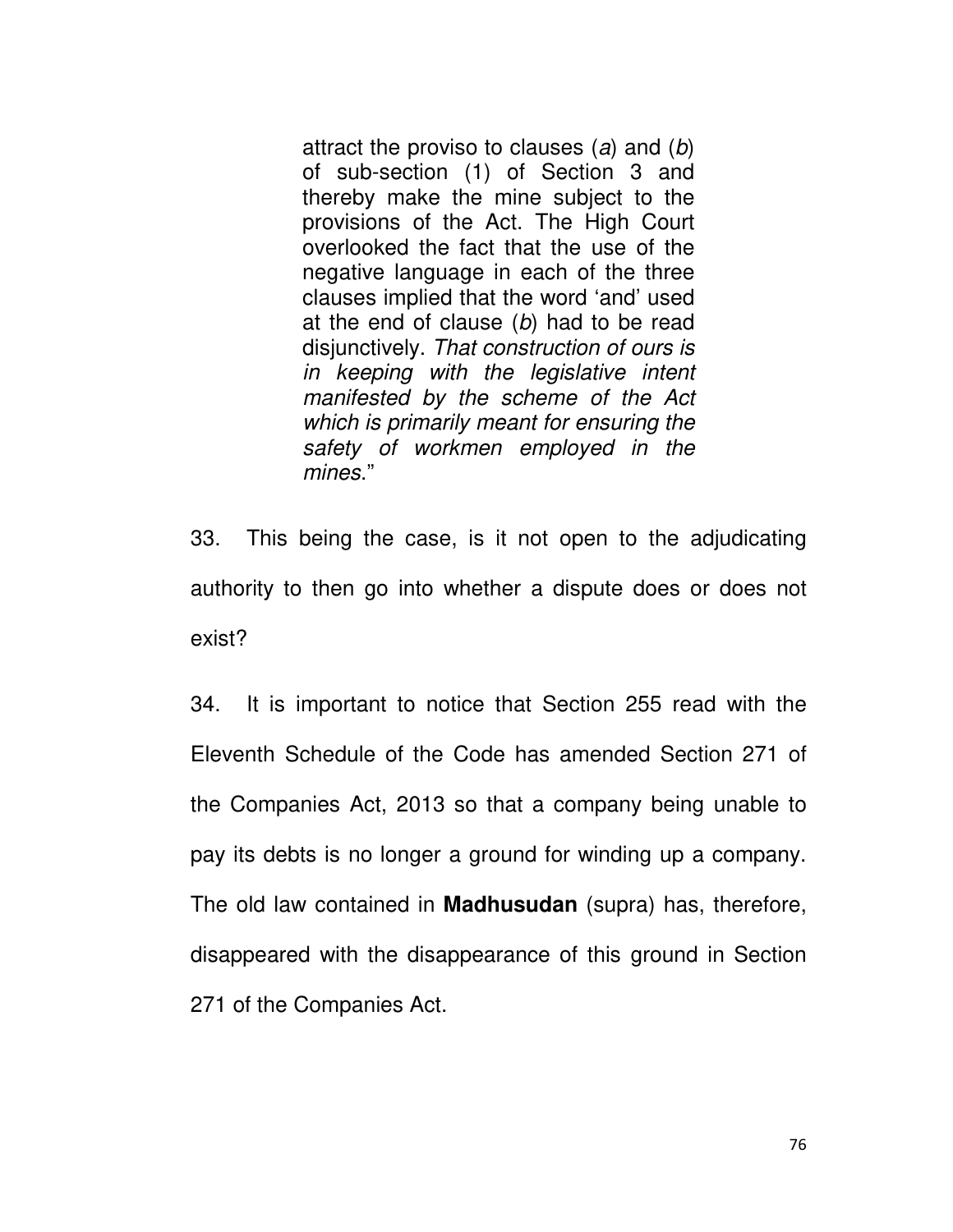35. We have already noticed that in the first Insolvency and Bankruptcy Bill, 2015 that was annexed to the Bankruptcy Law Reforms Committee Report, Section 5(4) defined "dispute" as meaning a "bona fide suit or arbitration proceedings…". In its present *avatar*, Section 5(6) excludes the expression "bona fide" which is of significance. Therefore, it is difficult to import the expression "bona fide" into Section 8(2)(a) in order to judge whether a dispute exists or not.

36. The expression "existence" has been understood as follows:

"The Shorter Oxford English Dictionary gives the following meaning of the word "**existence**":

a) Reality, as opp to appearance.

b) The fact or state of existing; actual possession of being. Continued being as a living creature, life, esp. under adverse conditions.

Something that exists; an entity, a being. All that exists. (**Page 894 – Oxford English Dictionary**)"

37. Two extremely instructive judgments, one of the Australian High Court, and the other of the Chancery Division in the UK, throw a great deal of light on the expression "existence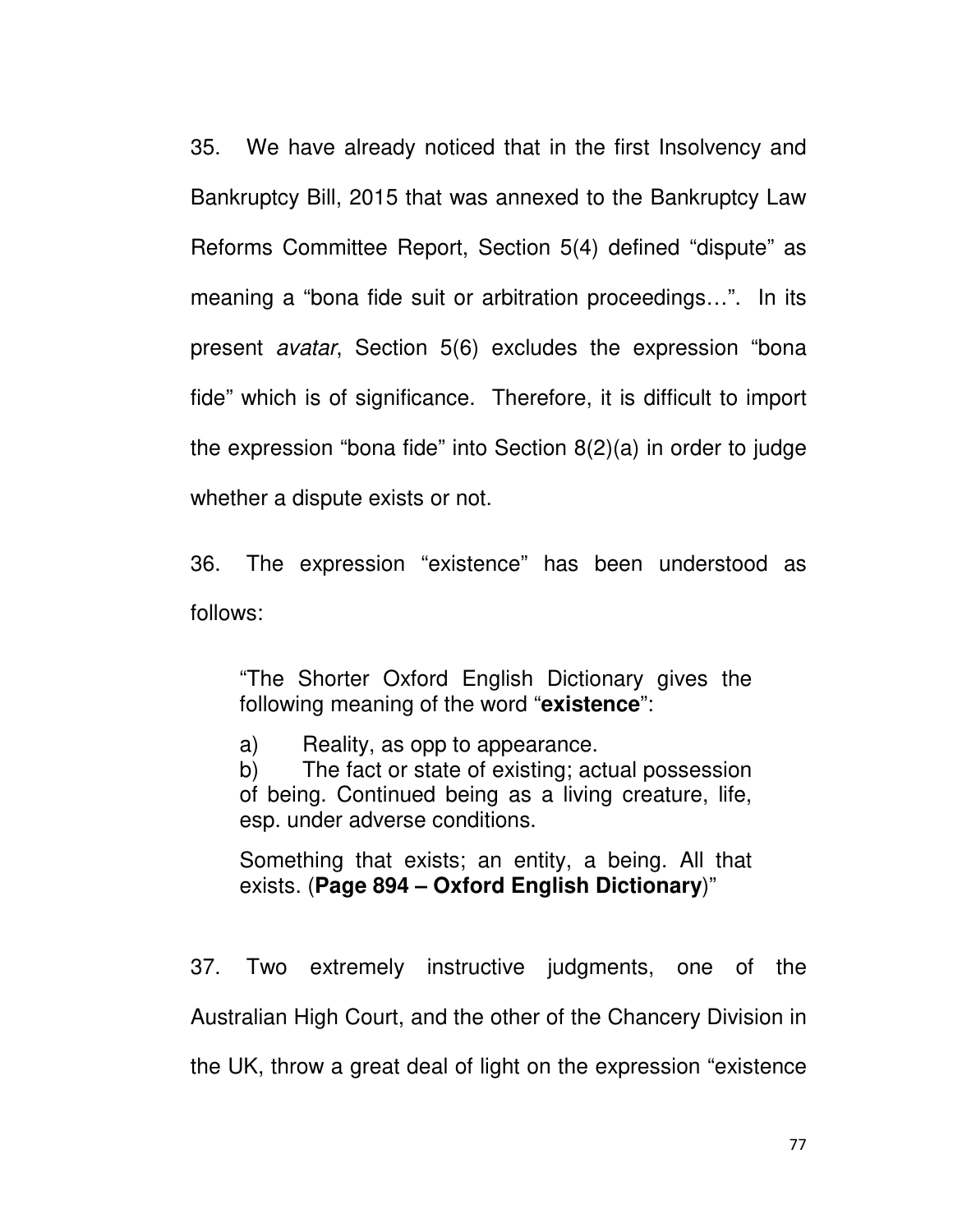of a dispute" contained in Section 8(2)(a) of the Code. The Australian judgment is reported as **Spencer Constructions Pty Ltd** v. **G & M Aldridge Pty Ltd**. [1997] FCA 681. The Australian High Court had to construe Section 459H of the Corporations Law, which read as under:

"*(1) .......*

*(a) that there is a genuine dispute between the company and the respondent about the existence or amount of a debt to which the demand relates;*

*(b) ........ "* 

The expression "genuine dispute" was then held to mean

the following:

Finn J was content to adopt the explanation of "genuine dispute" given by McLelland CJ in Eq in *Eyota Pty Ltd v Hanave Pty Ltd* (1994) 12 ACSR 785 at 787 where his Honour said:

*"In my opinion [the] expression connotes a plausible contention requiring investigation, and raises much the same sort of considerations as the 'serious question to be tried' criterion which arises on an application for an interlocutory injunction or for the extension or removal of a caveat. This does not mean that the court must accept uncritically as giving rise to a genuine dispute, every statement in an affidavit 'however equivocal, lacking in precision, inconsistent with undisputed contemporary documents or other statements by the same*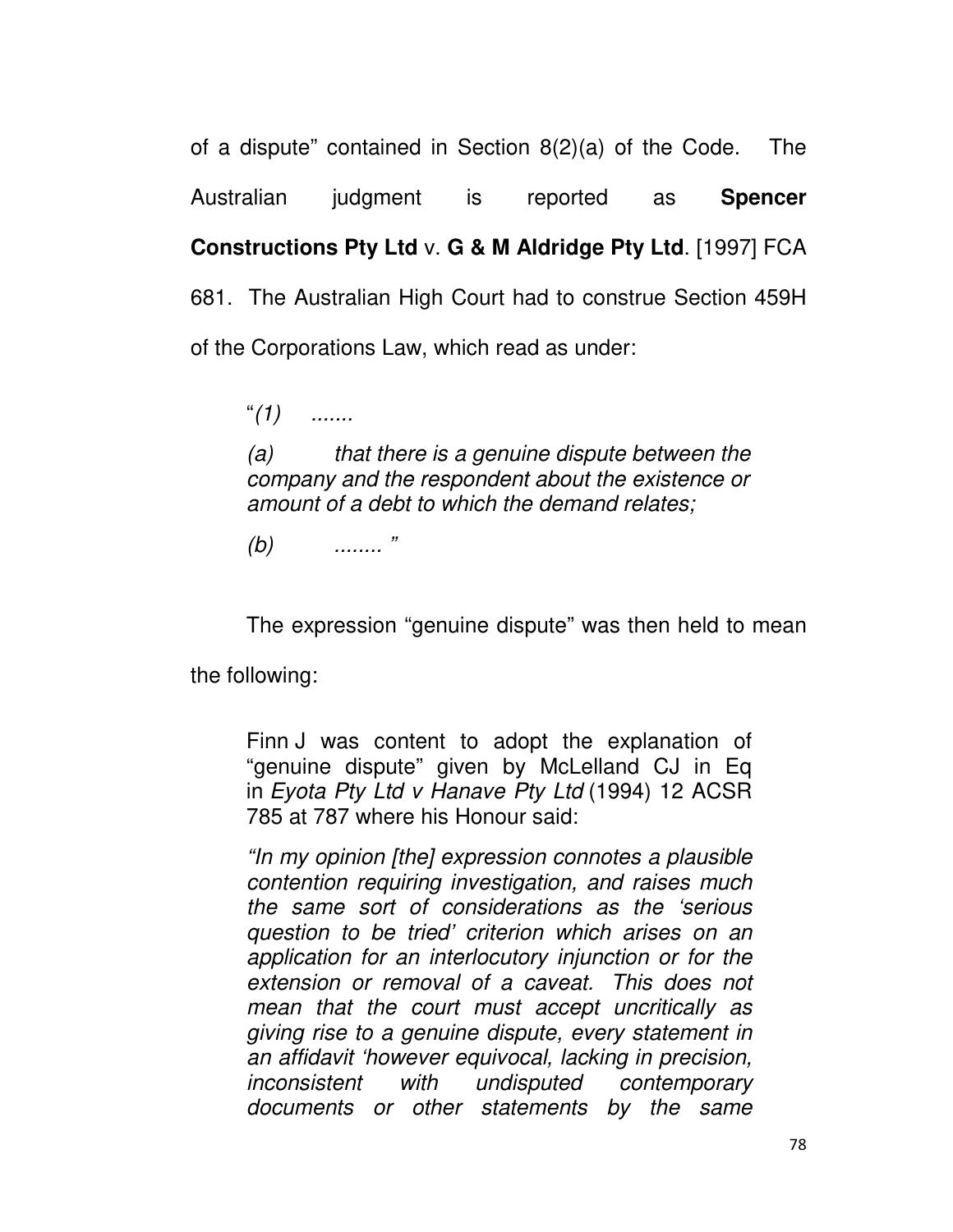*deponent, or inherently and probable in itself, it may be not having 'sufficient prima facie plausibility to merit further investigation as to [its] truth' (cf* Eng Mee Yong v Letchumanan *[1980] AC 331 at 341), or 'a patently feeble legal argument or an assertion of facts unsupported by evidence': cf* South Australia v Wall *(1980) 24 SASR 189 at 194."*

His Honour also referred to the judgment of Lindgren J in *Rohala Pharmaceutical Pty Ltd* (supra) where, at 353, his Honour said:

*"The provisions [of s 459H(1) and (5)] assume that the dispute and offsetting claim have an 'objective' existence the genuineness of which is capable of being assessed. The word 'genuine' is included [in 'genuine dispute'] to sound a note of warning that the propounding of serious disputes and claims is to be expected but must be excluded from consideration".*

There have been numerous decisions of single judges in this Court and in State Supreme Courts which have analysed, in different ways, the approach a court should take in determining whether there is "a genuine dispute" for the purposes of s 459H of the *Corporations Law*. What is clear is that in considering applications to set aside a statutory demand, a court will not determine contested issues of fact or law which have a significant or substantial basis. One finds formulations such as:

*"... at least in most cases, it is not expected that the court will embark upon any extended enquiry in order to determine whether there is a genuine dispute between the parties and certainly will not attempt to weigh the merits of that dispute. All that the legislation requires is that the court conclude*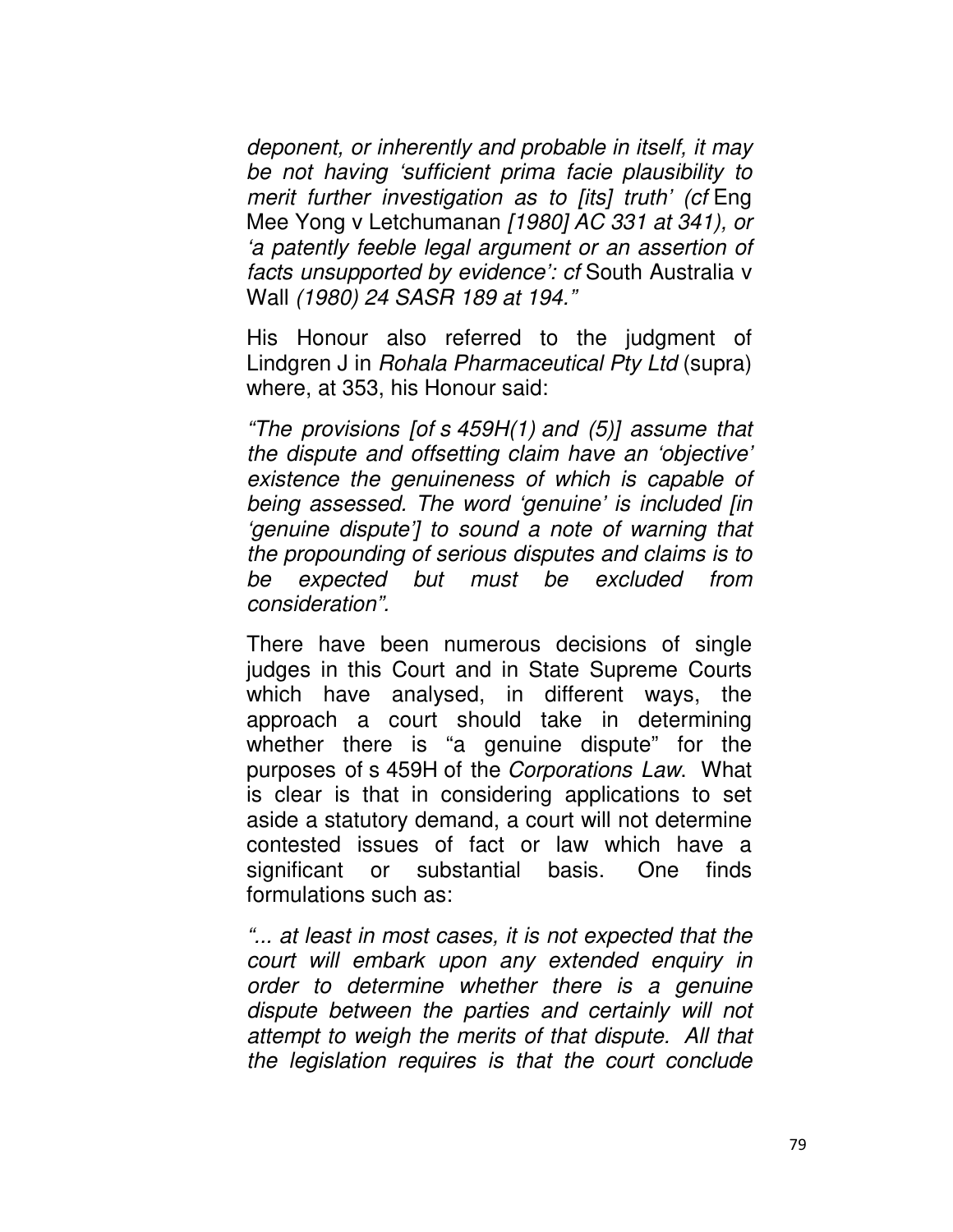*that there is a dispute and that it is a genuine dispute".*

See *Mibor Investments Pty Ltd v Commonwealth Bank of Australia* (1993) 11 ACSR 362 at 366- 7, followed by Ryan J in *Moyall Investments Services Pty Ltd v White* (1993) 12 ACSR 320 at 324.

Another formulation has been expressed as follows:

*"It is clear that what is required in all cases is something between mere assertion and the proof that would be necessary in a court of law. Something more than mere assertion is required because if that were not so then anyone could merely say it did not owe a debt ..."*

See *John Holland Construction and Engineering Pty Ltd v Kilpatrick Green Pty Ltd* (1994) 12 ACLC 716 at 718, followed by Northrop J in *Aquatown Pty Ltd v Holder Stroud Pty Ltd* (Federal Court of Australia, 25 June 1996, unreported).

In *Re Morris Catering (Australia) Pty Ltd* (1993) 11 ACSR 601 at 605, Thomas J said:

*"There is little doubt that Div 3 is intended to be a complete code which prescribes a formula that requires the court to assess the position between the parties, and preserve demands where it can be seen that there is no genuine dispute and no sufficient genuine offsetting claim. That is not to say that the court will examine the merits or settle the dispute. The specified limits of the court's examination are the ascertainment of whether there is a 'genuine dispute' and whether there is a 'genuine claim'.*

*It is often possible to discern the spurious, and to identify mere bluster or assertion. But beyond a perception of genuineness (or the lack of it) the*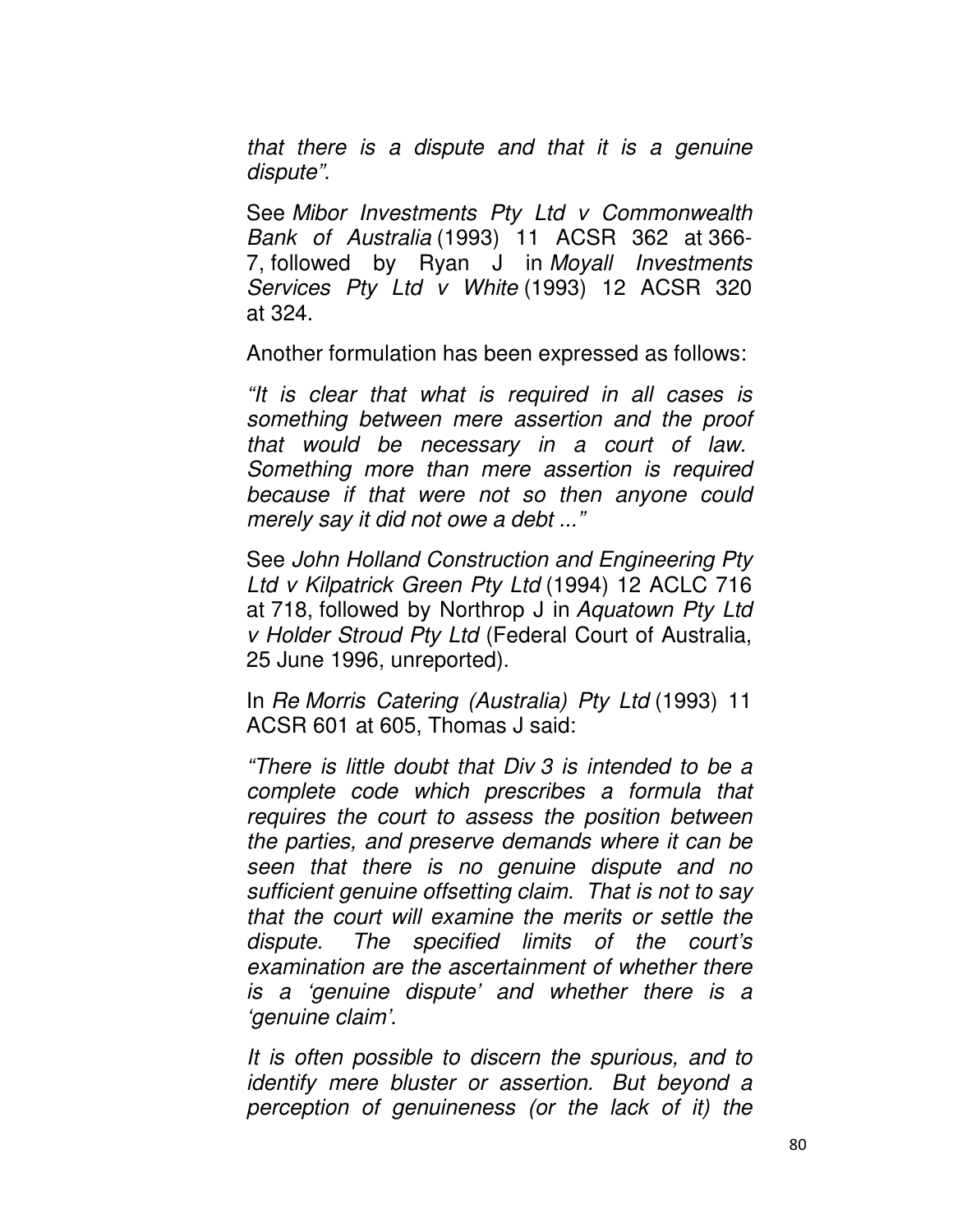*court has no function. It is not helpful to perceive that one party is more likely than the other to succeed, or that the eventual state of the account between the parties is more likely to be one result than another.*

*The essential task is relatively simple - to identify the genuine level of a claim (not the likely result of it) and to identify the genuine level of an offsetting claim (not the likely result of it)."*

In *Scanhill Pty Ltd v Century 21 Australasia Pty Ltd* (1993) 12 ACSR 341 at 357 Beazley J said:

*"... the test to be applied for the purposes of s 459H is whether the court is satisfied that there is a serious question to be tried that the applicant has an offsetting claim".*

In *Chadwick Industries (South Coast) Pty Ltd v Condensing Vaporisers Pty Ltd* (1994) 13 ACSR 37 at 39, Lockhart J said:

*"... what appears clearly enough from all the judgments is that a standard of satisfaction which a court requires is not a particularly high one. I am for present purposes content to adopt any of the standards that are referred to in the cases ... The highest of the thresholds is probably the test enunciated by Beazley J, though for myself I discern no inconsistency between that test and the statements in the other cases to which I have referred. However, the application of Beazley J's test will vary according to the circumstances of the case.*

*Certainly the court will not examine the merits of the dispute other than to see if there is in fact a genuine dispute. The notion of a 'genuine dispute' in this context suggests to me that the court must be satisfied that there is a dispute that is not plainly*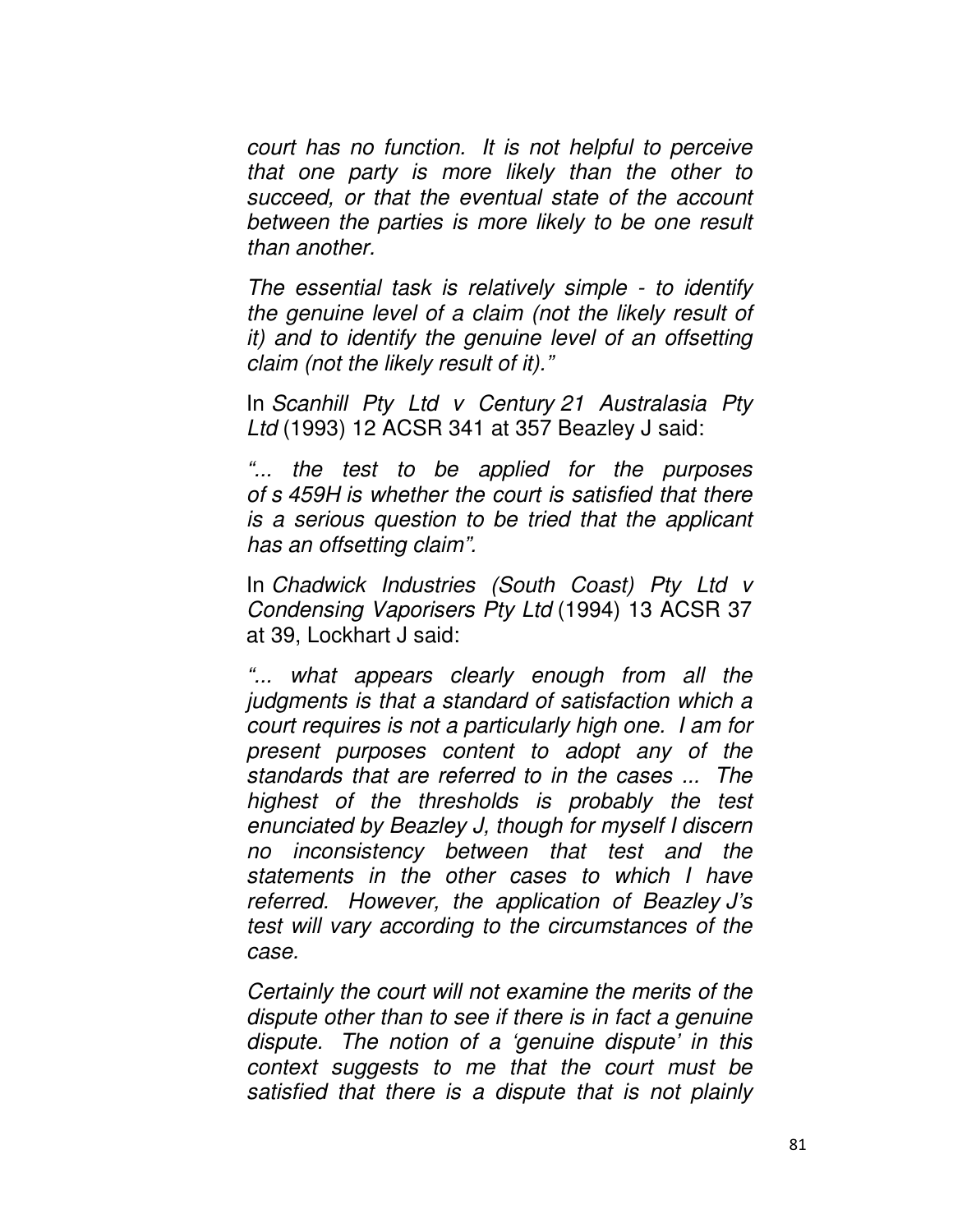*vexatious or frivolous. It must be satisfied that there is a claim that may have some substance".*

In *Greenwood Manor Pty Ltd v Woodlock* (1994) 48 FCR 229 Northrop J referred to the formulations of Thomas J in *Re Morris Catering (Australia) Pty Ltd* (1993) 11 ACLC 919, 922 and Hayne J in *Mibor Investments Pty Ltd v Commonwealth Bank of Australia* (supra), where he noted the dictionary definition of "genuine" as being in this context "not spurious ... real or true" and concluded (at 234):

*"Although it is true that the Court, on an application under ss 459G and 459H is not entitled to decide a question as to whether a claim will succeed or not, it must be satisfied that there is a genuine dispute between the company and the respondent about the existence of the debt. If it can be shown that the argument in support of the existence of a genuine dispute can have no possible basis whatsoever, in my view, it cannot be said that there is a genuine dispute. This does not involve, in itself, a determination of whether the claim will succeed or not, but it does go to the reality of the dispute, to show that it is real or true and not merely spurious".*

In our view a "genuine" dispute requires that:

- the dispute be bona fide and truly exist in fact;
- the grounds for alleging the existence of a dispute are real and not spurious, hypothetical, illusory or misconceived.

We consider that the various formulations referred to above can be helpful in determining whether there is a genuine dispute in a particular case, so long as the formulation used does not become a substitute for the words of the statute."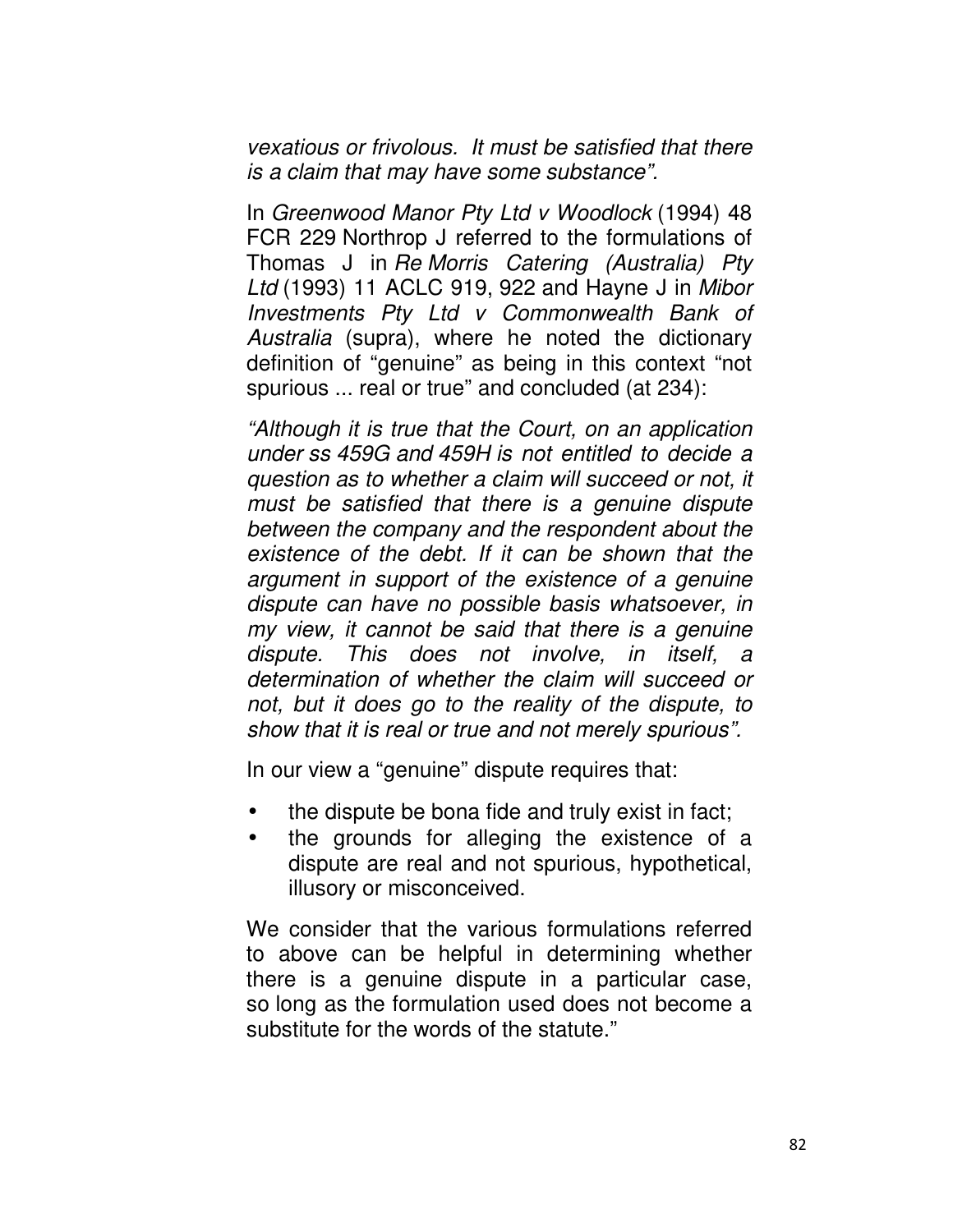38. To similar effect is the judgment of the Chancery Division

in **Hayes** v. **Hayes** (2014) EWHC 2694 (Ch) under the U.K.

Insolvency Rules. The Chancery Division held:

"I do not think it necessary, for the purposes of this appeal, to embark on a survey of the authorities as to precisely what is involved in a genuine and substantial cross-claim. It is clear that on the one hand, the court does not need to be satisfied that there is a good claim or even that it is a claim which is prima facie likely to succeed. In *In re Bayoil SA* [1999] 1 WLR 147 itself, Nourse LJ referred, at p 153, to what Harman LJ had said in *In re LHF Wools Ltd* [1970] Ch 27, 36 where Harman LJ, having referred to a previous case, said:

> "The majority decided in that case that, shadowy as the cross-claim was and improbable as the events said to support it seemed to be, there was just enough to make the principle work, namely, that it was right to have the matter tried out before the axe fell."

On the other hand, the court should be alert to detect wholly spurious claims merely being put forward by an unwilling debtor to raise what has been called "a cloud of objections" as I referred to earlier."

39. Interestingly enough in **In Re: Portman Provincial** 

**Cinemas Ltd.** (1999) 1 WLR 157, a sharply divided Court of

Appeal had to decide whether a winding up petition should be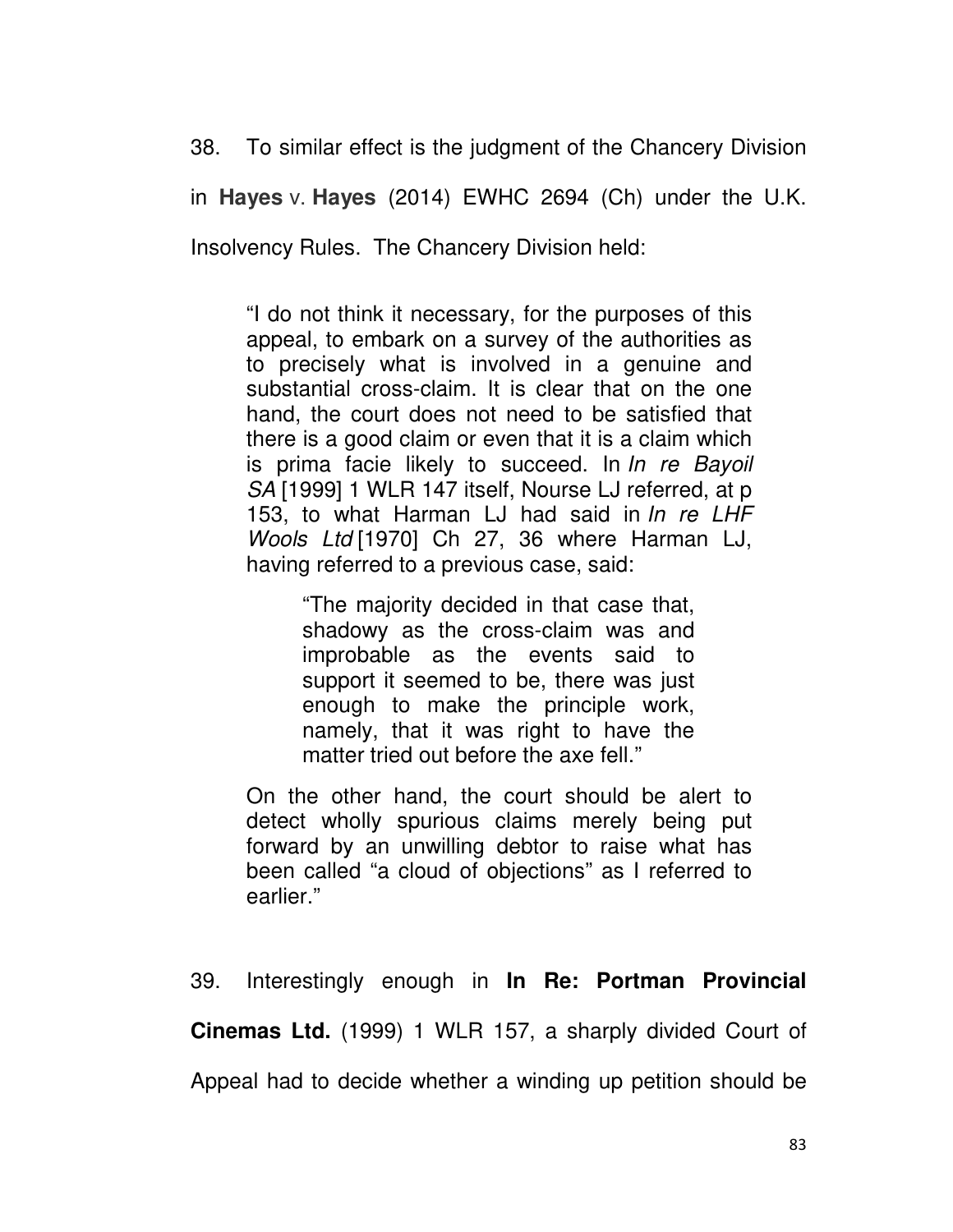dismissed on the ground that a cross-claim had to be tried.

Lord Denning, the minority Judge put it thus:

"It comes to this: Mr. Hymanson has put forward a most astonishing claim for an indemnity against losses in perpetuity—based on an oral agreement eight years ago—in a railway carriage or a solicitor's office—with nothing to support it at all: against a man now dead. If there was substance in it fit for the court to consider, he should have condescended to a great deal more particularity. At all events, he should have done so if he wished to convince me. I do not think this cross-claim has any substance at all. I would reject it as an answer to this creditor's debt and I would allow the appeal accordingly."

On the other hand, Justice Harman in agreeing with the

Chancery Division judgment, held:

"I do not think that on this proceeding we are entitled to adjudicate upon that matter. I do not think we ought to reject out of hand statements on oath by Mr. Hymanson and Mr. Waller which, unsatisfactory as they may be, do yet set up affirmatively this story. There is nobody, of course, to contradict them. I think we must take it that there is at least a chance that the judge will believe that story and will agree that there was such a bargain made, and, moreover, that it was an inherent part of the sale agreement.

## xxx xxx xxx

Therefore, I have had grave doubts about this matter but I have come to the conclusion on the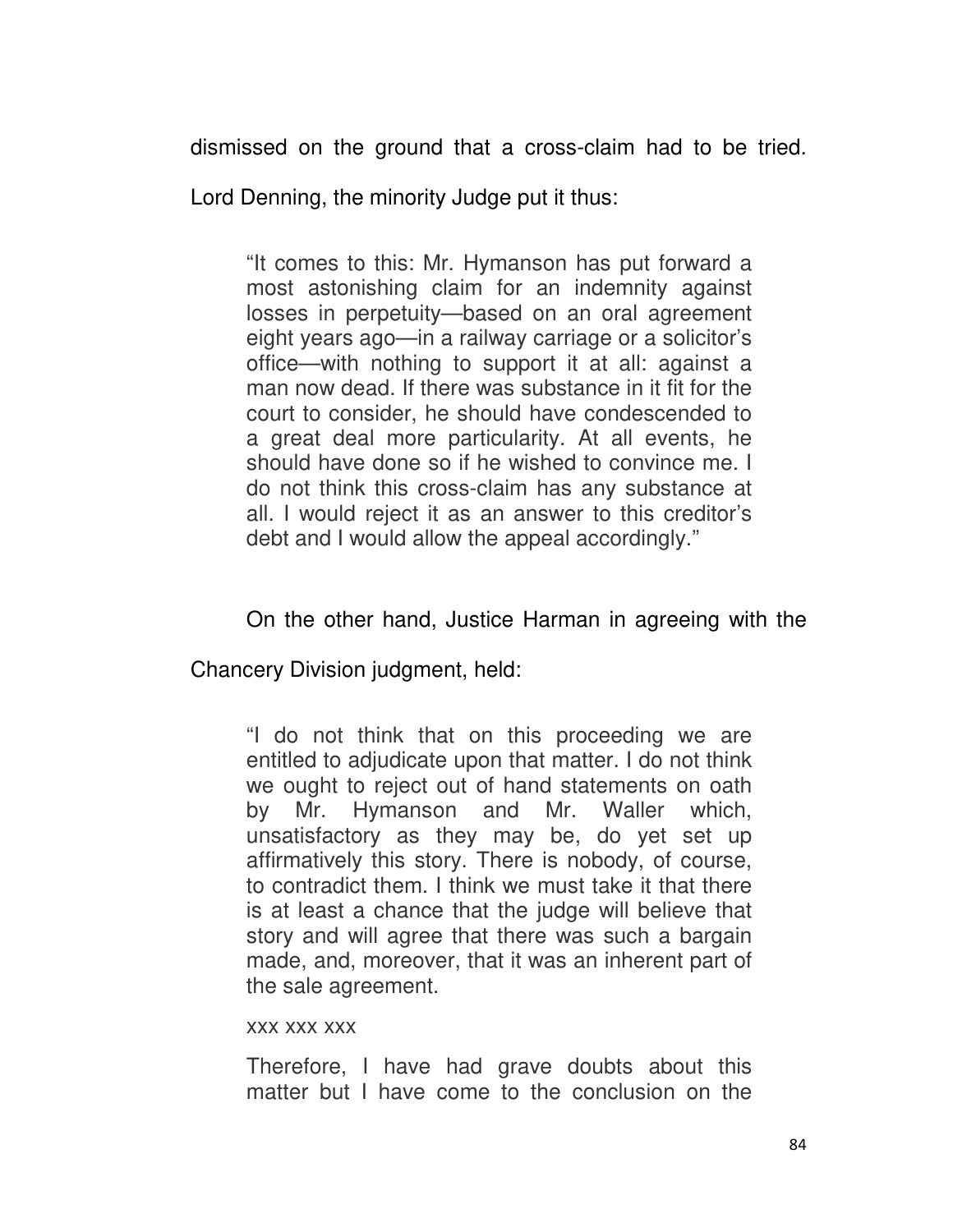whole that it cannot be said that the story was so vague and the likelihood of success so slight that we can say there was no substance in the crossclaim. I think the judge was right to say that the matter ought to go to trial, and therefore according to the modern practice the petition should be dismissed, and I would so hold."

Similarly, Russell L.J. held:

"Lord Denning M.R. has taken the view that the deponents of the company really have made up this story, so strong are the circumstances which seem to point in the opposite direction. As I have said, I agree it is a most extraordinary story, but I am not prepared, merely on the basis of affidavits and circumstances appearing in the Companies Court, to hold that really not only is their story strange, but palpably untrue."

40. It is clear, therefore, that once the operational creditor has filed an application, which is otherwise complete, the adjudicating authority must reject the application under Section 9(5)(2)(d) if notice of dispute has been received by the operational creditor or there is a record of dispute in the information utility. It is clear that such notice must bring to the notice of the operational creditor the "existence" of a dispute or the fact that a suit or arbitration proceeding relating to a dispute is pending between the parties. Therefore, all that the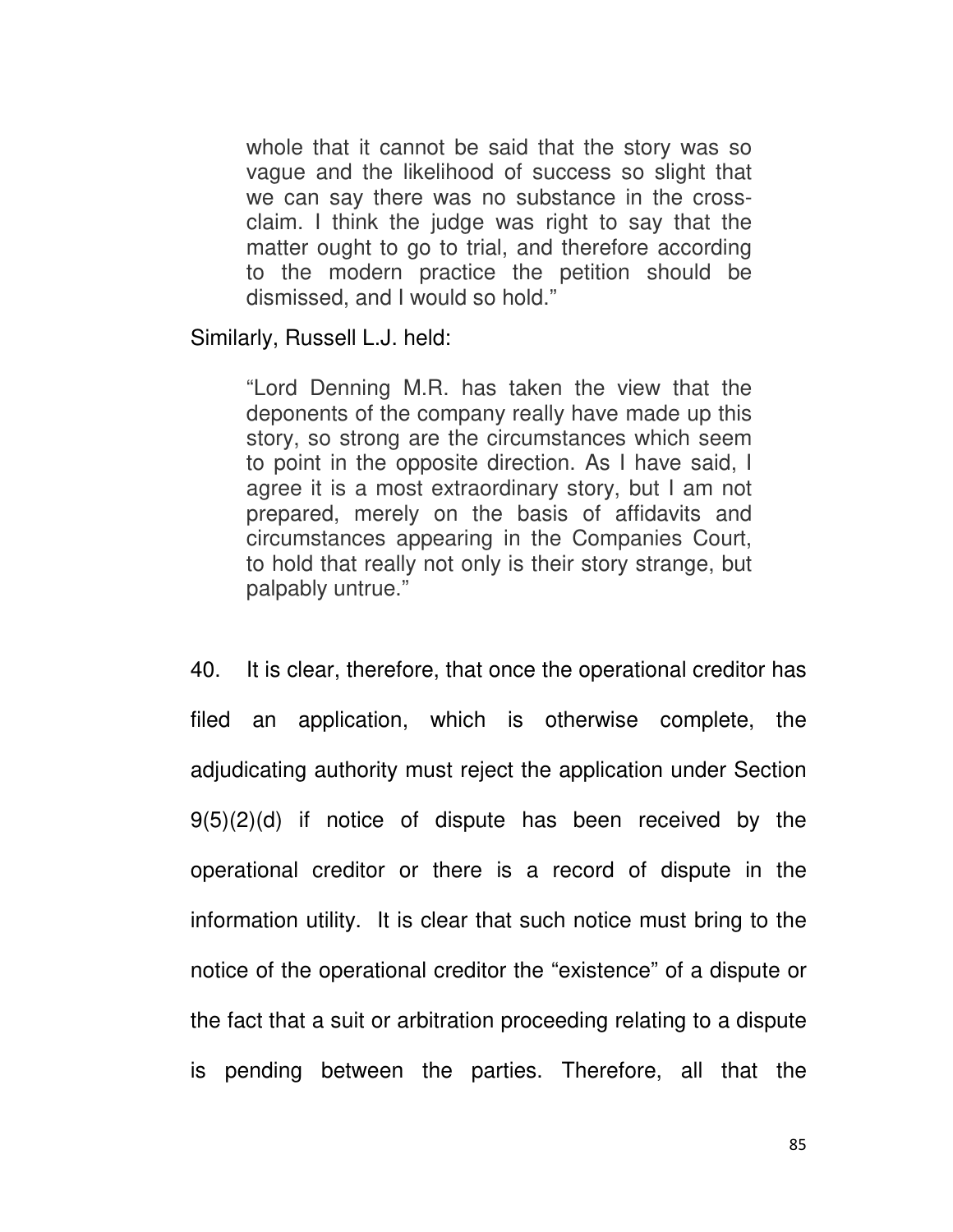adjudicating authority is to see at this stage is whether there is a plausible contention which requires further investigation and that the "dispute" is not a patently feeble legal argument or an assertion of fact unsupported by evidence. It is important to separate the grain from the chaff and to reject a spurious defence which is mere bluster. However, in doing so, the Court does not need to be satisfied that the defence is likely to succeed. The Court does not at this stage examine the merits of the dispute except to the extent indicated above. So long as a dispute truly exists in fact and is not spurious, hypothetical or illusory, the adjudicating authority has to reject the application.

41. Coming to the facts of the present case, it is clear that the argument of Shri Mohta that the requisite certificate by IDBI was not given in time will have to be rejected, inasmuch as neither the appellant nor the Tribunal raised any objection to the application on this score. The confirmation from a financial institution that there is no payment of an unpaid operational debt by the corporate debtor is an important piece of information that needs to be placed before the adjudicating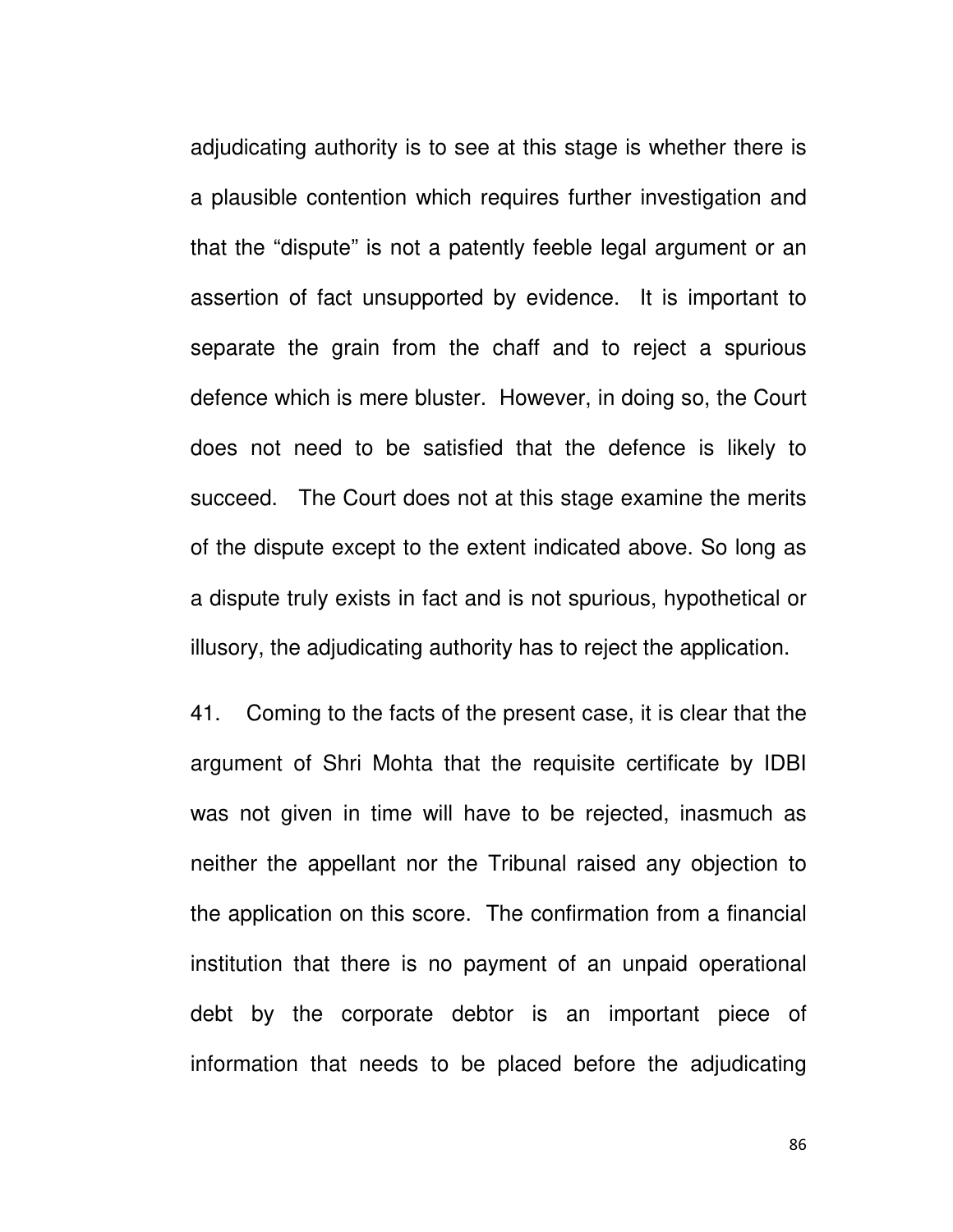authority, under Section 9 of the Code, but given the fact that the adjudicating authority has not dismissed the application on this ground and that the appellant has raised this ground only at the appellate stage, we are of the view that the application cannot be dismissed at the threshold for want of this certificate alone.

42. On the other hand, Shri Mohta is on firmer ground when he argues that a dispute certainly exists on the facts of the present case and that, therefore, the application ought to have been dismissed on this ground.

43. According to learned counsel for the respondent, the definition of "dispute" would indicate that since the NDA does not fall within any of the three sub-clauses of Section 5(6), no "dispute" is there on the facts of this case. We are afraid that we cannot accede to such a contention. First and foremost, the definition is an inclusive one, and we have seen that the word "includes" substituted the word "means" which occurred in the first Insolvency and Bankruptcy Bill. Secondly, the present is not a case of a suit or arbitration proceeding filed before receipt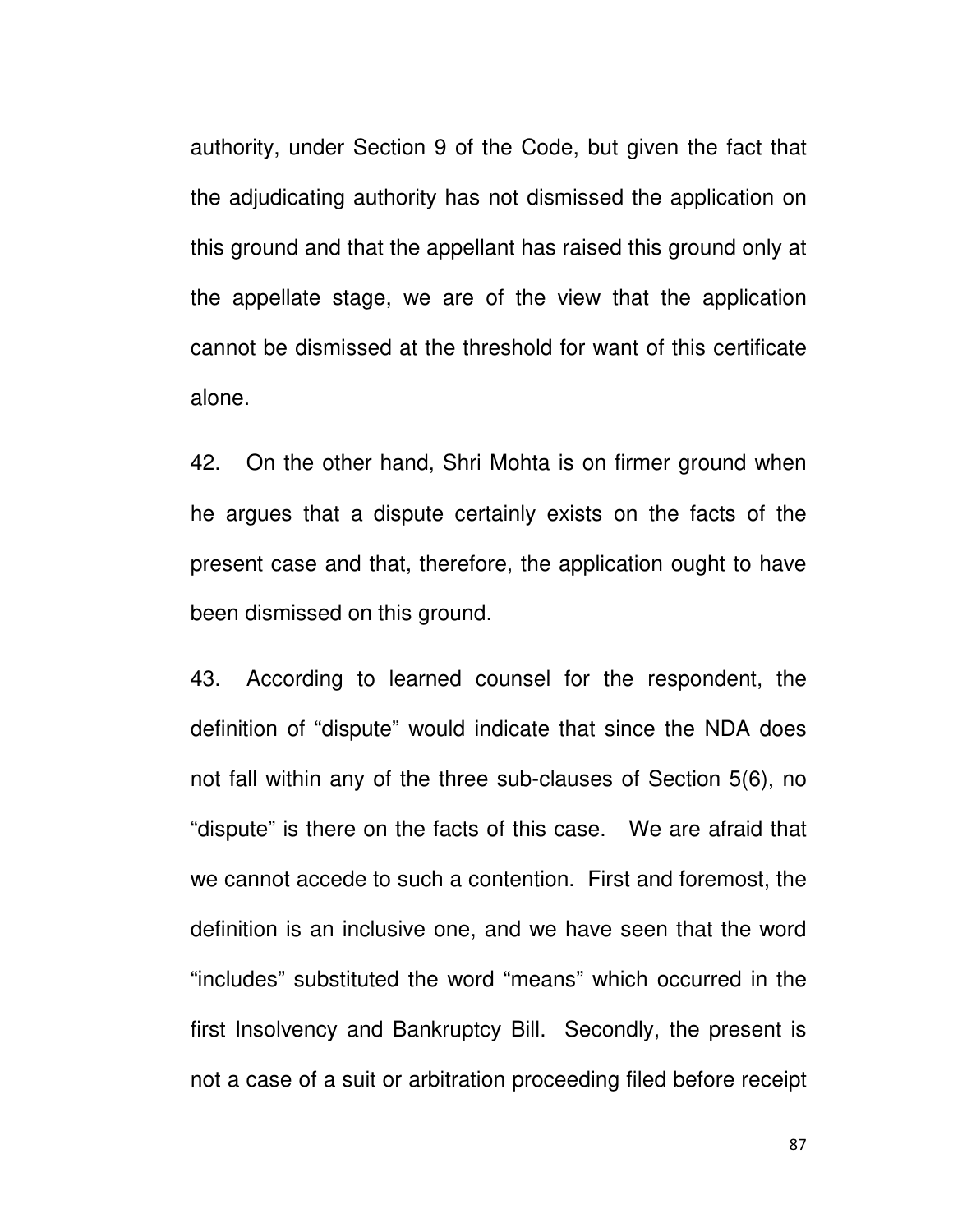of notice – Section 5(6) only deals with suits or arbitration proceedings which must "relate to" one of the three subclauses, either directly or indirectly. We have seen that a "dispute" is said to exist, so long as there is a real dispute as to payment between the parties that would fall within the inclusive definition contained in Section 5(6). The correspondence between the parties would show that on  $30<sup>th</sup>$  January, 2015, the appellant clearly informed the respondent that they had displayed the appellant's confidential client information and client campaign information on a public platform which constituted a breach of trust and a breach of the NDA between the parties. They were further told that all amounts that were due to them were withheld till the time the matter is resolved. On 10<sup>th</sup> February, 2015, the respondent referred to the NDA of 26<sup>th</sup> December, 2014 and denied that there was a breach of the NDA. The respondent went on to state that the appellant's claim is unfounded and untenable, and that the appellant is trying to avoid its financial obligations, and that a sum of Rs.19,08,202.57 should be paid within one week, failing which the respondent would be forced to explore legal options and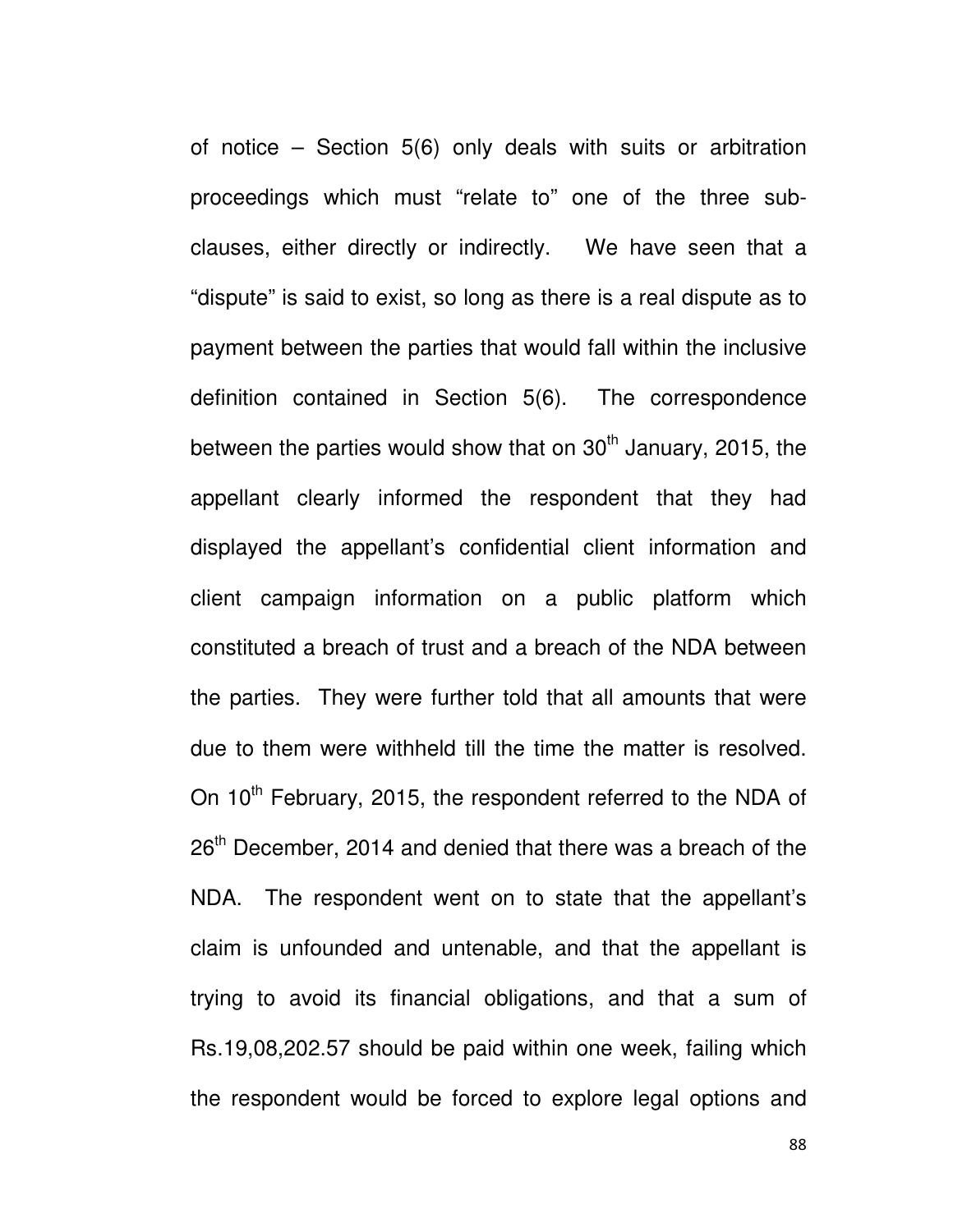initiate legal process for recovery of the said amount. This email was refuted by the appellant by an e-mail dated  $26<sup>th</sup>$ February, 2015 and the appellant went on to state that it had lost business from various clients as a result of the respondent's breaches. Curiously, after this date, the respondent remained silent, and thereafter, by an e-mail dated  $20<sup>th</sup>$  June, 2016, the respondent wished to revive business relations and stated that it would like to follow up for payments which are long stuck up. This was followed by an e-mail dated  $25<sup>th</sup>$  June, 2016 to finalize the time and place for a meeting. On 28<sup>th</sup> June, 2016, the appellant wrote to the respondent again to finalize the time and place. Apparently, nothing came of the aforesaid e-mails and the appellant then fired the last shot on  $19<sup>th</sup>$  September, 2016, reiterating that no payments are due as the NDA was breached.

44. The demand notice sent by the respondent was disputed in detail by the appellant in its reply dated  $27<sup>th</sup>$  December, 2016, which set out the e-mail of  $30<sup>th</sup>$  January, 2015. The appellant then went on to state: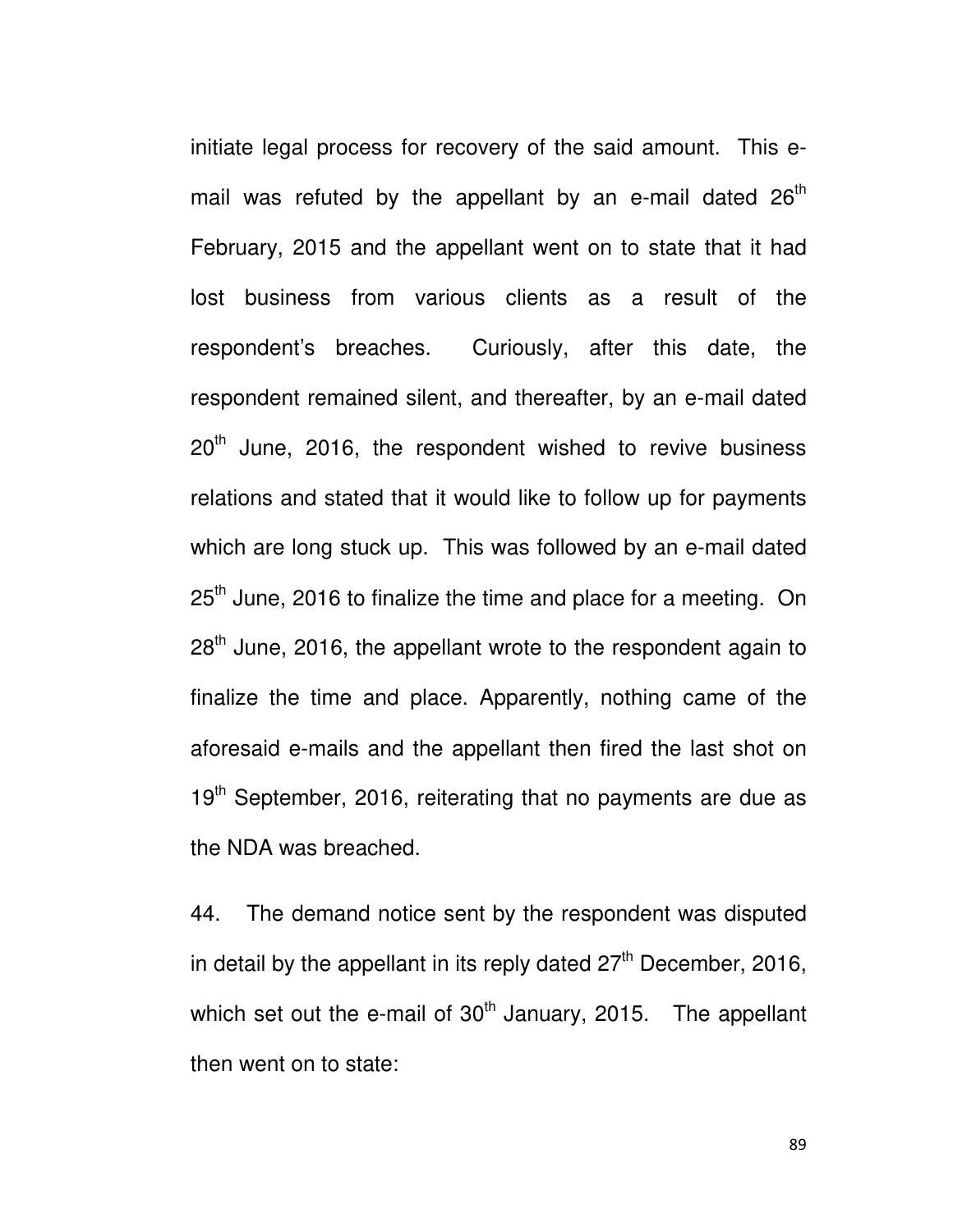"Sometime during June and September 2016, an officer of your Client, one Mr. Jasmeet Singh wrote to our Client that he wanted to meet and revive business relationship and exploring common interest points to work together. In fact, in his email, he admits that there should be resolution to the impending payments thereby implying that there was (a) a dispute (as defined under the Code) and (b) there was a breach of the NDA which needed to be resolved. Mr. Singh's emails to our client were sent after 1 year and 6 months had elapsed from the date of our Client's email of 30 January 2015. This clearly shows that your Client was silent during this period and had not bothered to answer the questions raised by our Client. Hence, once again in September, our Client called upon your Client to explain its breach of the NDA. Your Client instead of explaining its breach of the NDA remained silent for about 3 months and thereafter chooses to issue the Notice as a form of pressure tactic and extort monies from our Client for your Client's breach of the NDA. All the conduct of your Client explicitly shows laches on its part.

Your Clients should note that under the NDA, it has agreed that a breach of the NDA will cause irreparable damage to our Client and our Client is entitled to all remedies under law or equity against your Client for the enforcement of the NDA. Accordingly, given the severity of the breaches of the NDA committed by your Client, the delay and laches committed by your Client and the conduct of your Client, our Client is not liable to make payments to your Client against the breaches of the NDA and the delay and laches committed by your Client. In fact, at this stage, our Client is contemplating initiating necessary legal actions against your Client and its parent company for the breach of the NDA to seek further compensations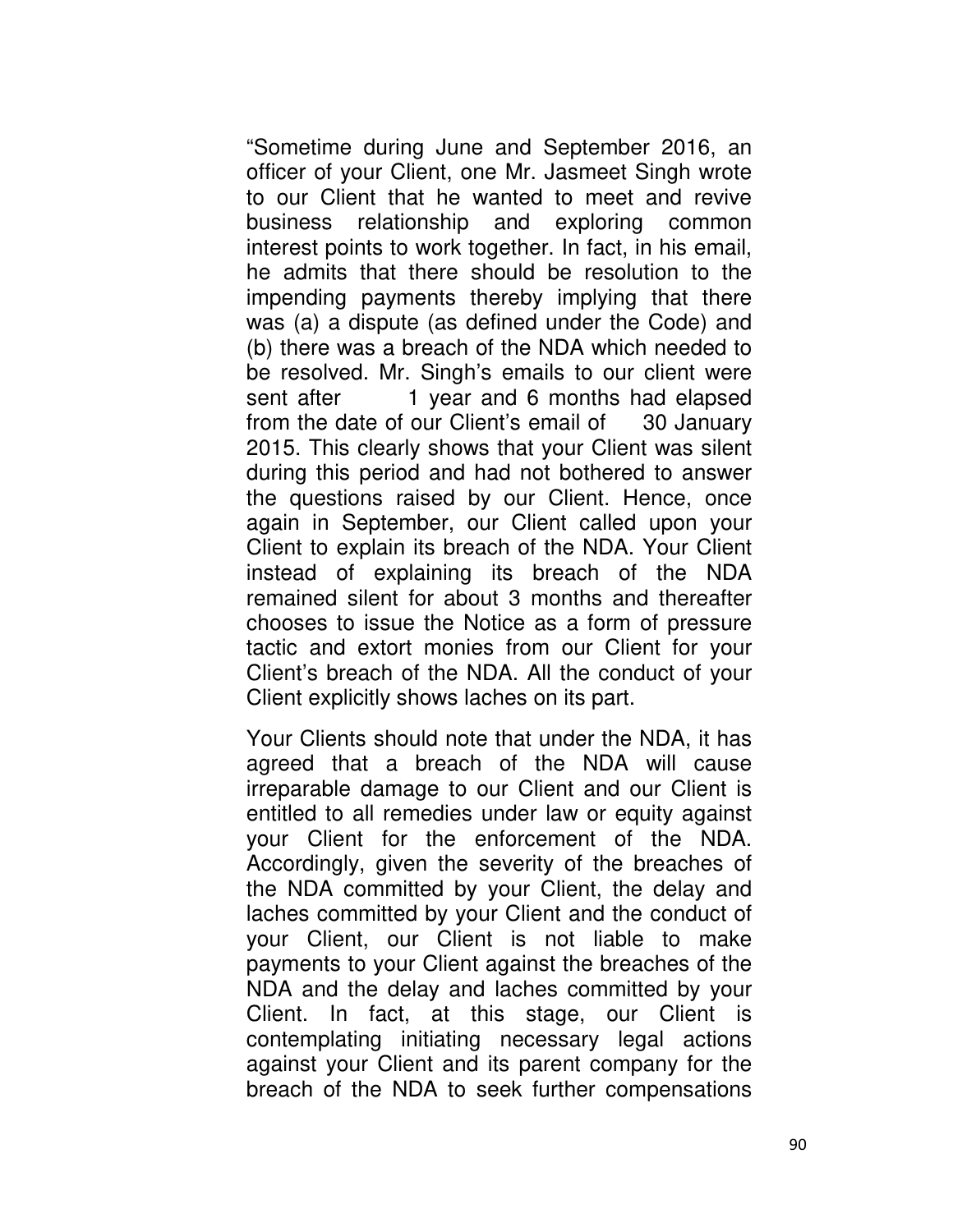and damages and other legal and equitable remedies against your Client and its parent company."

45. Going by the aforesaid test of "existence of a dispute", it is clear that without going into the merits of the dispute, the appellant has raised a plausible contention requiring further investigation which is not a patently feeble legal argument or an assertion of facts unsupported by evidence. The defense is not spurious, mere bluster, plainly frivolous or vexatious. A dispute does truly exist in fact between the parties, which may or may not ultimately succeed, and the Appellate Tribunal was wholly incorrect in characterizing the defense as vague, got-up and motivated to evade liability.

46. Learned counsel for the respondent, however, argued that the breach of the NDA is a claim for unliquidated damages which does not become crystallized until legal proceedings are filed, and none have been filed so far. The period of limitation for filing such proceedings has admittedly not yet elapsed. Further, the appellant has withheld amounts that were due to the respondent under the NDA till the matter is resolved.